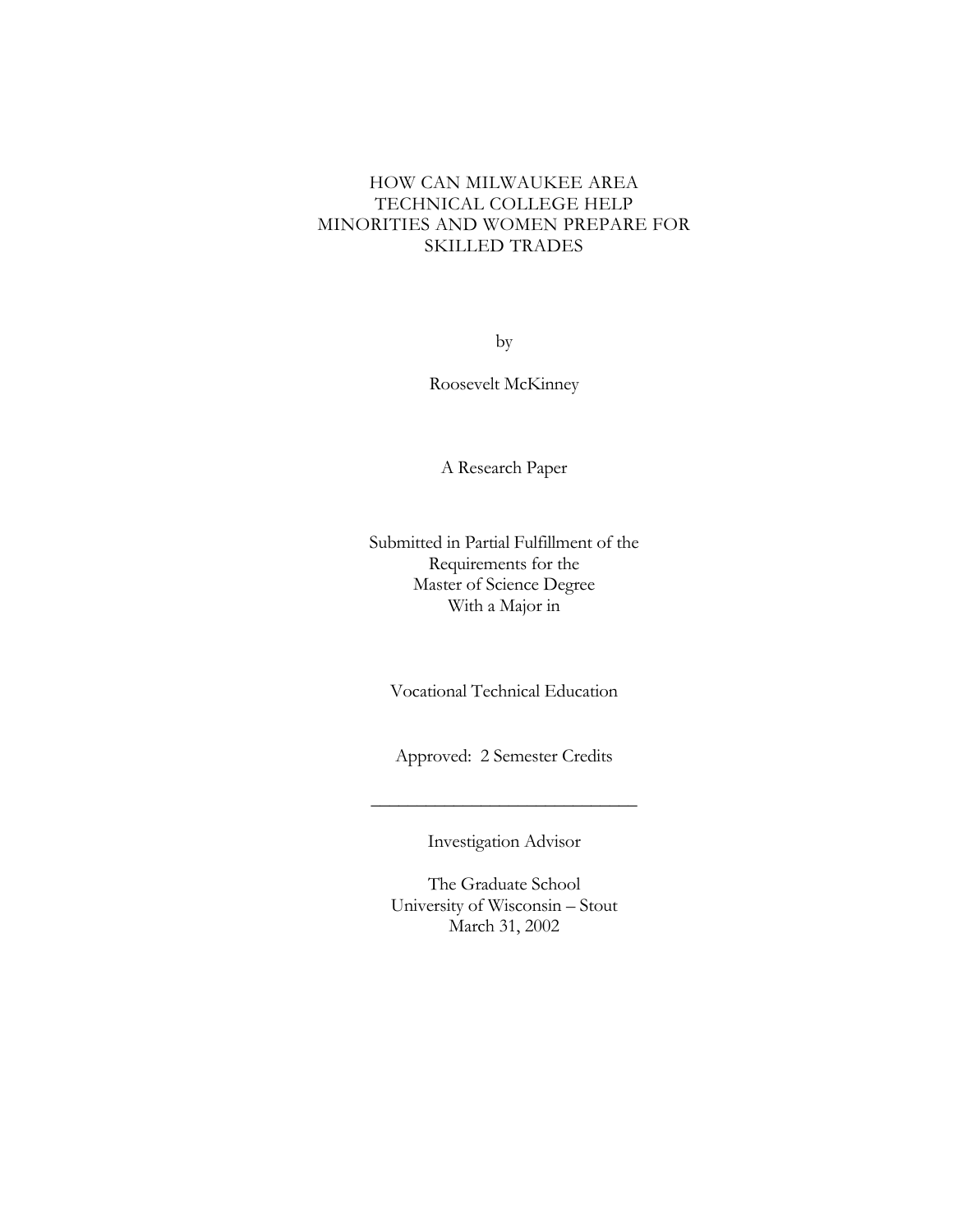The Graduate School University of Wisconsin – Stout Menomonie, WI 54751

## ABSTRACT

 McKINNEY ROOSEVELT (Writer) (Last Name) (First Name)

## HOW CAN MILWAUKEE AREA TECHNICAL COLLEGE HELP MINORITIES AND WOMEN PREPARE FOR SKILLED TRADES (Title)

MASTER OF SCIENCE IN VOCATIONAL TECHNICAL ADULT EDUCATION (Graduate Major)

| PROFESSOR ABEL ADEKOLA | MAY 2002     | 68 PAGES       |
|------------------------|--------------|----------------|
| (Research Advisor)     | (Month/Year) | (No. of Pages) |

AMERICAN PSYCHOLOGICAL ASSOCIATION (APA) PUBLICATION MANUAL (Name of style used for this paper)

Minorities and women are under represented in the skilled trades. According to Wisconsin Apprenticeship Standards Bureau, the 2001 representation of minorities and women is down by 25 apprentices. Unfortunately, Milwaukee Area Technical College closed a GED/Apprenticeship Learning Center early in 2001 that successfully prepared approximately 25 minorities and women for construction apprenticeships each year. MATC trains more people for good paying jobs than any other institution around. Short term and long-term solutions can remedy this social, educational and economical problem.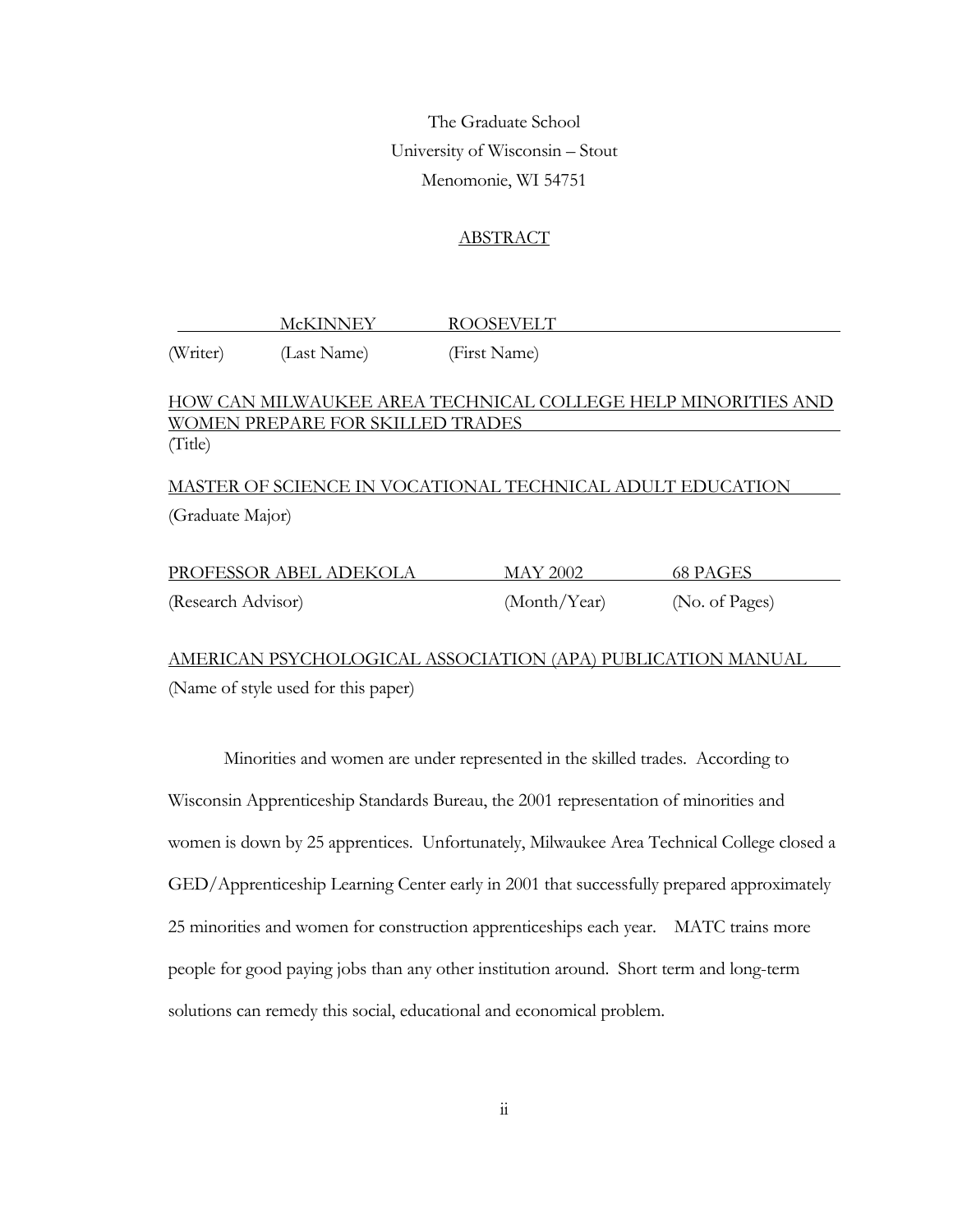Experts from MATC and outside organizations were interviewed to identify effective strategies that could be implemented to negate the disproportion of minorities and women in skilled trades.

- 1. Establish an Apprenticeship Advisory Committee to give input for future programming and strategies.
- 2. Establish a comprehensive strategy for the recruitment, training, mentoring, and retention of minorities and women for the skilled trades.
- 3. Reopen the MATC GED/Apprenticeship Learning Center in partnership with the Skilled Trades Collaborative to foster work ethics, career exploration, and retention.

MATC ranks among the best in the world for job training. MATC should take the initiative to do what it does best by implementing the above recommendations to help more minorities and women prepare for the skilled trades.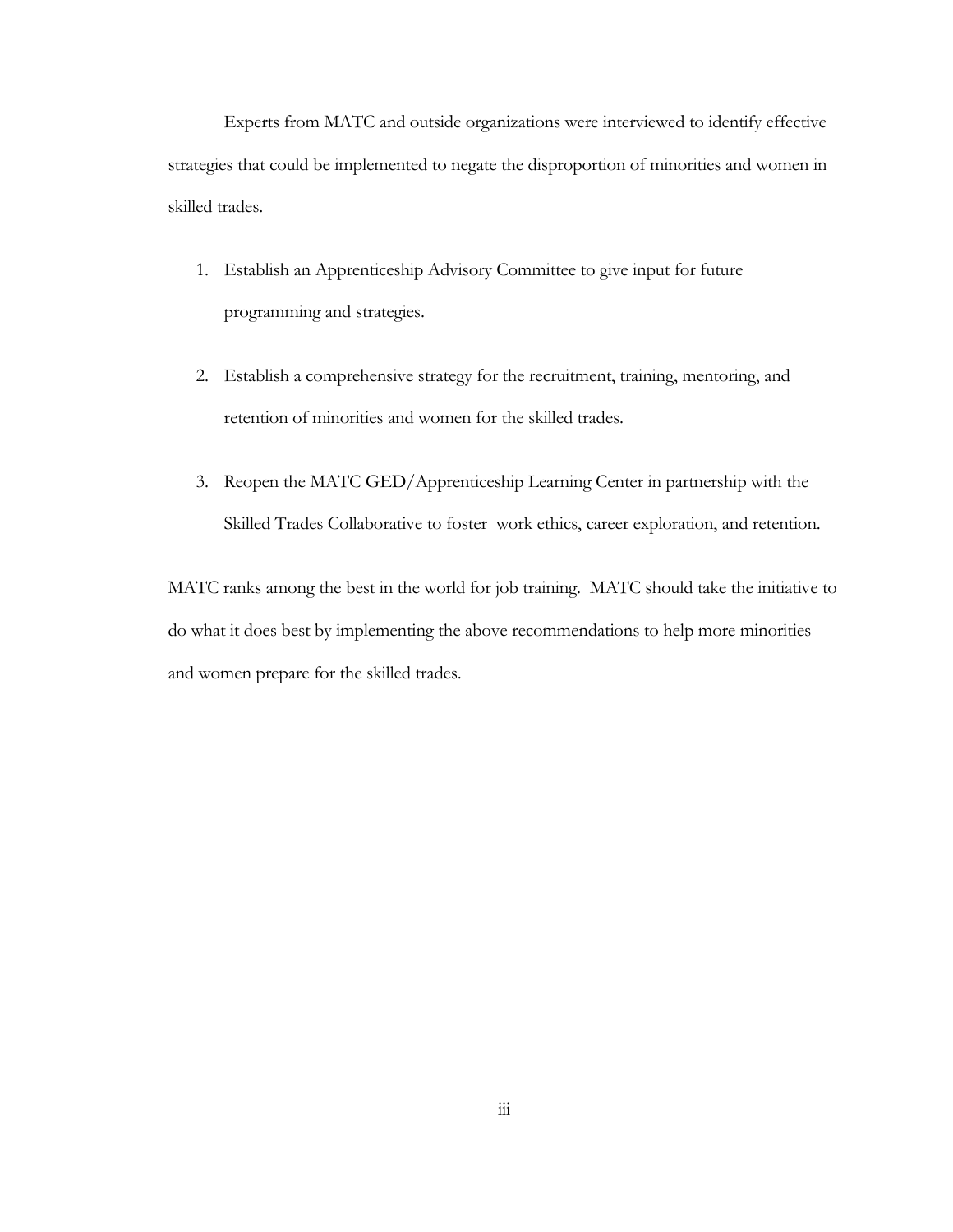## ACKNOWLEDGEMENTS

I am deeply grateful to my family for their support and unfailing love. Hopefully, this research project will inspire others as Dorothy Walker inspires me to give all that I have toward helping others succeed in the skilled trades. Dorothy chose a non-traditional career many years ago as trailblazer when minorities and women had very little hope of becoming a journeyperson. Finally, I want to acknowledge my deceased niece, Sabrina, who drowned while I was away in Menomonie attending Summer College. I dedicate this report in her memory.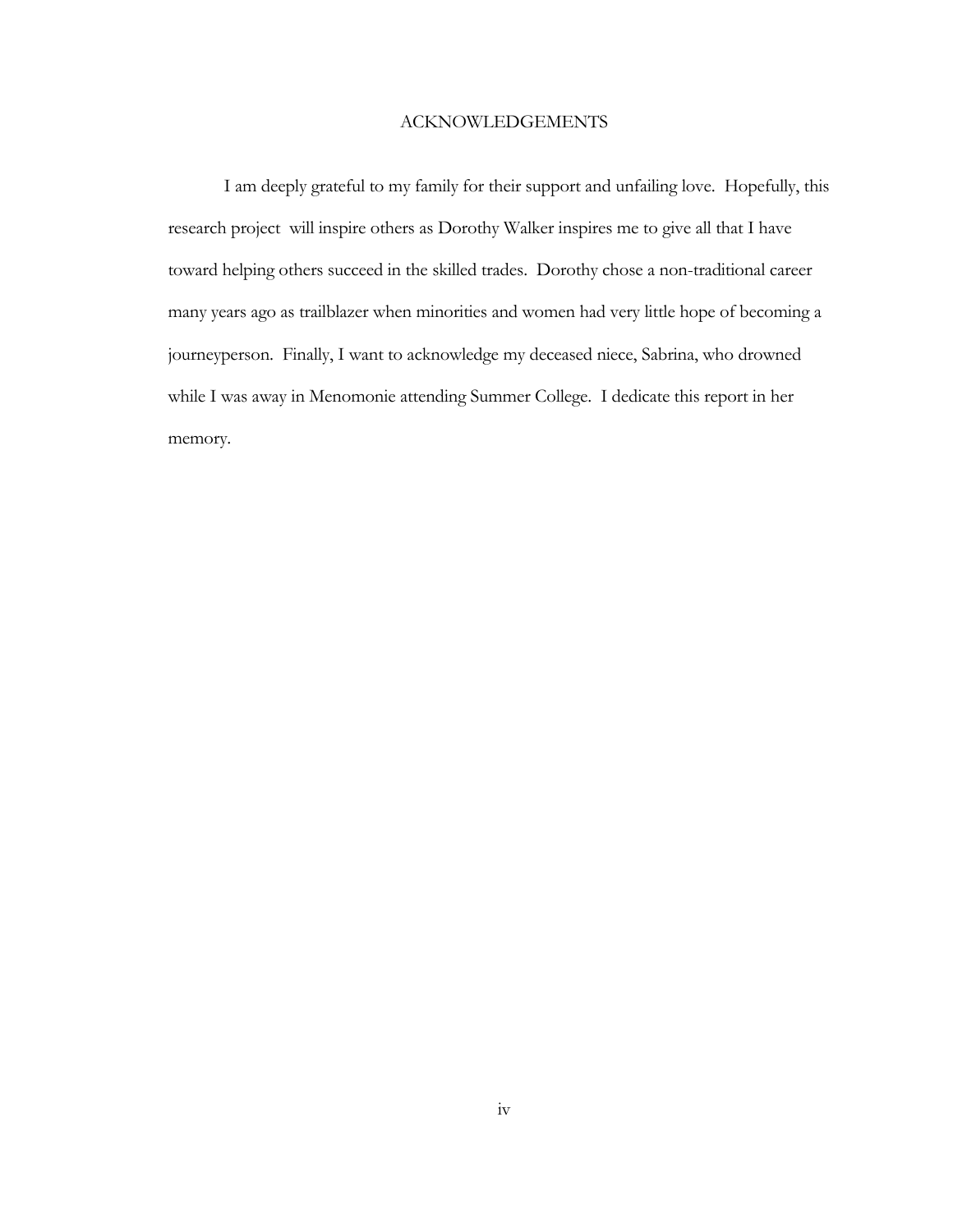# TABLE OF CONTENTS

# Page

| What Experts Say About Minorities and Women in Vocational Education 13     |
|----------------------------------------------------------------------------|
| Outcomes of Assistance to Minorities and Women in Vocational Education  15 |
|                                                                            |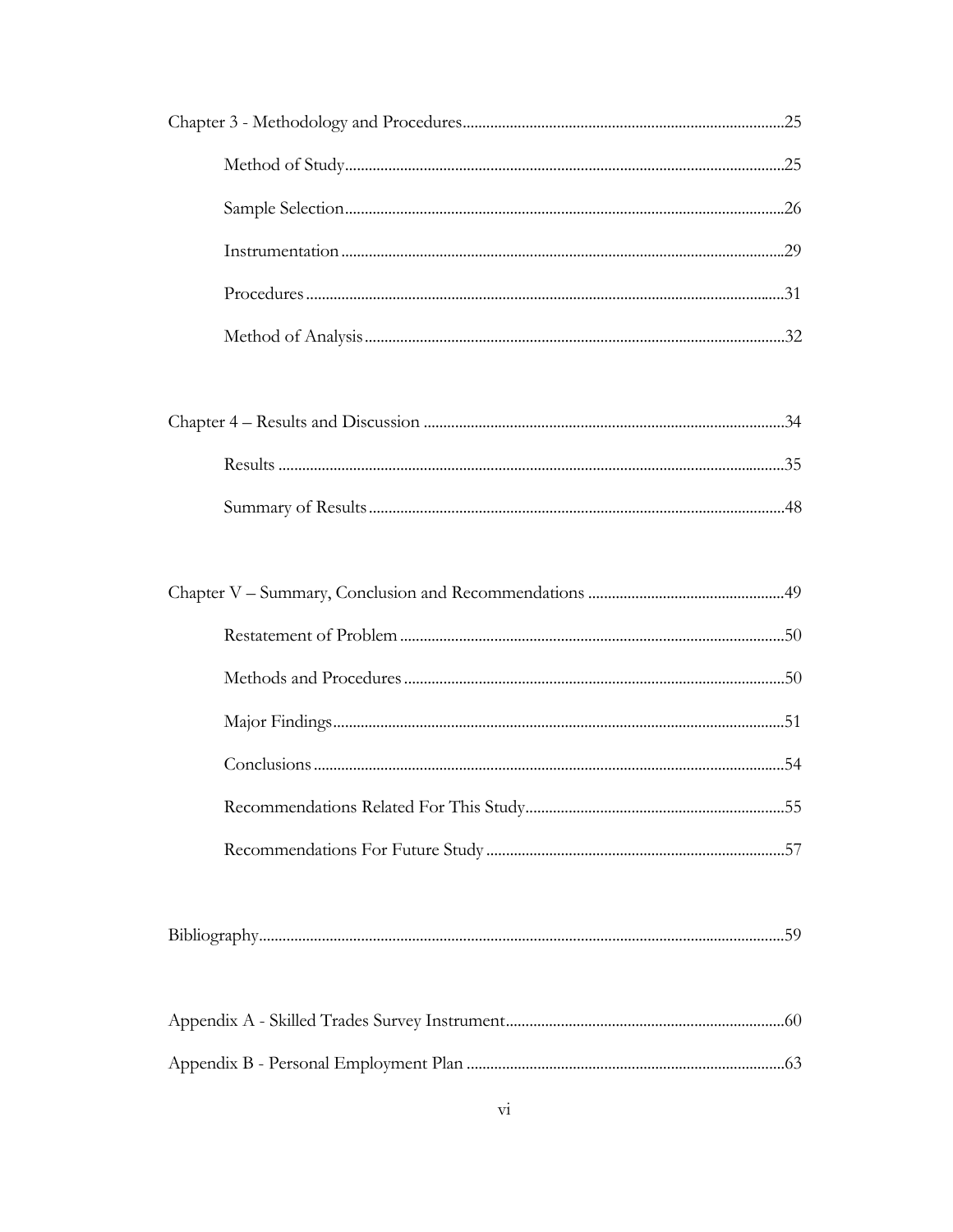| Tables | Page |
|--------|------|
|        |      |
|        |      |
|        |      |
|        |      |
|        |      |
|        |      |
|        |      |
|        |      |
|        |      |
|        |      |
|        |      |
|        |      |
|        |      |
|        |      |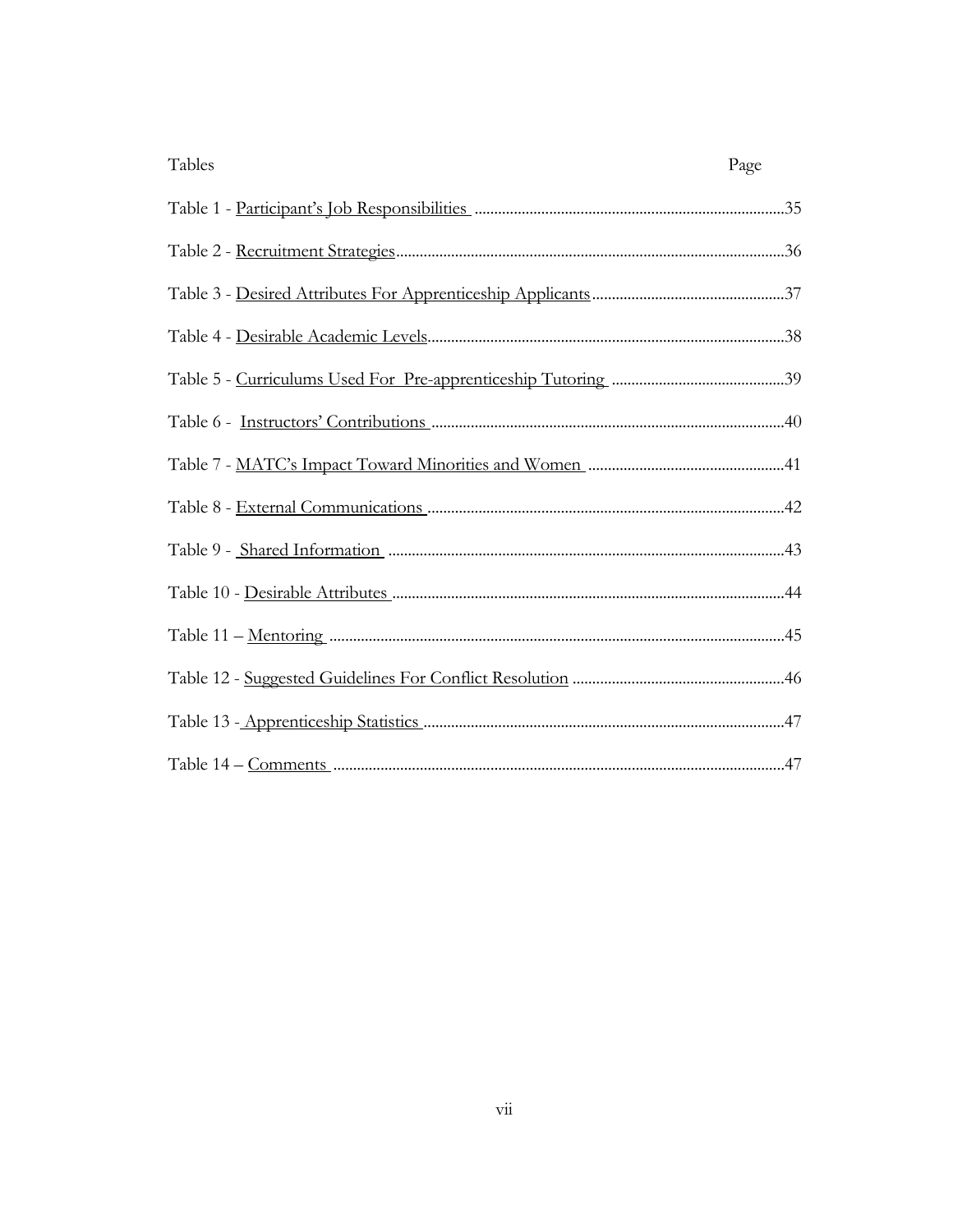#### CHAPTER 1

### INTRODUCTION

Milwaukee is experiencing growth particularly in construction with projects such as a new stadium, three correctional facilities, fine arts center, high school, casino, and major highway reconstruction. These construction project managers are constantly recruiting skilled workers around the country. Suburban Waukesha Technical College president, Richard Anderson and several businesses "are taking their search global with the hope of enticing skilled laborers from foreign land to relocate in Southeastern Wisconsin…. They just can't find enough technical skilled people…. You can't find enough people from literally anyplace"(Holly and Johnson, 1999, p. 1-2).

Milwaukee, Wisconsin is the largest city in the state of Wisconsin. The 2000 population for the city of Milwaukee was 596,974, which has been steadily declining as many professional white workers leave the city. The white population has dropped to 298,379 and the African American population has increased to 222,933. The Hispanic population has also grown to 71,646 (http://www.cr.nps.gov/csd/exhibits/tuskegee/btwstu.htm). According to Sykes, (2001), a reporter for the Milwaukee Journal Sentinel, "Milwaukee has become more integrated, but the metro area remains among the nation's most segregated for blacks and whites [http://www.jsonline.com/news/Metro/apr01/seg04040301a.asp.](http://www.jsonline.com/news/Metro/apr01/seg04040301a.asp) African Americans, Hispanics, and other ethnic minorities usually live closer to downtown while white tends to live in more affluent neighborhoods. The MATC district includes all of Milwaukee County, and portions of Ozaukee, Waukesha, and Washington Counties. The population of the district is 1.25 million.

The 1995 MATC Alternative Education Delivery Network reports, "The multicultural, urban epicenter of Wisconsin is simultaneously vibrant with a hopeful economy and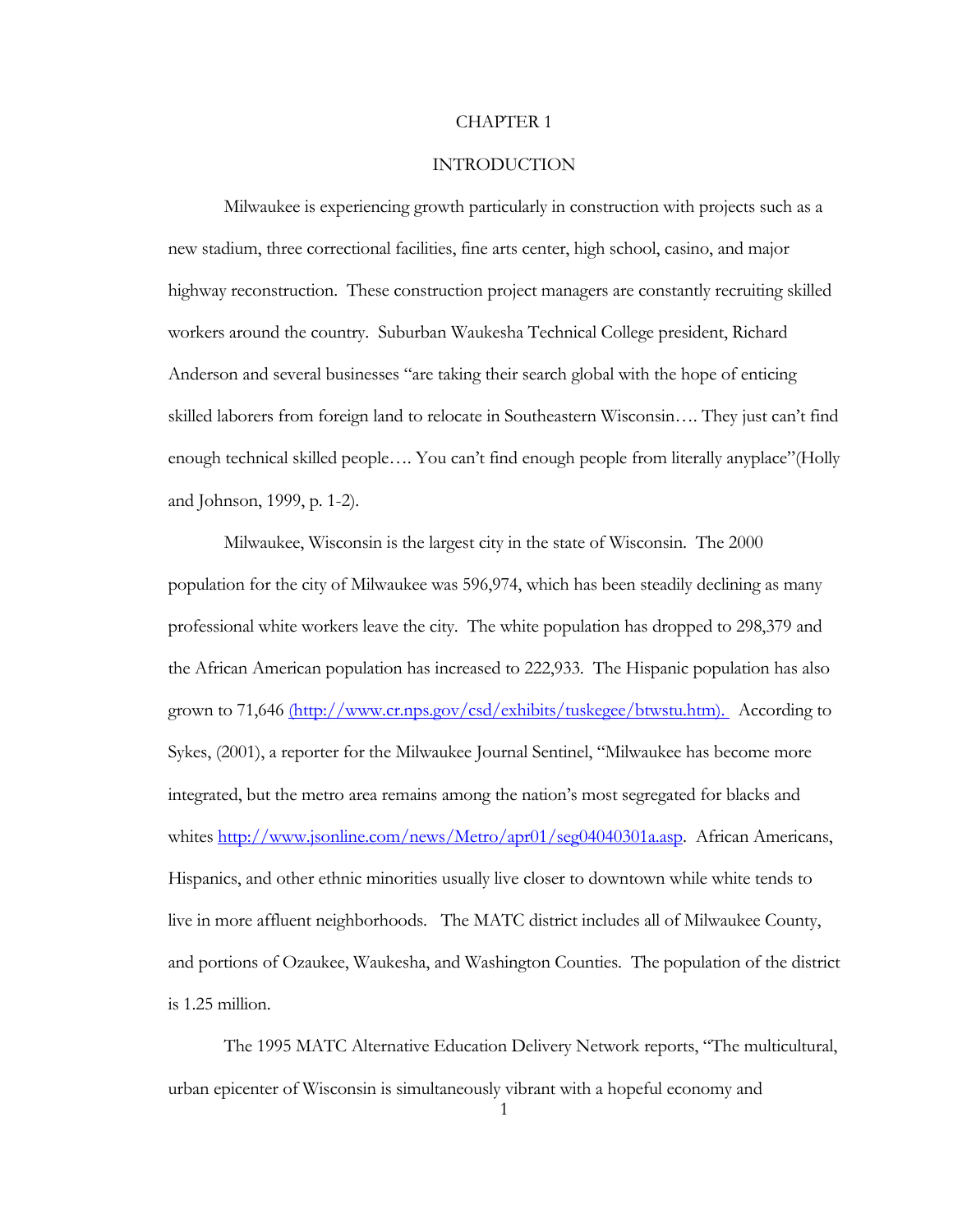devastating with the highest poverty rate in the state" http://[www.milwaukee.tec.wi.us](http://www.milwaukee.tec.wi.us/). This dichotomy suggests that minorities have to make some progress to fully benefit from the economic success of southeastern Wisconsin. Women and minorities constitute a large segment of those living in poverty that cannot make ends meet financially. The 1995 MATC Alternative Education Delivery Network reports "A majority of Milwaukee's unemployment and working poor are minorities and women, which makes it even more difficult to receive and /or maintain employment" (http://milwaukee.tec.wi.us). The high-risk students are mostly minorities, the disabled, and those of low socioeconomic status (Jones, Dionne J, Future Trends, ERIC Digest, September, 1990, p.2).

 Milwaukee's African American business leader, Curtis Harris, criticized the idea of hiring foreign workers. "Why can't they train folks that are already here"(Holly and Johnson 1999, p.3)? There are two divergent solutions for the shortage of skilled workers in southeastern Wisconsin. The hiring of skilled foreign workers got a cool reception from organized labor. John Goldstein, president of the Milwaukee County Labor Council of the AFL-CIO, said "there is a large labor pool in Milwaukee County that Waukesha County companies aren't working hard enough to tap"(Holly and Johnson 1999, p.2). Maria Monreal-Cameron, president and chief executive officer of the Hispanic Chamber of Commerce of Wisconsin said, "There are kids that want to go into skilled trades…. They are looking for this kind of opportunity"(Holly and Johnson 1999 p.3). Leaders of businesses, organized labor, government and the general public criticized the concept of hiring foreign skilled workers. It does not appear that foreign skilled workers will be working here anytime soon but this issue concerning the need for skill workers presents new challenges for southeastern Wisconsin.

"Prior to 1968, less than a handful of minorities and women had completed building trades apprenticeships in Milwaukee" (BIG STEP, Inc. 1999). Completing an apprenticeship,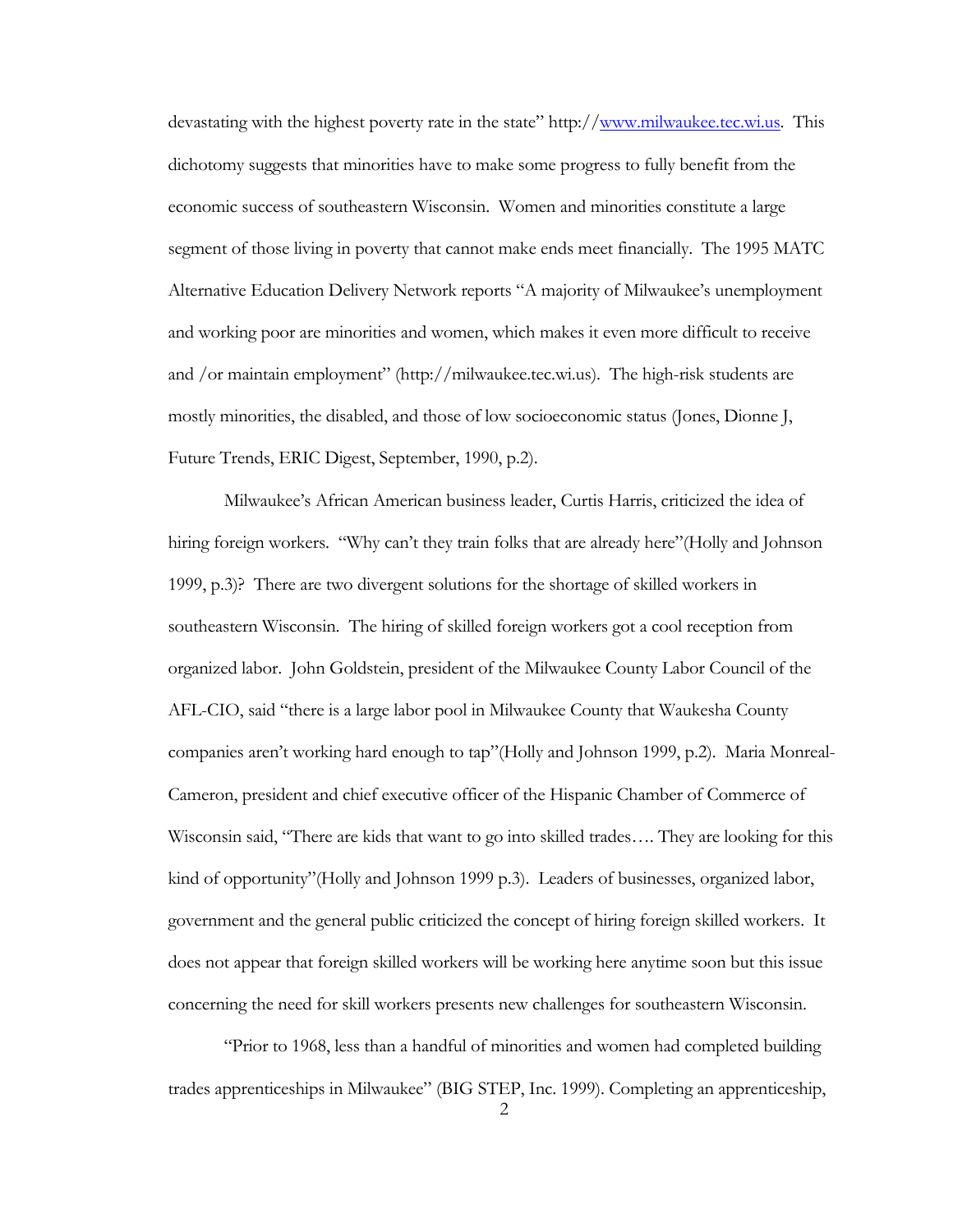learn while you earn, is the requirement for being recognized as a professional skilled worker. The terms apprenticeship and skilled trades will be used interchangeably for the duration of this research report. "During President Johnson's War on Poverty in the United States in 1960's, vocational education attracted considerable attention because it was seen as the most logical vehicle for helping minorities and women" (Prywes 2000, p.67). Former president, Lyndon B. Johnson said, "Education can move people out of poverty." Shortly after making this statement, the former President Johnson and Congress created Job Corps, Inc. to foster job training for minorities and women. "Equal opportunity is the cornerstone is of government-funded training programs such as Jobs Corps, Inc."(Lytle 1992, p.59). "In 1990 Congress tried again, passing the Carl Perkins Vocational and Applied Technology Education Act, which was designed to establish voc-ed as a major vehicle for resolving the educationemployment problems"(Prywes 2000, p.68). The tech-prep programs and School to Work Act was another attempt to utilize vocational education as a resource to help minorities and women find meaningful employment. Similarly today, Milwaukee has minorities and women who could benefit from vocational training.

 Milwaukee Area Technical College (MATC) is one of the largest technical colleges in the United States with an enrollment of approximately 60,000 students http://www.milwaukee.tec.wi.us. MATC is part of the Wisconsin Technical College System (WTCS), which has sixteen two-year campuses. WTCS's Services for Minority Students states that "Each of the 16 technical colleges is committed to increasing minority student enrollment, retention and successful completion of occupational programs, especially the high skill/high wage programs. Minority students have access to all the programs and services offered to non-minority students." ---http:/[/www.witechcolleges.com/services.htm](http://www.witechcolleges.com/services.htm)l. MATC's large student population is diverse and reflects a substantial number of poor minorities and women.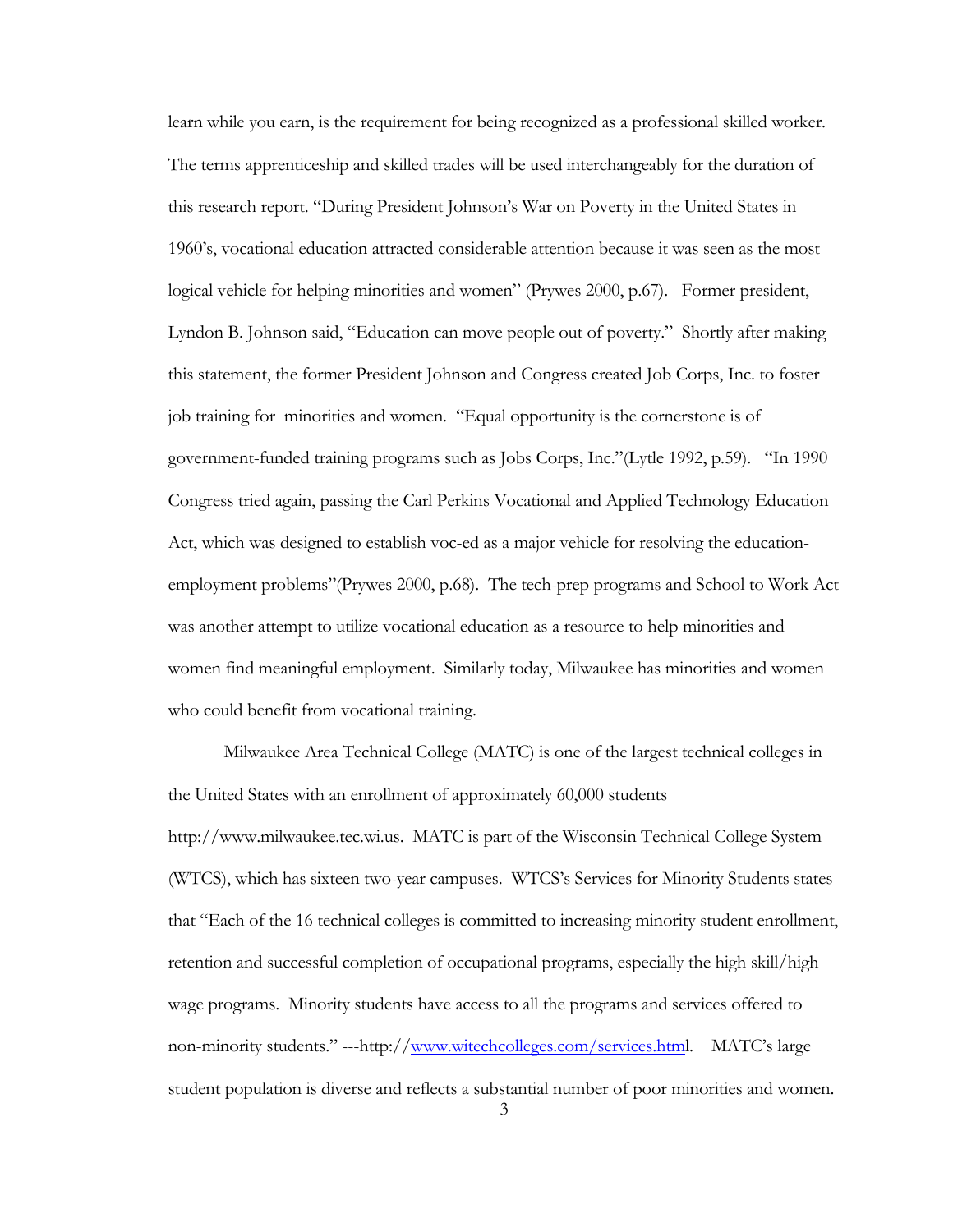"MATC believes that a common core of abilities for all students is indispensable for productive workers and citizens. MATC serves the community needs by offering quality accredited programs."—http:/[/www.milwaukee.tec.wi.us.](http://www.milwaukee.tec.wi.us/) One core ability that MATC values are cultural diversity of the community. A major economic contribution of MATC is the support given primarily to minority and women groups.

"Affirmative Action policies and/or changed attitudes of men in position of power have caused some firms to actively recruit and hire women that they would ignored in the past. …Between 1975 and 1991 the jobless rate of white women decreased 25.5%, while for black women the rate decreased only 4.2%"(Pryor and Schaffer 1999, p 67-69). MATC has over 60 programs for training people to improve their quality of life. The resources, reputation, and respect of MATC as a world leader in "helping people realize their potential as well as productivity" goes far beyond the MATC mission statement as previously paraphrased. MATC is one the most successful institutions in the United States in providing occupational training.

MATC has partnerships with community-based organizations and businesses to operate Workplace Learning Centers to better serve the students who may not opt to take a traditional course on campus. These learning centers are more accessible to non-traditional students because the students are usually attracted to the social services, community services, and physical location of these facilities. According to MATC Workplace Learning Centers Mission/Relationship to MATC Purposes –FPO Report –10/16/00, "MATC partners with business, industry, labor and government to plan and operate on site learning centers. The centers deliver quality educational offerings to increase both personal and work competencies and the confidence to pursue lifelong learning. …. The workplace learning center program contributes to MATC strategic plan through an emphasis on recruitment for the college and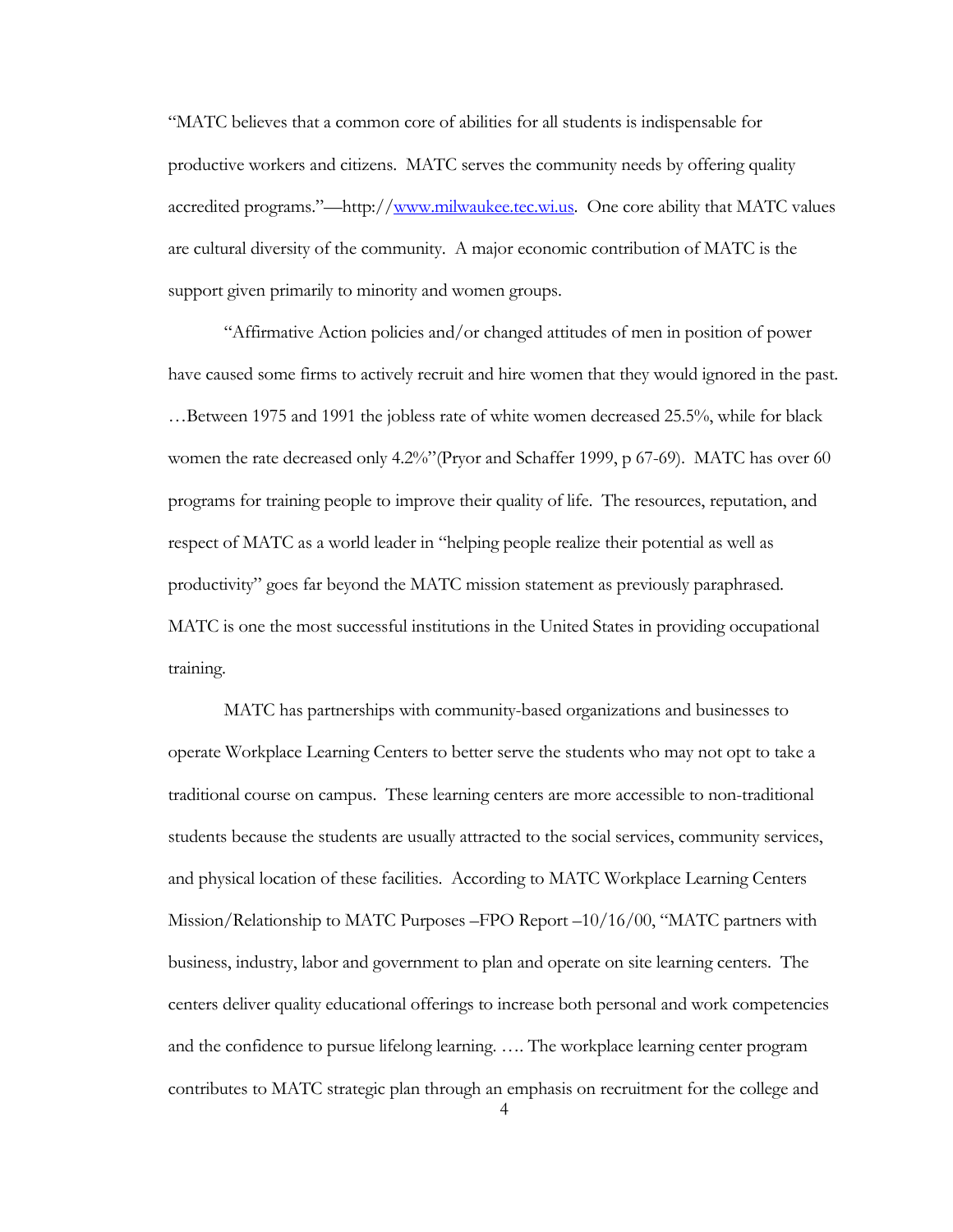developing strong partnership with business, labor and the community. …. Additionally, MATC contracts with several non-industrial organizations for learning center services. …. The Campaign For Sustainable Milwaukee uses the learning center to prepare community residents for apprenticeship opportunities in the construction trades"(Campaign For Sustainable Milwaukee, Brochure, 2000, p. 1).

During the previous three years, MATC partnered with Campaign for Sustainable Milwaukee to recruit, enroll, and prepare near north side residents for apprenticeship opportunities in the construction trades. The loss of private funding caused the closing of Campaign For Sustainable Milwaukee, who was the owner of the facility that provided the classroom and utilities for the learning center. The building is located on Milwaukee near north side at 3020 West Vliet Street. The learning center's two instructors assisted central city residents in developing a training and employment plan which included tutoring to pass the GED and/or Apprenticeship examinations. The instructors worked closely with each student to assess individual learning styles and lifelong learning needs. The goal was to have each student demonstrate proficiency in Reading, Writing, Science, Social Studies, Mathematics, Mechanical Aptitude, Spatial Relations, and Interpersonal Skills. Unfortunately, many of the students who were tested at the learning center lacked academic skills to pass GED pretests. Retention of students was another concern for the learning center. The learning center's enrollment for the 1998/1999 academic year was approximately 160 students. Enrollments increased significantly in 1999/2000 and 2000/2001 to almost 400 students each year. The demographics showed that approximately 75% resided in the near north side with about 50% of the student being unemployed. Approximately 85% were African American with the males constituting about 75% of the enrollment. The average age is 28 years old. A student needs approximately 10-12 weeks to complete the curriculum at the learning center. Annually,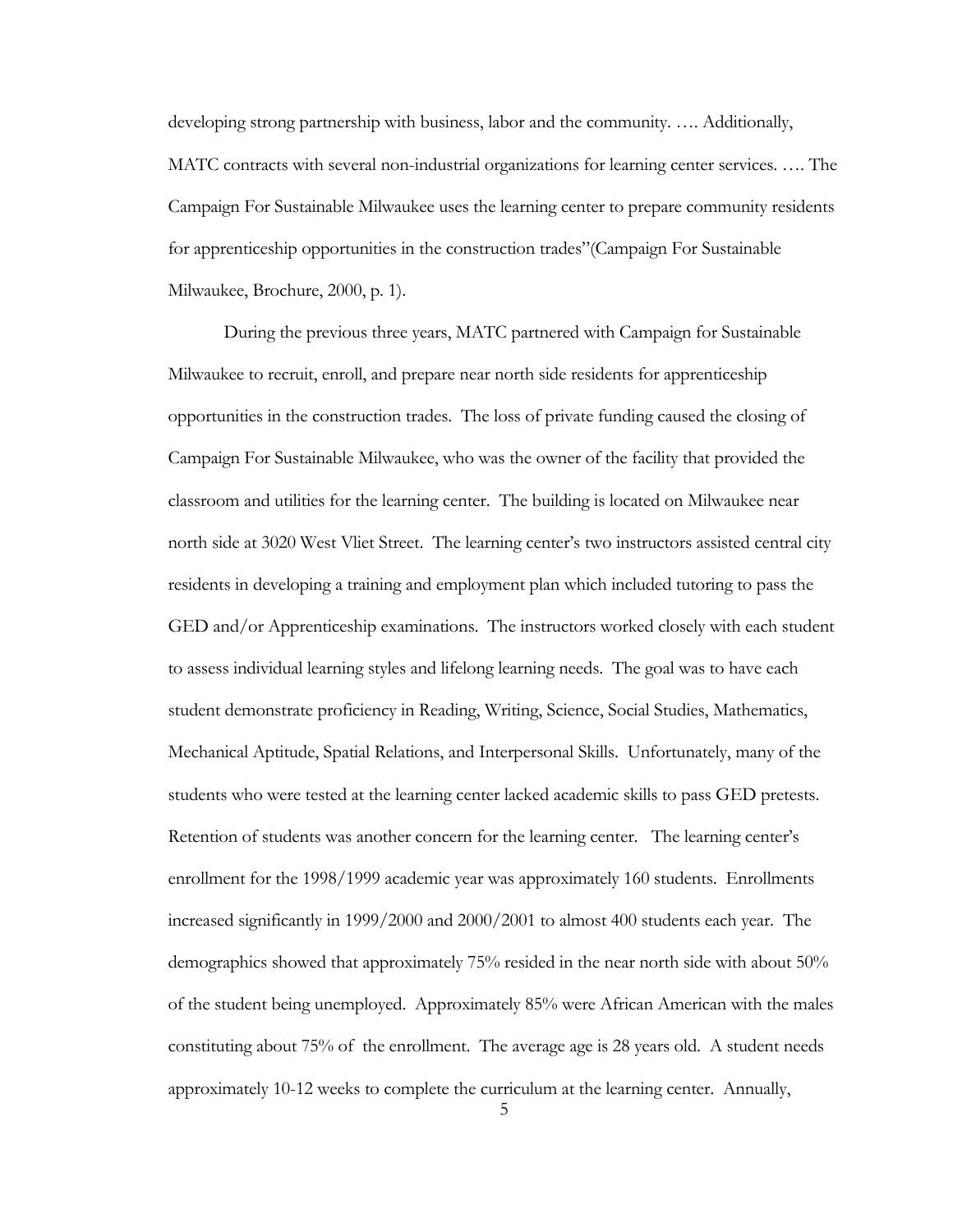approximately 25 or more students successfully completed the requirements for entry into an apprenticeship each year. It is very significant to emphasize that all of the students were seeking access to employment opportunities and many of those who did not successfully complete the preparatory apprenticeship training have enrolled into other courses at MATC.

 The learning center also had collaboration between MATC and BIG STEP. The latter organization, "BIG STEP, is a non-profit corporation whose purpose is to establish and monitor recruitment, education, orientation, counseling, and training programs to acquaint minorities, women, and others who are residents of Milwaukee County with employment opportunities in the skilled trades in Milwaukee County"(Campaign For A Sustainable Milwaukee, Brochure, p.1, 1999). Successful completion of a state approved apprenticeship is a requirement for entry in the skilled trades. BIG STEP, Inc. now operates at a different location but does not have the same collaboration it had with MATC prior to moving away from the central city MATC Learning Center.

The learning center discontinued the instructional services on June 7, 2001 until MATC determines the feasibility of its' presence in this area of the central city. There are exploratory discussions among MATC, community leaders, and the new owner of the building concerning the future of the learning center. If the learning center reopens, then will there be tutoring for minorities and women to prepare for skilled trades?

Successful completion of a state approved apprenticeship is facilitates entry in the skilled trades. BIG STEP, Inc. cannot prepare all the minorities and women needed for skilled trades. According to The National Apprenticeship System Program And Apprenticeship Fiscal Year (2000) reports that "Registered Apprenticeship is a training system that produces highly skilled workers to meet the demands of employers competing in a global economy. A proven strategy, Registered Apprenticeship ensures quality training by combining on-the-job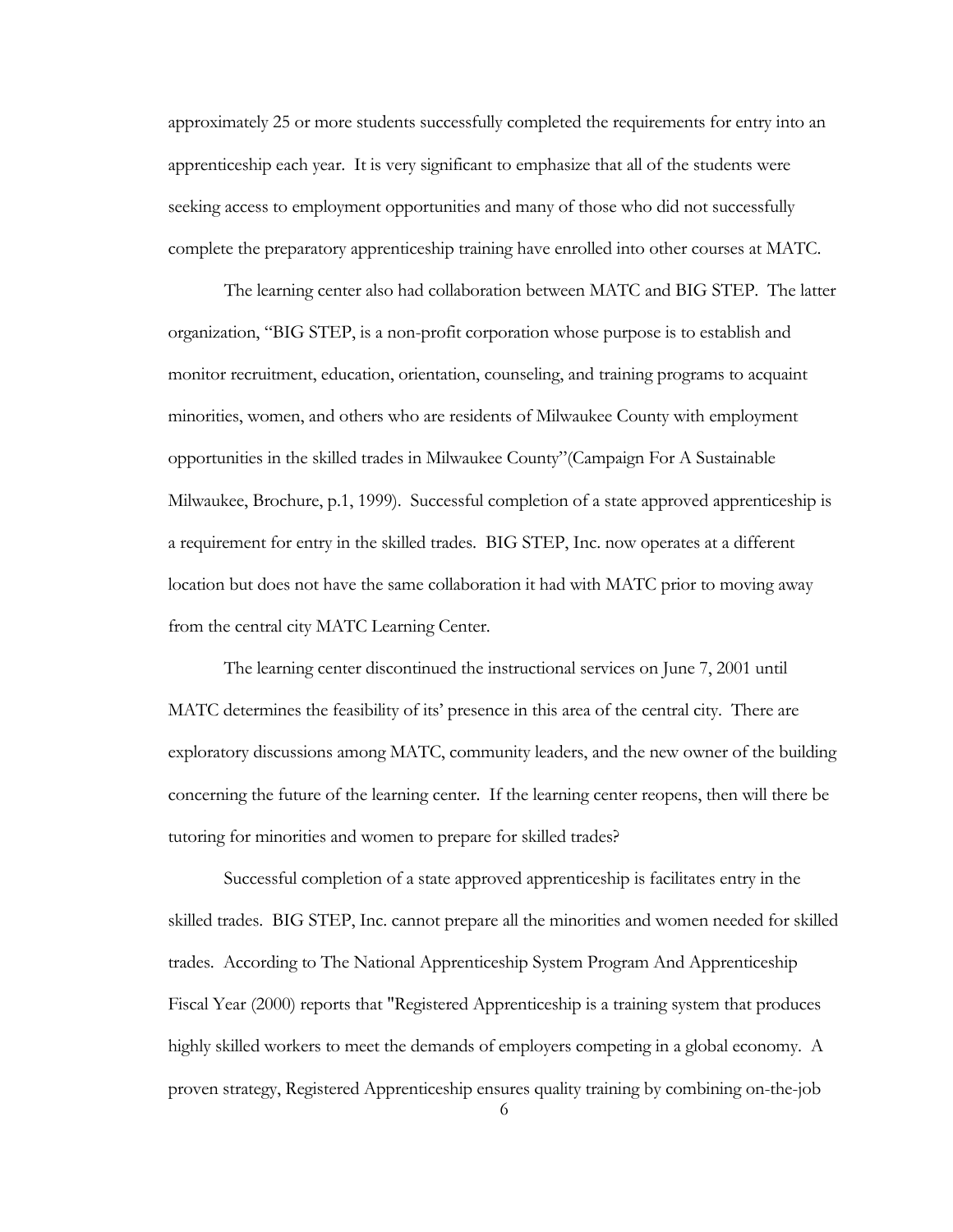training with theoretical and practical classroom instruction to prepare exceptional workers for American Industry. The process of apprenticeship registration with federal and state government agencies is standards-based. It is a process designed to ensure that working apprentices, program sponsor, and the general public can gain a clear understanding of the training and measures that are in place to ensure quality" http://www.doleta.gov/atel\_bat/. The Office of Apprenticeship Training, Employers and Labor Services (OATEL)/Bureau of Apprenticeship and Training (BAT) reported the nation's total number of Registered Apprentices was 360,511 consisting of 99,124 (27%) minorities and 24,422 (7%) women for the year 2000. The status for the Wisconsin Department of Workforce Development Office of Apprenticeships reported Wisconsin number of Registered Apprentices in Construction for the year 2000 as recorded on December 5, 2000 was 7,222 consisting of 355 (4.9%) minorities and 348  $(4.7%)$  women. A year later, 2001, there was slight increase to 7,416  $(+2.7%)$ apprentices as recorded on December 3, 2001 but a small decrease of minorities 348 (4.7%) and women  $(2.4\%)$ .

## Problem Statement

Unfortunately, many minority and female applicants for apprenticeships do not have adequate academic skills to be admitted into apprenticeship programs. Milwaukee Area Technical College Learning Centers can negate or minimize this problem by tutoring minorities and women for preparation for GED and Apprenticeship exams.

#### Purpose of the Study

The purpose of this study is to investigate the academic needs for prospective apprentices and determine if Milwaukee Area Technical College can tutor minorities and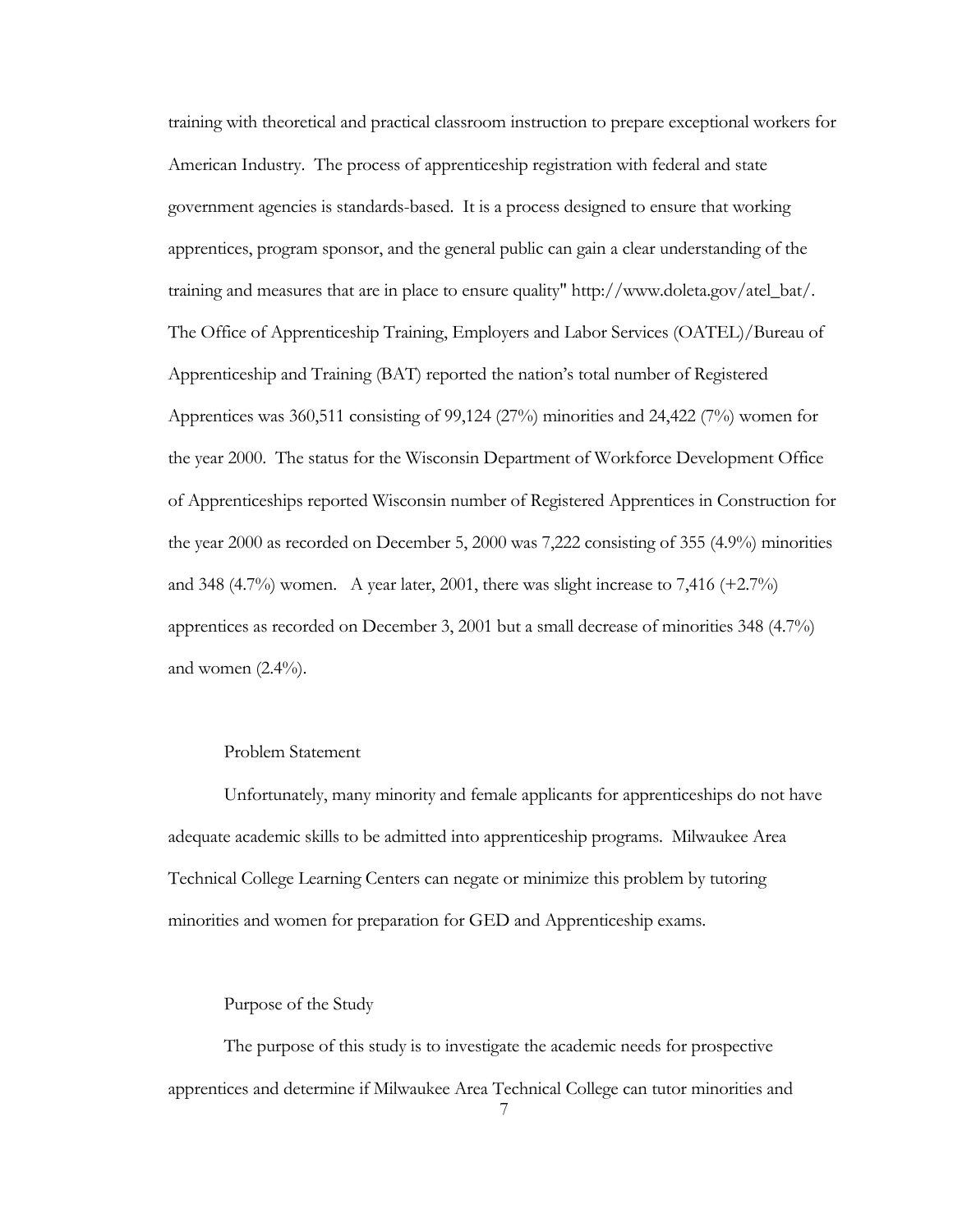women to pass GED and Apprenticeship exams. This research will attempt to answer the following questions:

#### Research Questions

- 1. What strategies are needed for recruitment and retention of minorities and women for skilled trades?
- 2. What are the academics needs of minorities and women preparing for the apprenticeship test?
- 3. Will successful skilled trade workers participate in a mentorship/tutoring program?

## Significance of the Study

- 1. Several benefits of this research are the information that can be gleaned by minorities and women job seekers, MATC, and skilled trades are the direct benefactors of this research. The community of unemployed and underemployed workers will be better informed about access to good paying careers within the construction trades. Many job seekers do not understand the benefits of apprenticeship. Apprenticeship is occupational training "where you learn while you earn". The criteria for most apprenticeships are a high school education or a GED.
- 2. Milwaukee Area Technical College has the task of delivering quality and meaningful instructional services to improve the social, economic, and quality of life within the district. The college needs the research because of its' responsibility to make an informed decision about declining enrollment and develop marketing strategies to attract students to attend Milwaukee Area Technical College. Data from this research will enhance the enrollment strategies of MATC.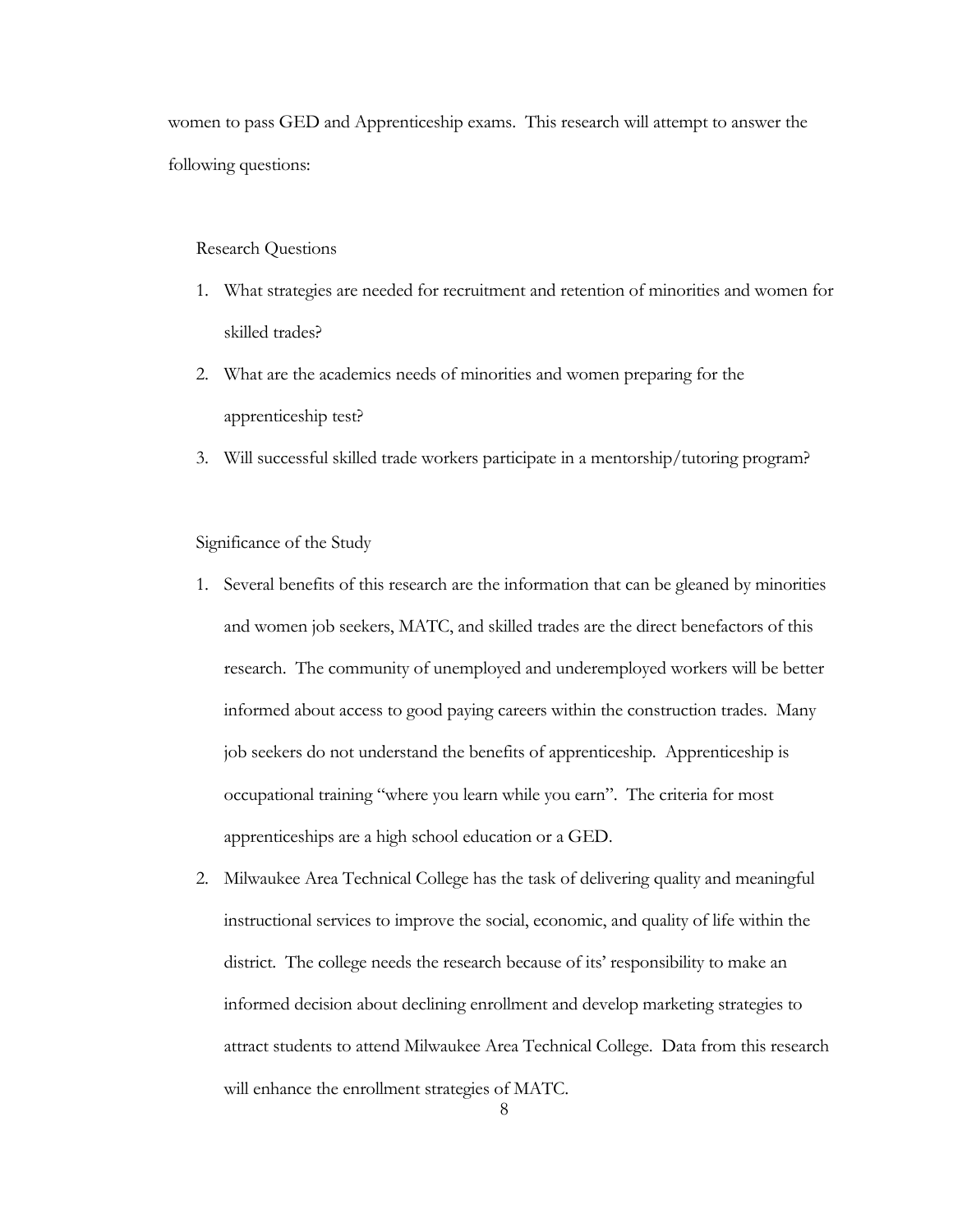- 3. BIG STEP, Inc., has helped many minorities to get access to skilled trades with a proven methodology. Resource material from BIG STEP says that 'prior to 1968 only a handful of minorities and women had completed building trades apprenticeship training programs. A number of trade unions had no minorities within their memberships." This research recognizes the past success by BIG STEP, Inc. and will inspire more organizations to rethink their priorities about occupational training.
- 4. Trade unions can utilize this information to develop strategies in building a competent and diverse workforce. Milwaukee is a blue-collar town. Recently, the Milwaukee County Board authorized the construction of mural of a blue-collar worker at the airport. This symbolic gesture validates the status of blue-collar workers and reflects the sentiment of Milwaukee's image. This data will enhance the trades unions in Milwaukee by identifying ways to diversify and increase the membership.

## Limitations of the Study

- 1. A potential weakness in the research is that the researcher is a part time instructor at the learning center. A researcher should be objective and allow the data to drive the findings. The data and its' validity will determine the recommendations and not the will of the researcher.
- 2. Student test scores for GED and Apprenticeship exams is confidential information and cannot be released to instructors for evaluation without the consent of students. A release of information form could be used in the future to track student test scores. Apprenticeship statistics are not released to the general unless approved by the Wisconsin State Director of Apprenticeship Standards Bureau.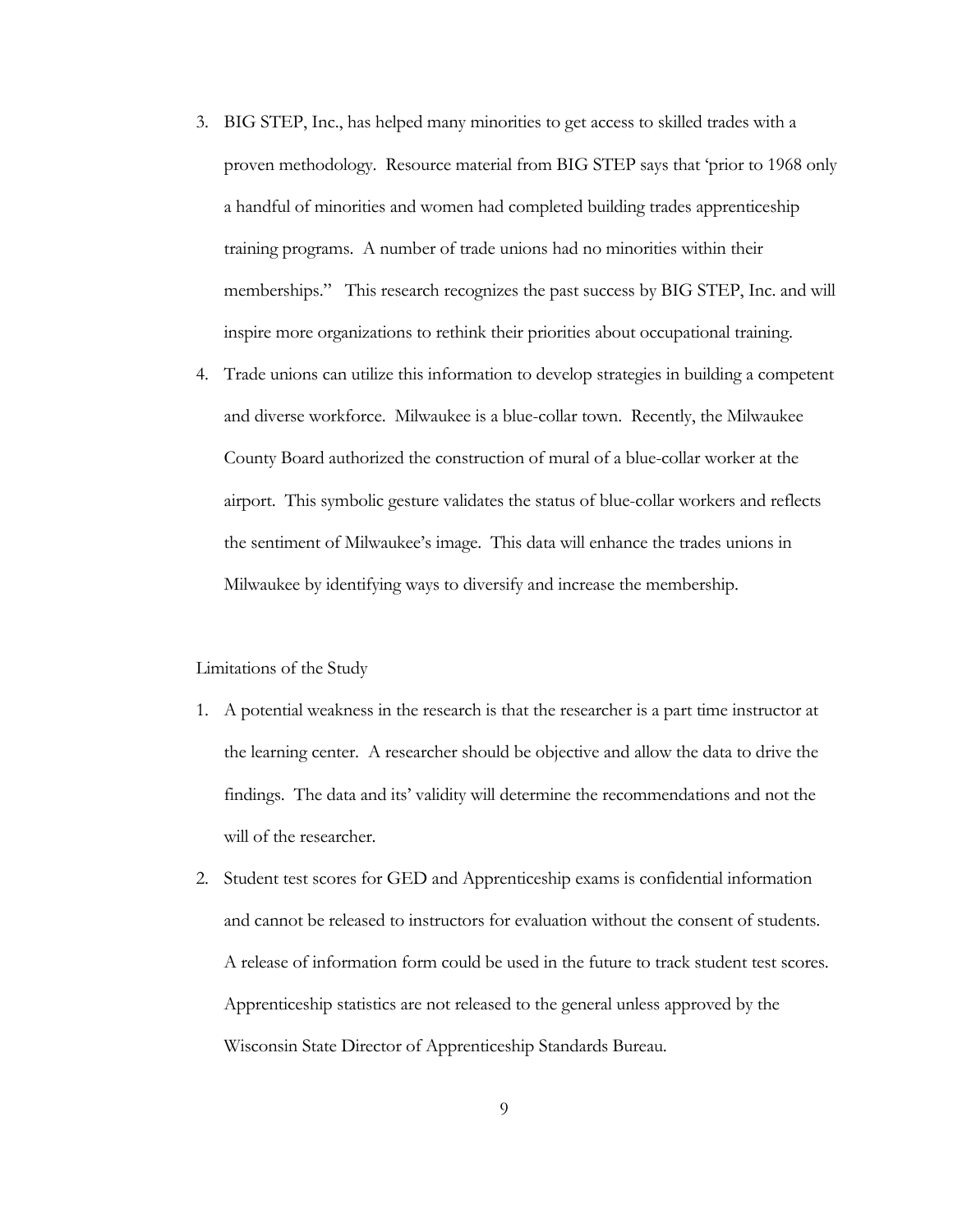3. Cost is factor since MATC has been placed under tight budgetary restraints by funding sources. There is no cost for the research but there may be unbudgeted costs if MATC implemented some of the recommendations.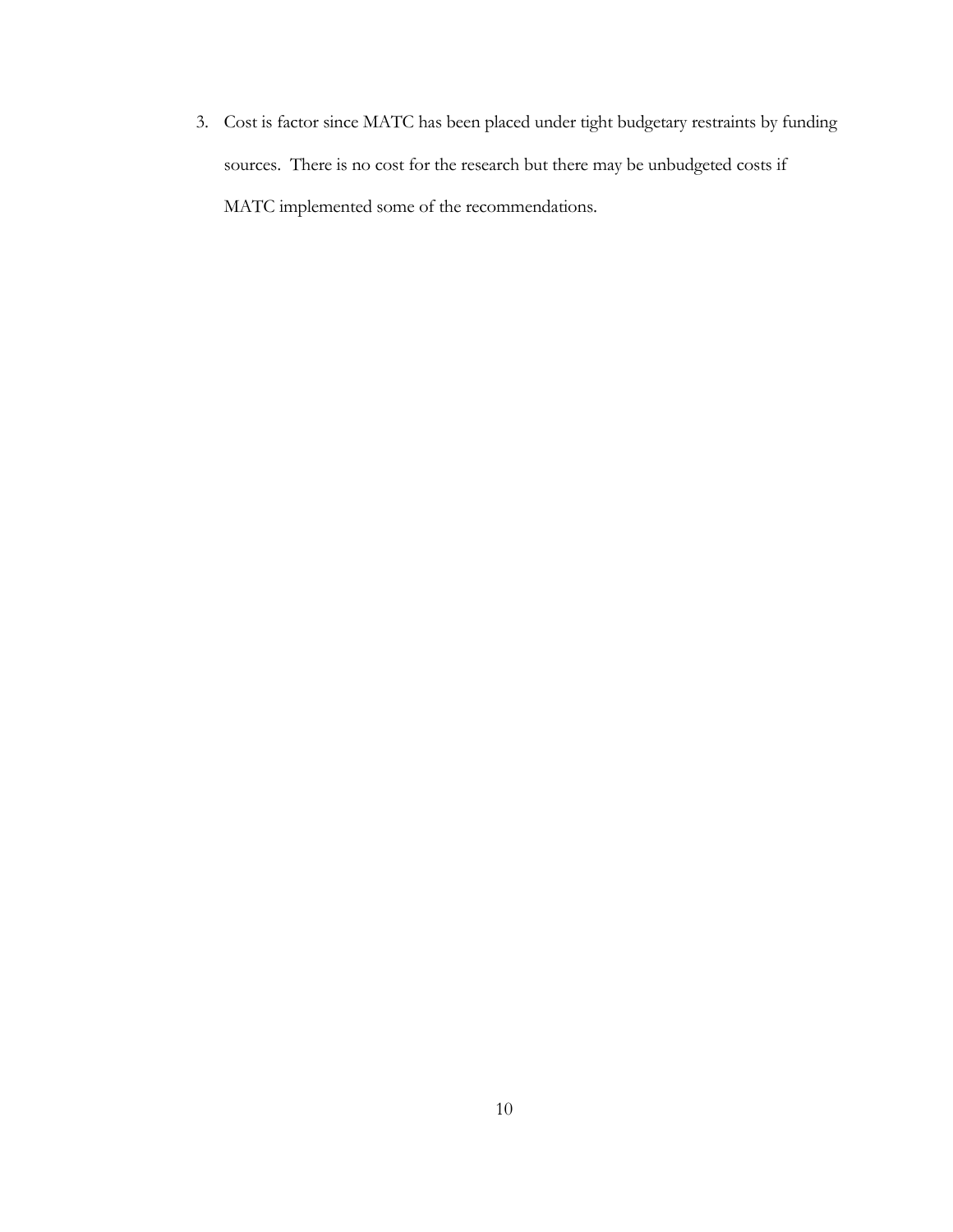#### CHAPTER 2

## LITERATURE REVIEW

The organization of this literature will be presented in three sections. A history of vocational technical education as it relates to minorities and women will be presented. The next section of this literature review will delineate various theoretical viewpoints on how minorities and women have been helped to optimize their learning potential. This literature review will conclude with research on outcomes of programs that helped minorities and women to get into in the skilled trades. This review of literature deals with the history of minorities and women in their pursuit of satisfying careers in skilled trades. There are numerous existing studies of what, when, how and where minorities and women have been helped. Researchers have presented theories on learning styles, instructional delivery, and the evaluation of students who have not performed well in traditional educational settings. Theories about race, gender, social and economic status needs to be presented so that significant hiring, and firing practices can be evaluated.

Decisions should not be made in a vacuum without good counsel. The wise old preacher of preachers, King Solomon, said in Proverbs chapter 11, verse 14 that "Where there is no counsel, the people fall; but in the multitude of counselors there is safety"(Nelson, 1982, p. 419). This literature review will delineate viewpoints from a multitude of experts that studied vocational training of minorities and women. This review of literature is essential so that coherent, meaningful, and practical results can be presented.

History of Minorities and Women Impacted by Vocational Educatio**n** 

Vocational technical education has a long and rich history of impacting minorities and women by preparing them for skilled trades. The 1882 Morrill Act was passed by Congress,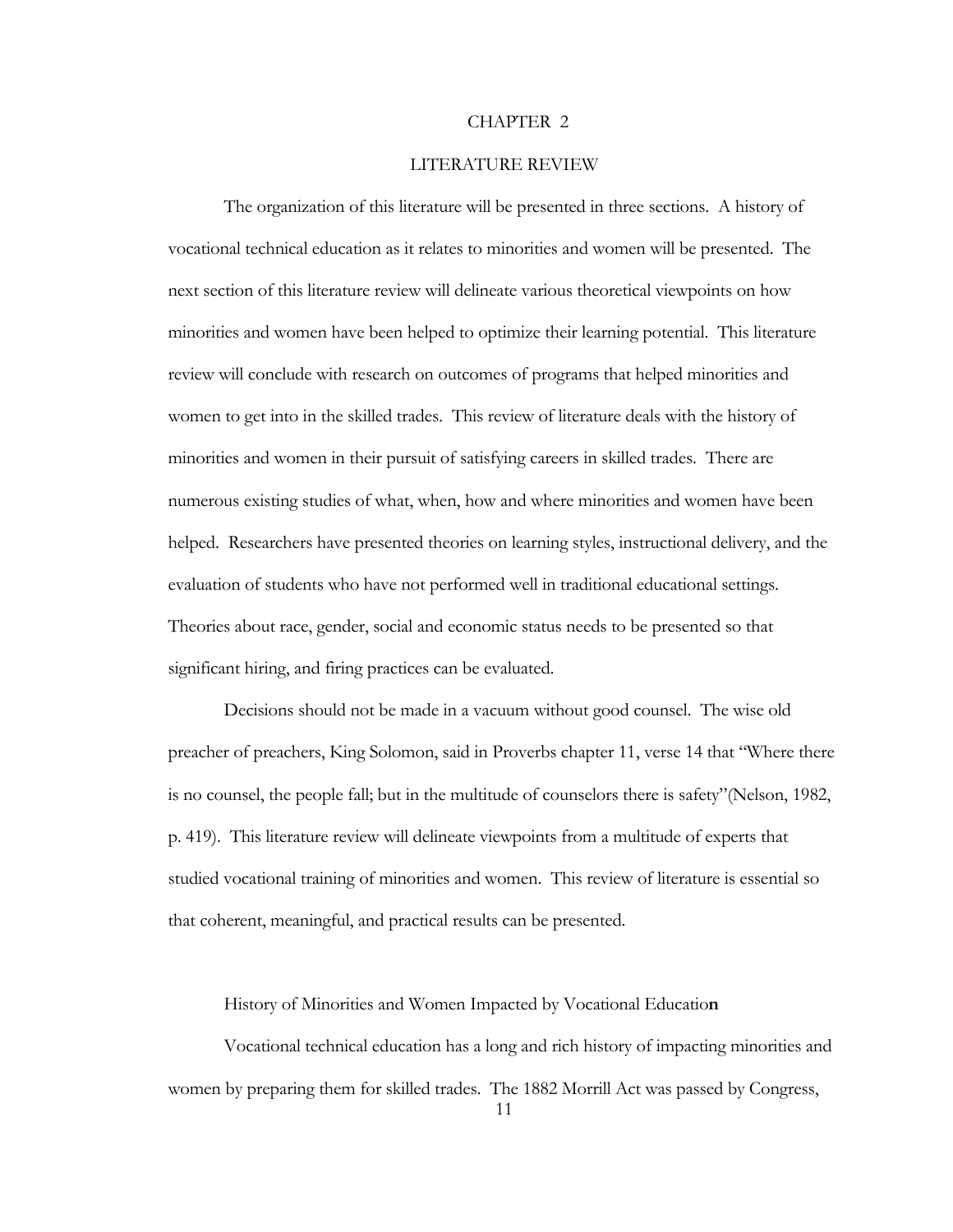which established agricultural and mechanical colleges (Prywes, 2000, p68). Today, many southern colleges such as Florida A & M, and Texas A & M are reminders of this legislation. Unfortunately, this legislation did not help youths as intended. Consequently, the Smith-Hughes Act of 1911 attempted to make vocational education more accessible to all (Prywes, 2000, p.68). The targeted population of these bills for vocational education was not to help females and minorities move into skilled trades but were targeted for post secondary learning. Black colleges did benefit from this legislation but few minorities became skilled workers in segregated workforce prior to 1960. The 1960s was an era of awakenings in attitudes toward minorities and women. Civil disobedience and protests across America made new demands for equality in all aspects of our society.

The Manpower Development and Training Act of 1962 was one of the first vocational educational training for poor people. Congress passed the Vocational Education Act 1963 specifically to make vocational education available to people of all ages in the country(Prywes, 2000, p.68). The Carl Perkins Vocational And Applied Technology Act of 1990 "was intended to upgrade the vocational high-school curriculum…as follows: (1) by raising the level of jobs for which students are being prepared; (2) by improving the integration of vocational and academic subjects, thereby providing a mix of broad and specific occupational and academic subjects needed by a wide range of students for various purposes; and (3) by prioritizing resources for counseling, guidance, and other supplementary services in order that such special population as the minorities and women or the disabled might achieve success(Prywes, 2000, p.68). The government finally established comprehensive legislation to make vocational education accessible women, minorities and disabled persons. In 1973, Congress passed The Comprehensive Employment and Training Act (CETA). Congress passed similar legislation to help minorities and women with such bills as the Joint Training Partnership Act (JTPA-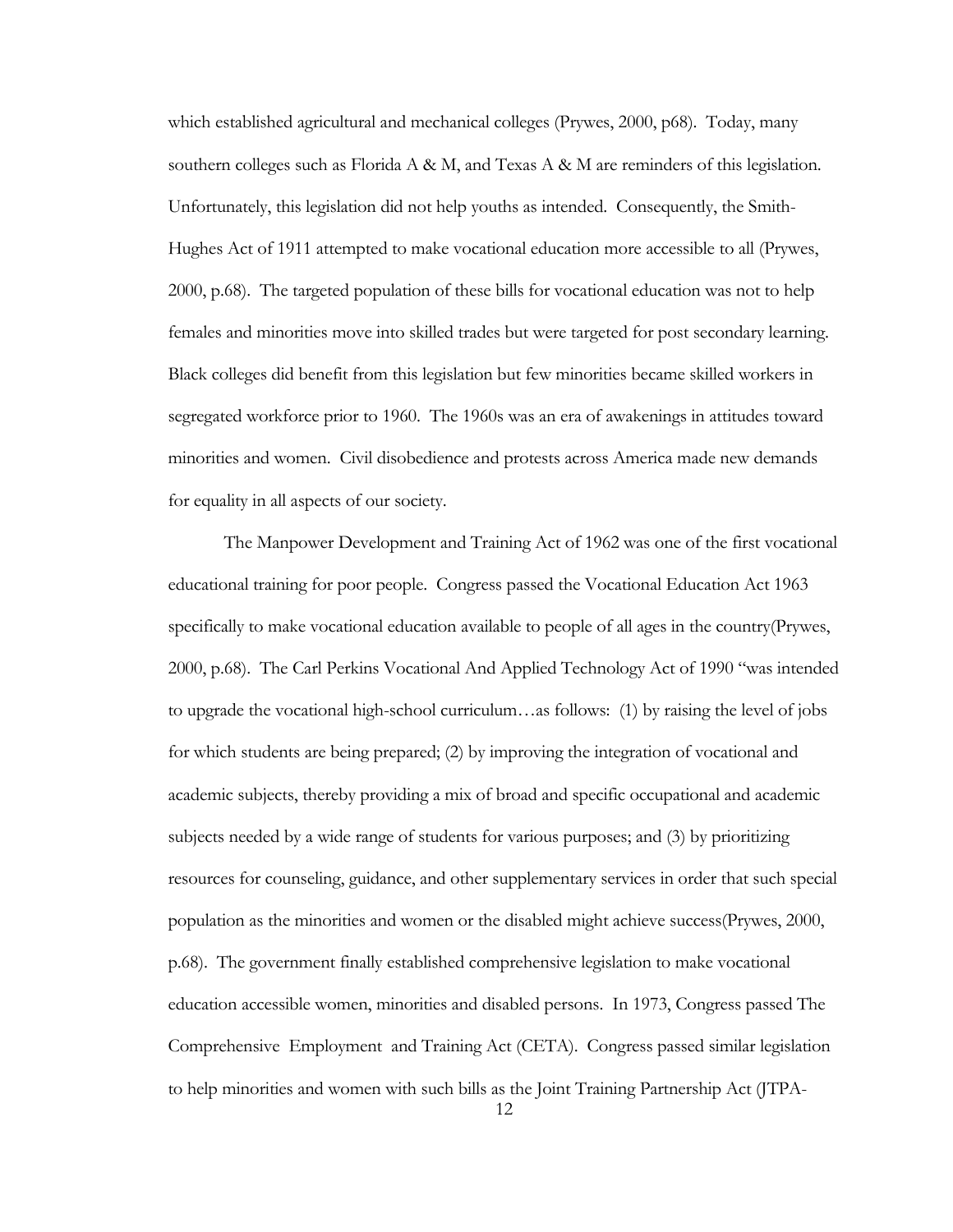1983), and Work Incentive Program (WIN-1971). The Vocational Education movement did not stop after these bills but more legislation came out of Congress such as the Tech-Prep Movement and School-to-Work which are a part of MATC's current programs.

MATC's history of helping minorities and women through vocational education runs concurrently with the nation's vocational educational movement. The State of Wisconsin passed a law in 1911, which created the State Board of Vocational Education. According to Tarbell, " the law provided a plan of training for four groups of people who were unschooled and forgotten" (Tarbell, page 19, 1958). . A year later in 1912, the city of Milwaukee had its' first vocational school. The school's first apprenticeship classes were held in the fall of 1913. Although the Industrial Commission of Wisconsin regulated the apprenticeship program, the vocational school brought "uniformity in the administration of apprenticeship"(Tarbell, page 70,1958). MATC has long and rich history of helping minorities and women prepare for apprenticeships.

The history of vocational education and its impact upon minorities and women has been delineated. The federal, state and local levels are remarkable alike in that the purpose for the legislation was well intended. MATC has implemented many programs to help minorities and women access skill trades compliance with federal and state guidelines.

#### What Experts Say About Minorities and Women in Vocational Education?

A famous Jewish carpenter/teacher said that "For you have the poor with you always and whenever you wish you may do them good"(Nelson, 1982 p.634). The previous section about history of Vocational education illustrated that our federal and local governments have tried to help minorities and women acquire job skills. These decisions were based upon research from experts who expended much effort to collect, organize, and synthesize data on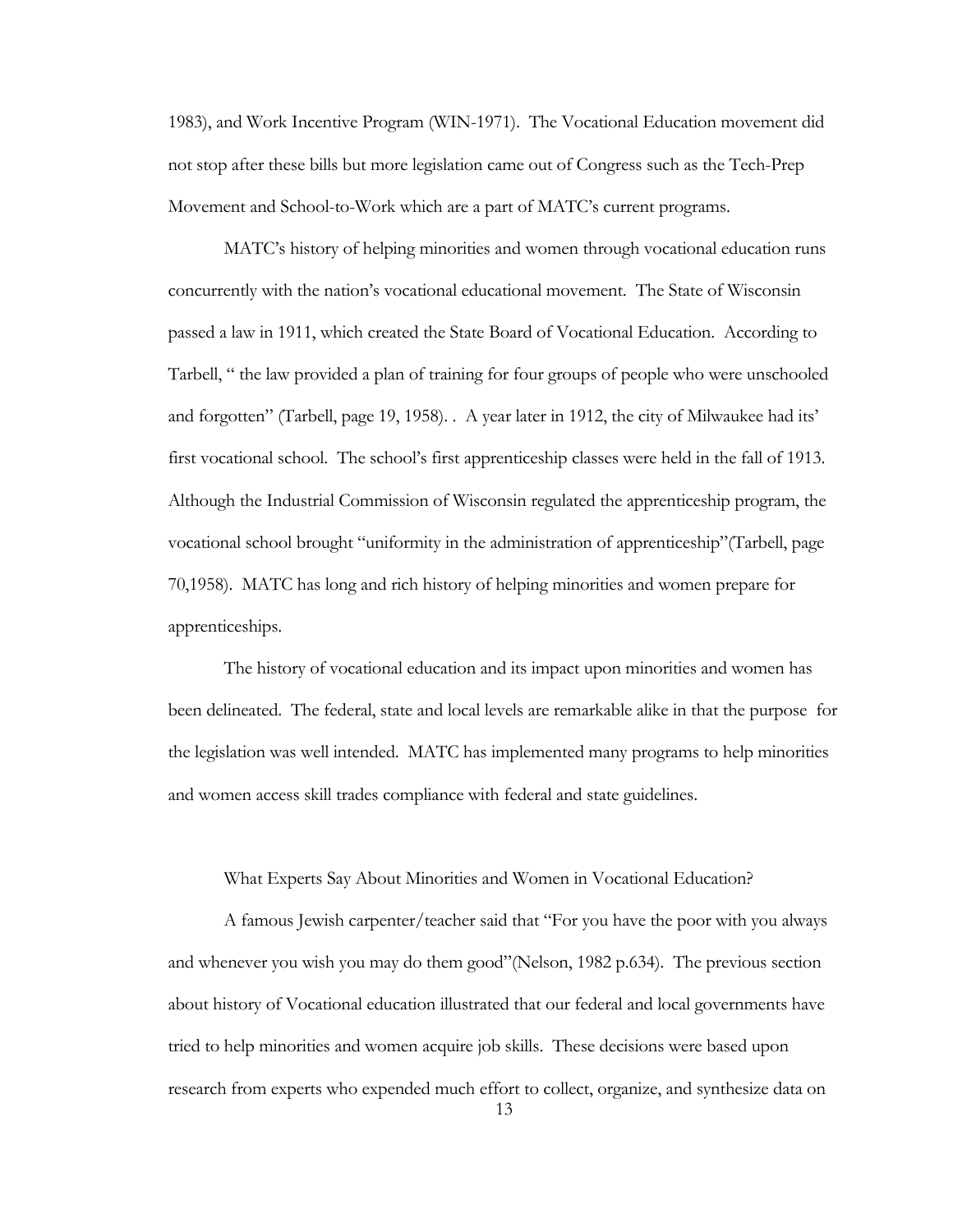educating the poor. "What determines an individual's probability of obtaining employment? Is race or ethnicity or education or cognitive skills? Why for instance, is joblessness so much higher among African American men than white men? Is it location? Why is joblessness higher in the central city than in rural areas? Is it parent's background – or age – or gender(Pryor and Schaffer, 1999, p.19)?" To address these questions was fundamental to enacting Economic Opportunity and Affirmative Action legislation. Congress did not pass this legislation without the facts from the experts. We need to know what the experts said about job training for the poor?

"And when the failure of the public schools system to educate large numbers of minorities and women is discussed, the schools are often faulted for making equal opportunity impossible. Civil-rights leaders and other reformers look to education to reduce poverty, another confirmation of the belief that education is the optimal vehicle for social progress"(Prywes, 2000, p.45). African American pioneers, Booker T. Washington and George Washington Carver, had minimal resources for the implementation of Vocational Technical Education at Tuskegee Institute. However, these men became icons for educating African Americans. Today among African Americans and other international scholars, Tuskegee Institute is respected as one of the premier institutions for vocational technical training. "Students were taught vocational skills in conjunction to their academic courses, skills in building construction, brick making, bricklaying, woodworking, soap making, cooking, dressmaking, handicraft, agriculture, electricity, roofing, and printing" These researchers paved the way for others researchers to make groundbreaking theories of employment discrimination against minority and women workers.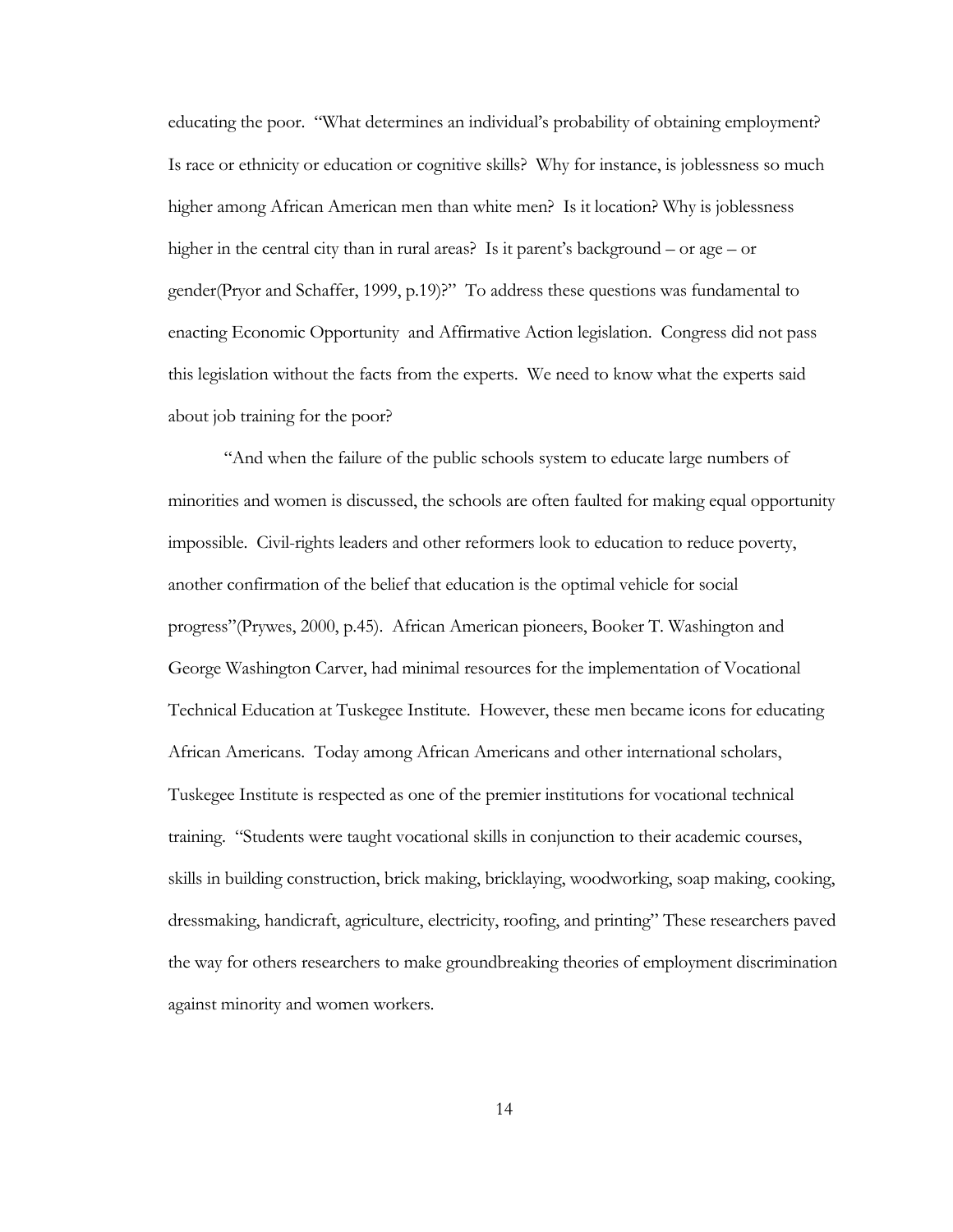Gary Becker's Theory on the Economics of discrimination is based on employers that make decisions for racial comfort, preference, and taste. This theory says that employers would rather hire or promote a white male than tolerate the pain of diversity. Becker theorizes that minorities with the same qualifications would accept lower wages than a white male if given the same opportunity to work. Becker's theory is the same concept that many employers have used for downsizing. Older employers were given options to retire early and younger workers would do the same work at lower wages. One has to be careful about this theory because it could be another form of discrimination (Prywes, 2000, p.234)..

Barbara Bergmann was propelled into national prominence when she proposed her theory on the Crowding Hypothesis. Her theory may have been extracted from the work of John E.Caines who theorized in 1874 that different groups of workers face constraints when they attempt to move outside traditional areas of employment. Bergmann's theory suggests that the labor market is segmented into non-competing clusters. Traditionally, men have higher paying jobs with mobility and women and minorities have been limited to lower paying jobs with no mobility. This segregation creates an over supply of lower paid workers resulting in lower wages. Her theory recommends that women and minorities go after heavily dominated male occupations(Prywes, 2000, p234-237).

#### Outcomes of Assistance to Minorities and Women in Vocational Education

The previous section identified various legislative measures, and proven theoretical concepts applied to move minorities and women workers into skilled trades. More cases of success are needed to establish a clear and concise roadmap for minorities and women to have the confidence to pursue a non-traditional career. Do we have enough empirical evidence to demonstrate that the targeted population will respond under the today's conditions?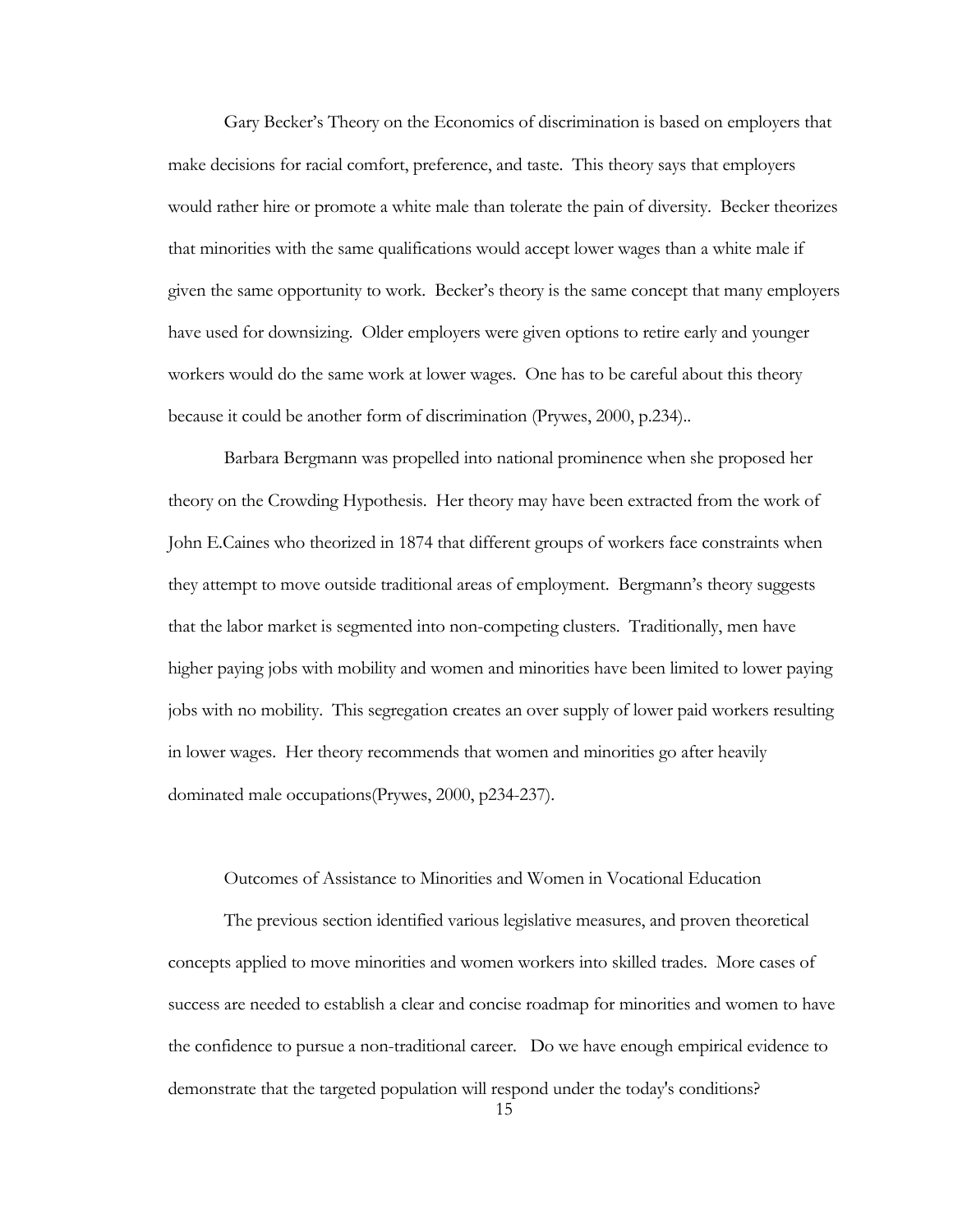Similar Programs Research and Findings

The following programs were reviewed for their relevance to this research. These programs also provided the researcher applicable evidence to support the effort of helping minorities and women to prepare for skilled trades:

Title: Subject(s):Skilled Trades Collaborative

Source: Author(s): Skilled Trades Collaborative

ISSN: None

This group of skilled workers is composed of primarily minorities and women whose motto states " salvation for a nation, race or group must come from within." They volunteer their time and resources to promote career opportunities in the trades through apprenticeship training to individuals and organizations throughout the State of Wisconsin. Their purpose also is to network and support skilled workers collectively through their respective union organizations.

The Skilled Trades Collaborative (STC) recruits, retains, and supports African Americans, Native Americans, Latino Americans, and Asian Americans successful entry and completion of their respective construction apprenticeships. STC acts as an advocate and mentor for apprentices and journeypersons in ways that will enhance the interests of their respective communities as well as industry. This organization also works to stimulate, encourage, and support the advancement and growth among the members through lifelong skill development, management, and entrepreneurship.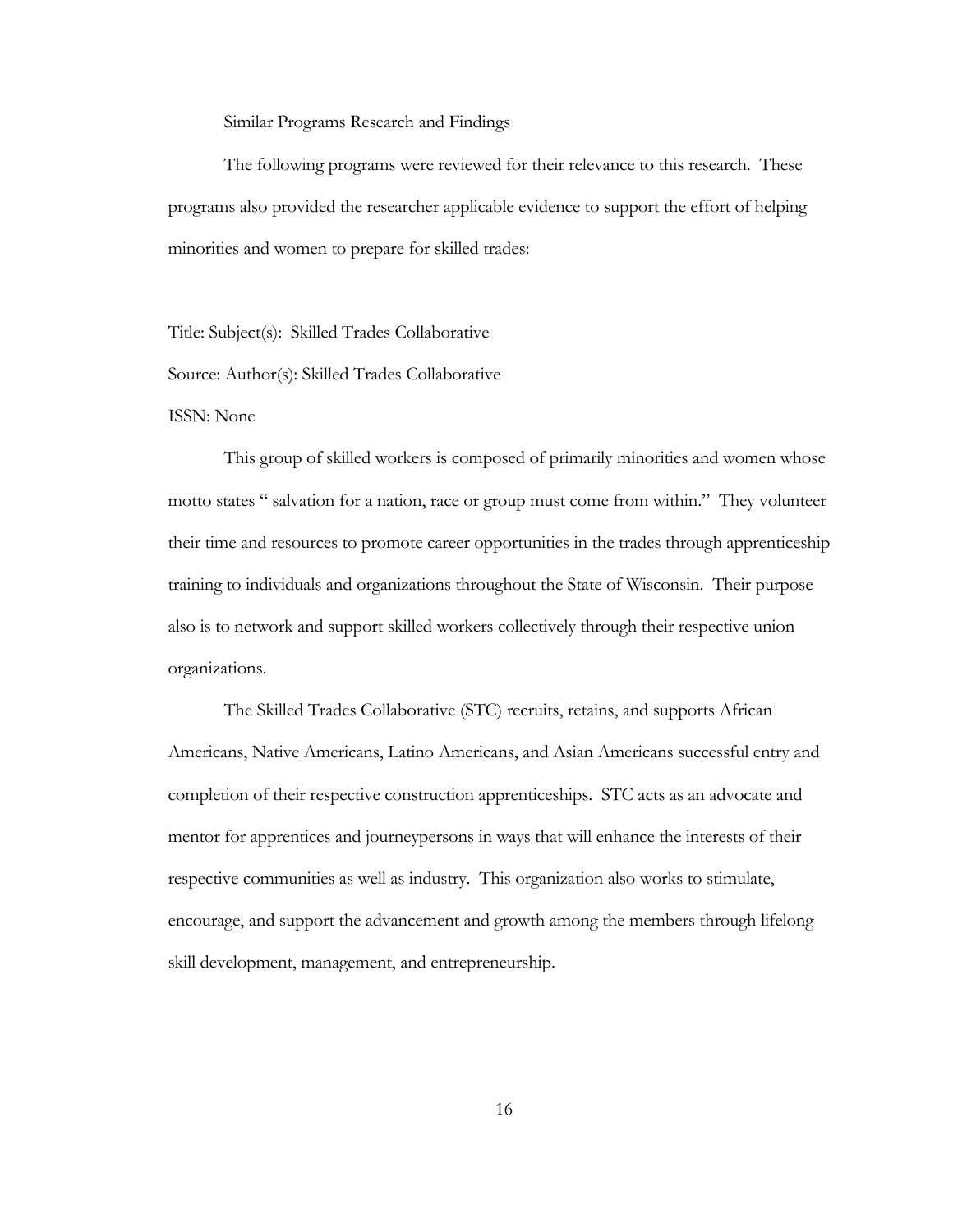Title: Subject(s):Your Guide to the New Job Corps

Source: Job Corps, Inc.

Author(s):U.S. Department Of Labor Employment and Training Administration

ISSN:None

"Equal opportunity is the cornerstone of government-funded training programs such as Jobs Corps, Inc."(Lytle 1992, p.59). For almost 40 years the Job Corps has offered more than 3 million young men and women an opportunity to get a skill. According to the U.S. Department of Labor, Office of Job Corps, "Job Corps is the nation's largest and most comprehensive residential education and job training program for at-risk youth, ages 16 through 24. Since 1964, the program has provided more than 1.9 million young people with integrated academic, vocational, and social skills training that they need to gain independence and get quality, long-term jobs or further their education."

http://www.jobcorps.org/home.htm. The training is offered by experienced journeyperson of all skilled trades. Job Corps have centers in almost every state including Wisconsin. Students get free room and board, health care, and tools for the trade, and a small wage for a year.

Title:Should I go to College?

Subject(s): Alternative Careers

Source:Career World Nov/Dec99 Vol. 28 Issue 3 p25

Author(s)**:** Weekly Reader Corporation

ISSN**:** 0744-1002

 This article explores options to careers such as attending a community college, the armed forces or AmeriCorps, or an apprenticeship. The truth is that not everyone is prepared to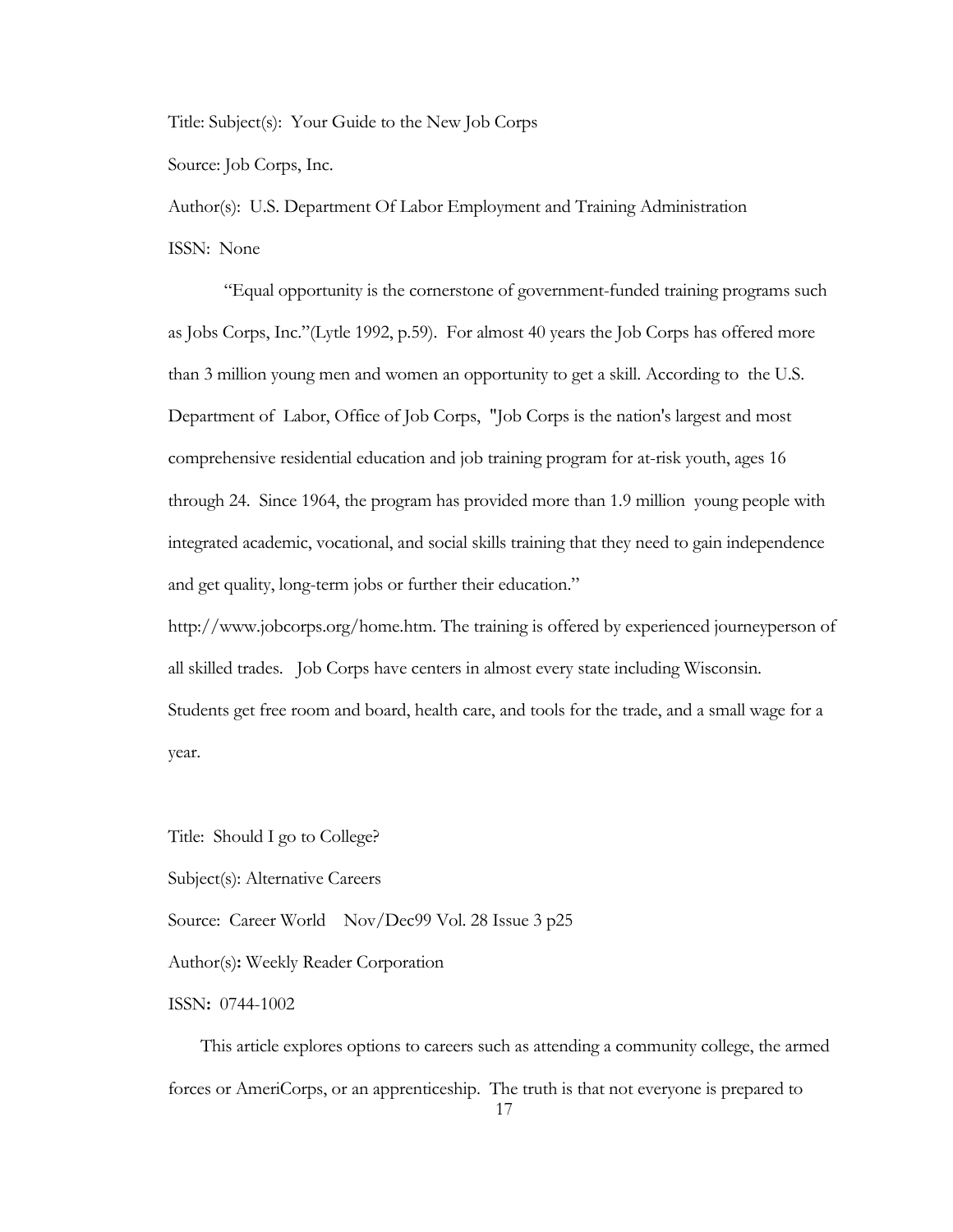attend a four-year college or university. "People need to be ready for college both academically and psychologically.

## Community College

 A person can attend a community college and earn a one-year certificate or two-year degree. Many community colleges have a transfer program so the student can stay at home and transfer later when they are ready for the four-year college. Tuition and fees are a lot cheaper when compared to four-year colleges. "For the person who has just graduated from high school, community colleges can be a good transition from home and high school to college. The community college can help a person ease into the demands of college life and adulthood."

## Apprenticeships

 Both men and women can pursue technical careers and get paid while they train. Apprenticeships allow new workers to gain experience and training under the direction of veteran workers. The majority of the work involves on-job training. Apprenticeships usually involve employers, a community college, and union. There are some non-union apprenticeships.

## Armed Forces / AmeriCorps

 The government is also competing to recruit as many talented young people to serve our country before considering college. The government will then help pay to college tuition after the public service. They also provide training in many careers before civilian life. I like the discipline, responsibility and character development from high school to adulthood.

#### Preparation

 This article goes in depth toward helping people plan for their careers. It advises student to be flexible in planning for a career because a person often changes their mind about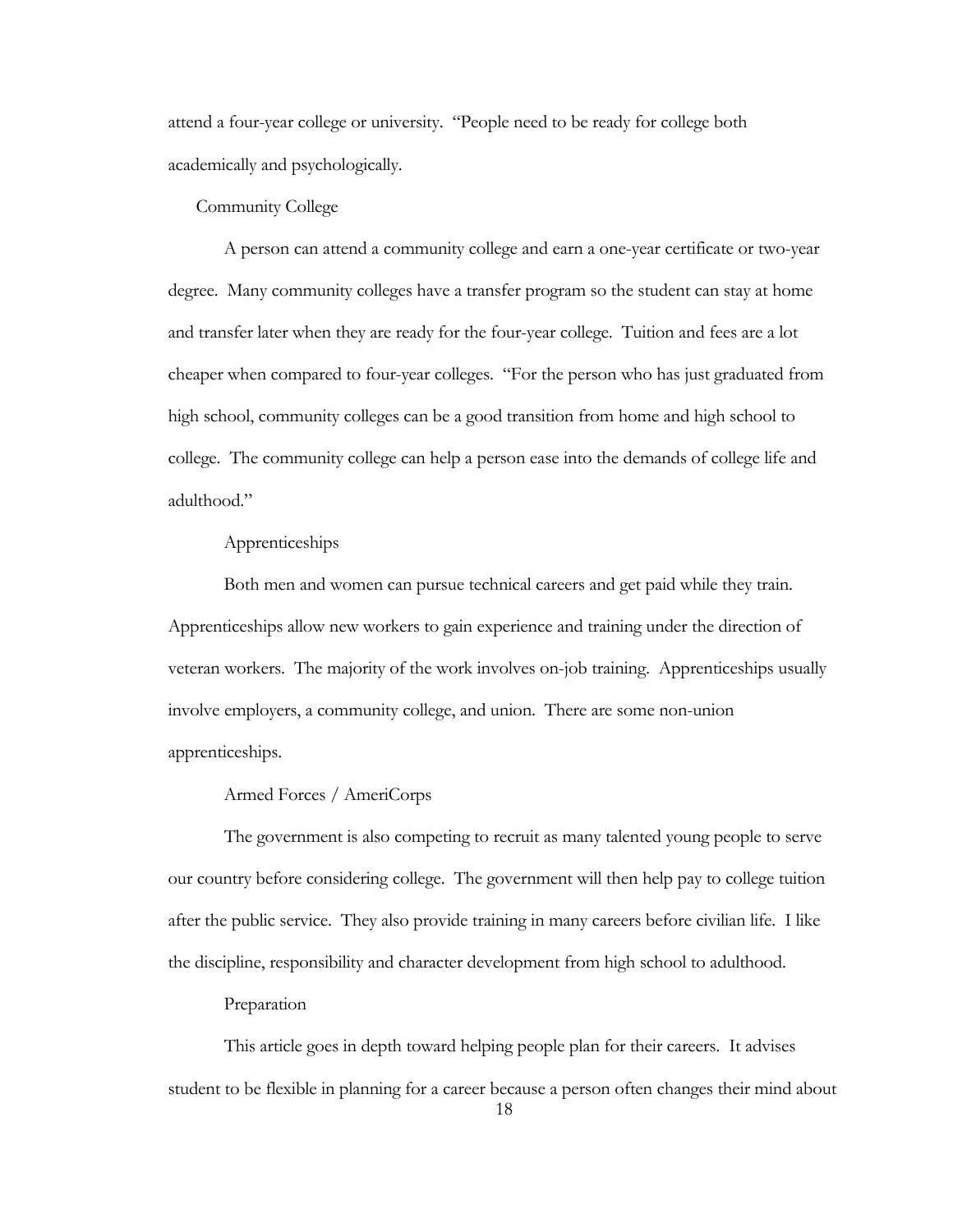a career. There is a To-do checklist to make sure all of the important things are done such as finances. Finally, there is a short questionnaire to assess if the person is ready for a four-year college. Some people may be more ready than they think!

Title:Labor Department aims to boost more apprentices

Subject(s):Apprenticeships

Source:Making Education & Career Connections

Author(s):Association For Career and Technical Education

ISSN: 1091-0131

 The Labor Department proposes to increase the number of persons in registered apprenticeship programs from 415,262 to 458,482 (10 percent) by 2004. The proposal also targets a 10 percent increase for women and five percent for youths under 24 years old. The Labor Department plans to do this by distributing education and awareness materials about the benefits of apprenticeships to schools, sponsors, students, community-based organizations, and Women's Agencies.

 "The department notes that school-to work (STW) will play a key role in attaining these goals, especially in Job Corps and the U.S. Education Department of Vocational Education Office. The plan notes that one of the key goals for office staff working on STW is to ensure that the progress made in developing STW systems is sustained after legislation sunsets in the year 2001."

 This article validates the need for more apprentices nationwide. It gives some assurance that every effort will be made to increase the participation of underrepresented classes in skilled trades.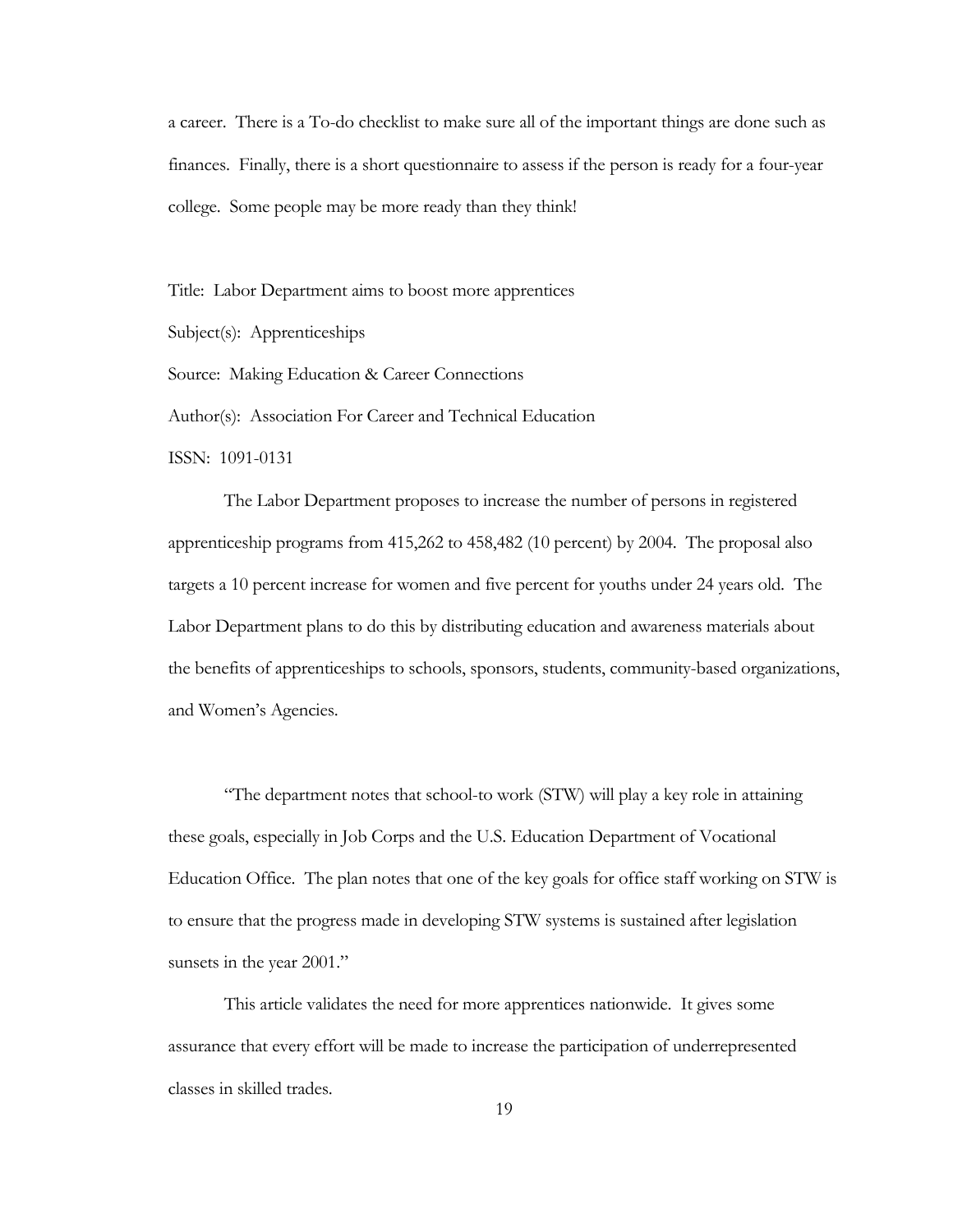Title:Hurting For Workers, Companies Offer Perks To Grads In Skill Trades Subject(s):Apprenticeships

Source: Community College Weekly,  $2/7/00$ , Vol. 12, Issue 13

Author(s):Cox Matthews and Associates

ISSN:1041-5726

 This program is relevant because it emphasizes the need for skilled workers and it describes the working relationship between Ranken Technical College and local industries. Ranken Technical College get an average of 12 job offers for each student completing a twoyear program. There is a need for blue-collar workers in skilled trades in the St. Louis area. Companies are in need of machinists, auto technicians, and electricians.

 Companies are offering to pay full tuition at the two-year technical college to get graduates to work for them three years after graduation. These apprentices start at \$9.00 an hour with a potential to earn as high as \$ 25.00 an hour at the end of their three-year duty. One company spends up to \$ 200,000 to train each apprentice. Eighty percent of the apprentices stick with the companies after their three years has ended.

 This program shows that partnerships between the technical college and industry can be a win-win situation. I also like the idea that companies are seeking long-term employer/employee relationships.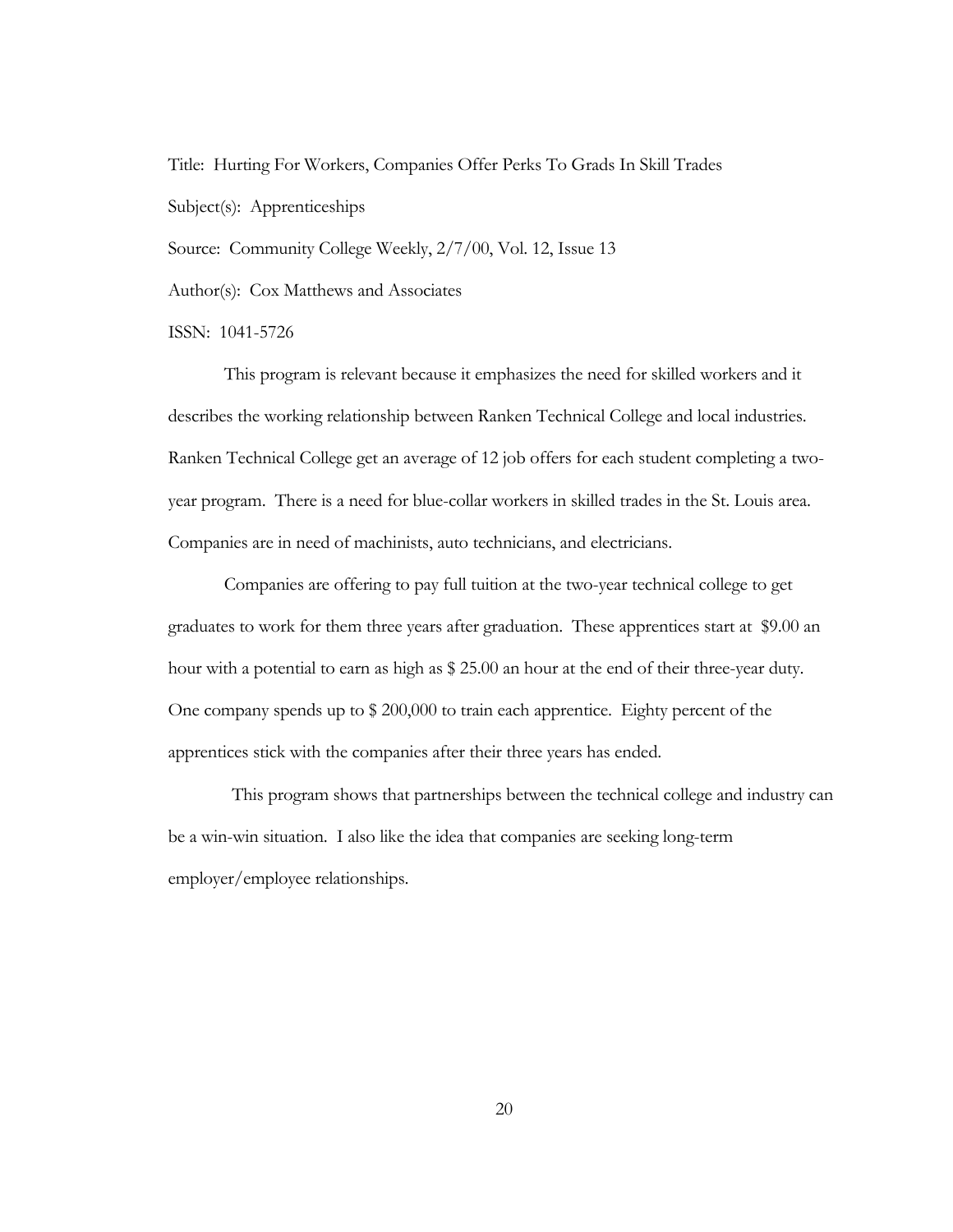Title:Virginia Youth Apprenticeship Program

Subject(s):Apprenticeship

Source:Corrections Today, 10/99, Vol. 61, Issue 6, p128

Author(s):American Corrections Association

ISSN**:** 0190-2563

I like this program because it represents an effort to engage incarcerated juveniles in marketable skill trades. In Virginia, youth apprenticeship serves as a means to improve the work experience and job training of incarcerated youths. The Virginia Department of Juvenile Justice (DJJ) has several apprenticeship programs for youth. DJJ operates apprenticeship programs at three locations.

Each apprenticeship program requires 140 hours of classroom instruction and a pre determined amount of hours of on-the-job (OJT) training. The youths are compensated for their OJT hours. The DJJ coordinator of Apprenticeships expresses my thoughts on this program. "The apprenticeship program gives youths an opportunity to develop positive work habits and pro work values; consequently they can apply and compete for jobs, work for real businesses, which have counterparts in their homes communities; and acquire acceptable job performance and maintenance skills."

Title: Help mold the future of the industry

Subject(s):Apprenticeship Training Preparatory Outreach Program

Source:B.I.G. S.T.E.P., Inc.

Author(s):Leftwich Management Group

ISSN:None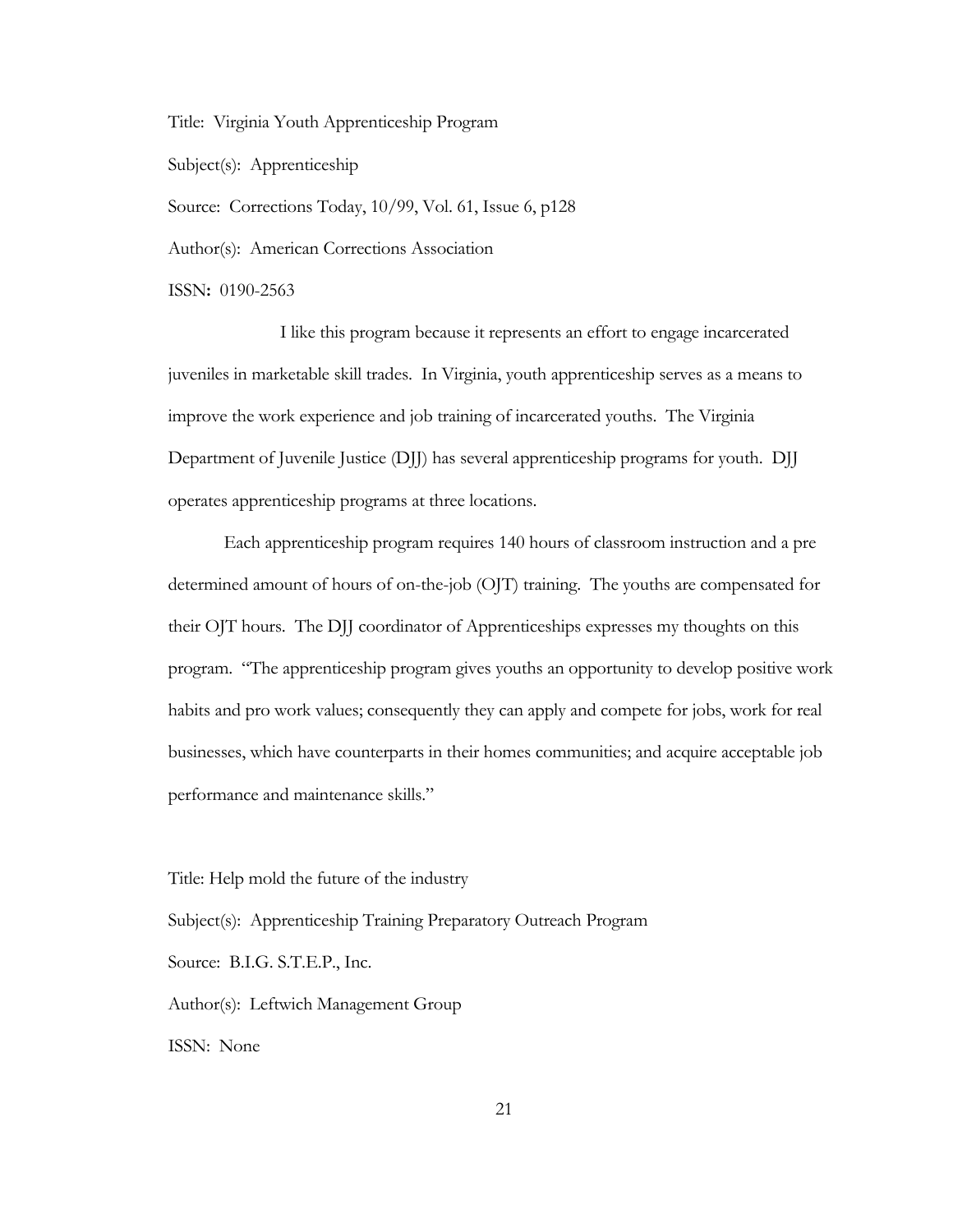B.I.G. S.T.E.P. (BIG STEP) stands for Building Industry Group Skilled Trades Employment Program, which has strong ties to the Milwaukee Building & Construction Trades Council. This program provides preparatory services for greater Milwaukee area residents to upgrade their skills for successful careers in construction. BIG STEP is a nonprofit corporation whose purpose is to establish and monitor recruitment, education, orientation, counseling, and training programs to acquaint minorities, women, and others who are residents of Milwaukee County with employment opportunities in the skilled trades in Milwaukee County.

The services of Big Step have focused upon recruitment of minorities and women for apprenticeships. The participants are given an academic assessment to identify deficiencies and a corresponding action plan to upgrade the necessary skills for apprentices. Tutoring and counseling is available to promote retention. BIG STEP is highly regarded for its' success for the past 30 years. This organization has affiliations with various contractor associations, joint apprenticeship training committees, and numerous companies in the greater Milwaukee area.

Title: Minority Apprentice Recruitment Program

Subject(s):Careers

Source:Milwaukee Urban League

Author(s):Milwaukee Urban League

ISSN:None

The Milwaukee Urban League is one of oldest organizations dedicated to providing direct services, research, and advocacy for African Americans, and other minorities. Commonly referred to as the Urban League, the focuses upon issues dealing with employment, youth, family, and economic development. The mission of the Milwaukee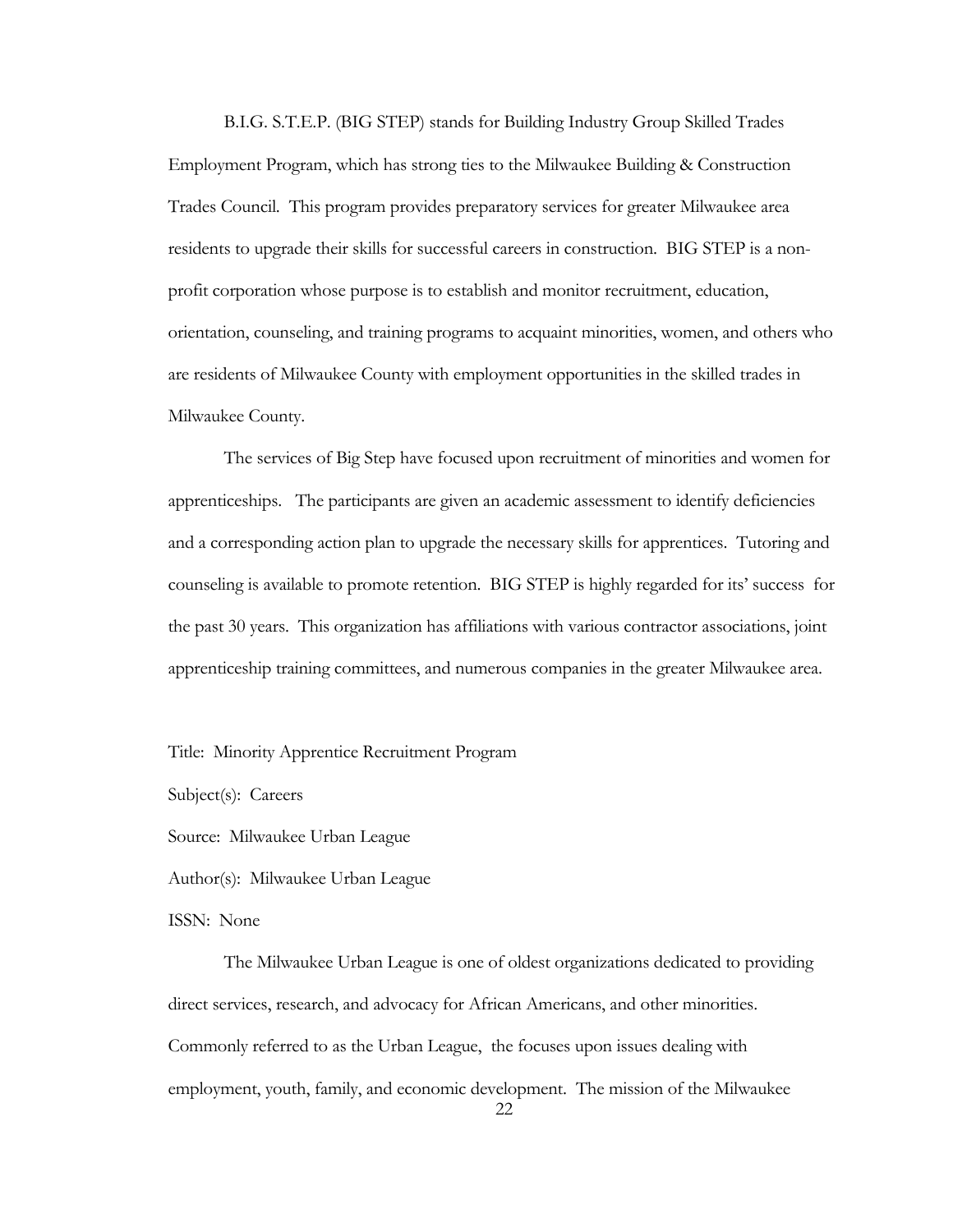Urban League is to assist African Americans, and other minorities, in achieving social and economic equality. The Milwaukee Urban League has provided these services free of charge for the last 80 years. The local organization has affiliations with the National Urban League.

 The Specialized Training and Education Project (STEP) focus on careers in construction and aviation. The minority Apprenticeship Recruitment Program helps African Americans and other minorities, obtain apprenticeships in the construction industry. Services include career counseling and preparation for the apprenticeship aptitude test. The Midwest Express Scholarship Program is designed to encourage African American to become employed as aircraft technicians.

Title: Minority Apprentice Recruitment Program

Subject(s): Careers

Source**:** YWCA-NET Programs

Author(s):Young Women's Christian Association

ISSN:None

The YWCA of Milwaukee is a membership movement of women from diverse cultural backgrounds and faiths, of different ages and experiences, committed to the empowerment of women. The YWCA has adopted one imperative of thrusting their collective power toward the elimination of racism wherever it exists and by whatever means necessary. The YWCA-NET (Nontraditional Employment Training) is a resource that helps women and minorities overcome barriers in employment. The vision and directive is to provide career paths to high skilled, high wage employment for underrepresented individuals. Developing partnerships with the community and industry to develop training and employment opportunities attains this goal.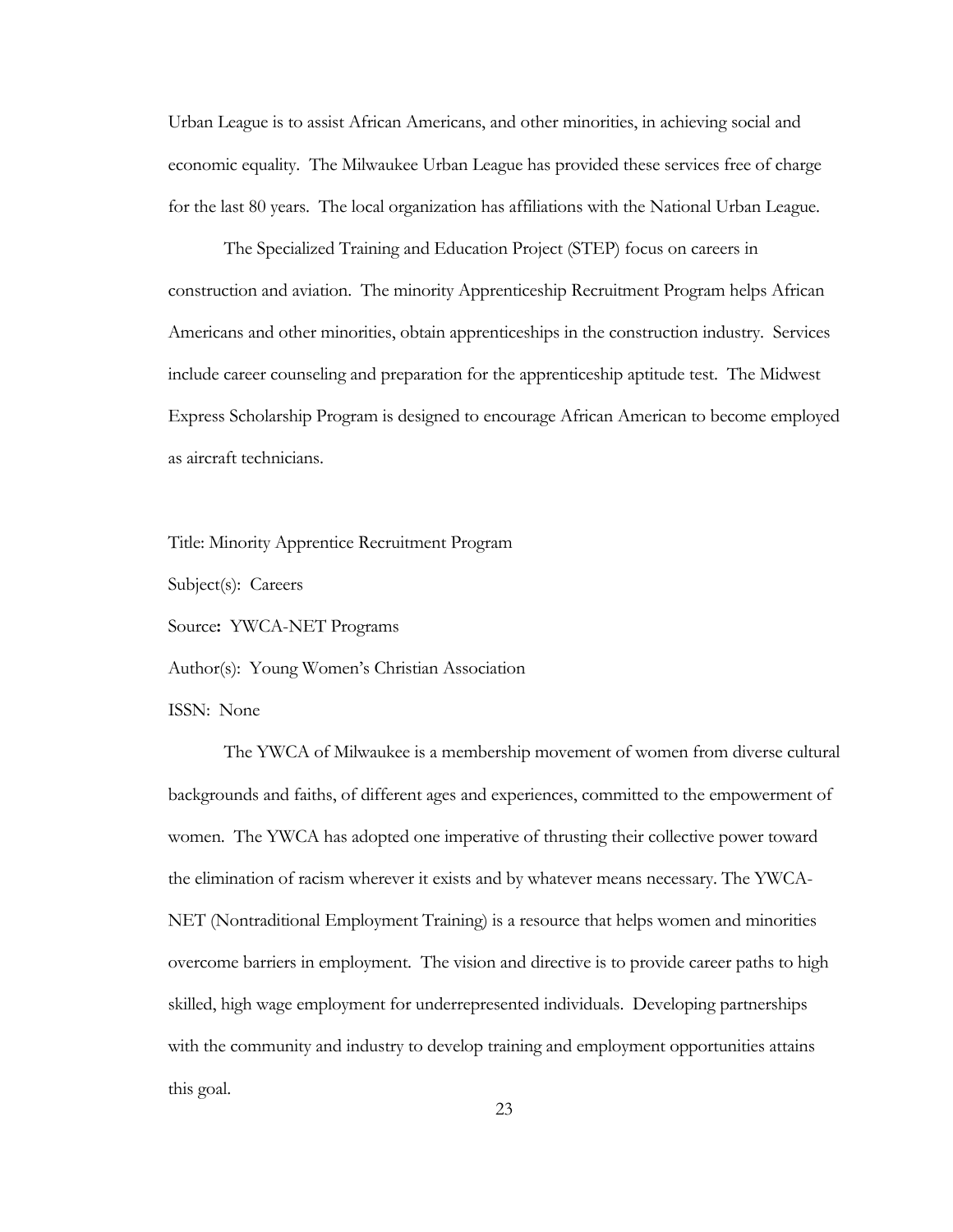The Minority Apprenticeship Recruitment Program is a two-phased program designed to provide pre-apprenticeship applicants with construction skills development and assist them in the successful completion of the State of Wisconsin apprenticeship requirements. The first phase consists of workshops to introduce and prepare the participant for the Apprenticeship process. The second phase provides support for the apprentice for the duration of the period required for indenture. This support includes counseling, tutoring, mentoring, mediation, tool grants, and stipends.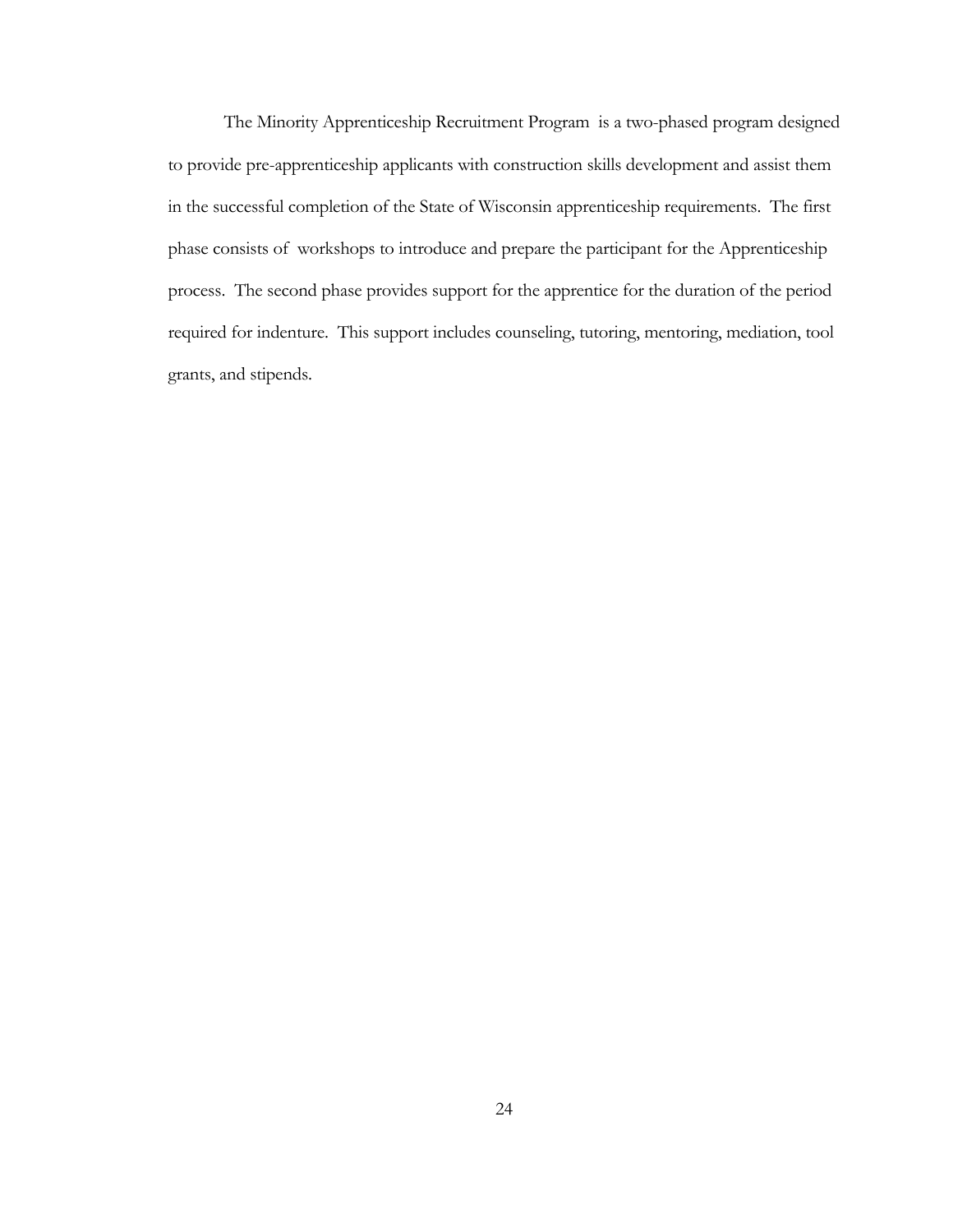#### CHAPTER III

#### METHODOLOGY

The methods and procedures used in this study of preparing minorities and women for careers in skilled trades are explained in this chapter under the headings of method of study, sample selection, instrumentation, procedures, and method of analysis.

### Method of Study

The study of preparing minorities and women for a career in a skilled trade is qualitative research. The authors of Practical Research defined Action research as "A type of research that focuses on finding a solution to a local problem in a local setting." They also defined Phenomenological research as "A qualitative method that attempt to understand participants' perspective and views of social realities" ( Leedy and Ormrod, page 114, 2001). The research will answer questions about the complex is of underrepresentation of minorities and women in skilled trades because they are minorities and women in the greater Milwaukee area. Participants in the process of preparing and mentoring apprentices will be asked to share their viewpoint during interviews. The research will address the need for skilled workers in the greater Milwaukee area and the lack of representation of women and minorities in the skilled trades. The focus of the study is not problem based but seeking solutions to the problem drove this study. The researcher had taught minorities and women how to prepare for GED and Apprenticeship examinations. The researcher wanted to better understand the perspective of other instructors, trainers, and Apprenticeship Coordinators.

The student's academic needs can be quantified by test scores but this research study does not measure variables associated with test scores to predict, explain, or control the results of students preparing for the GED and Apprenticeship examinations. Students' perspective is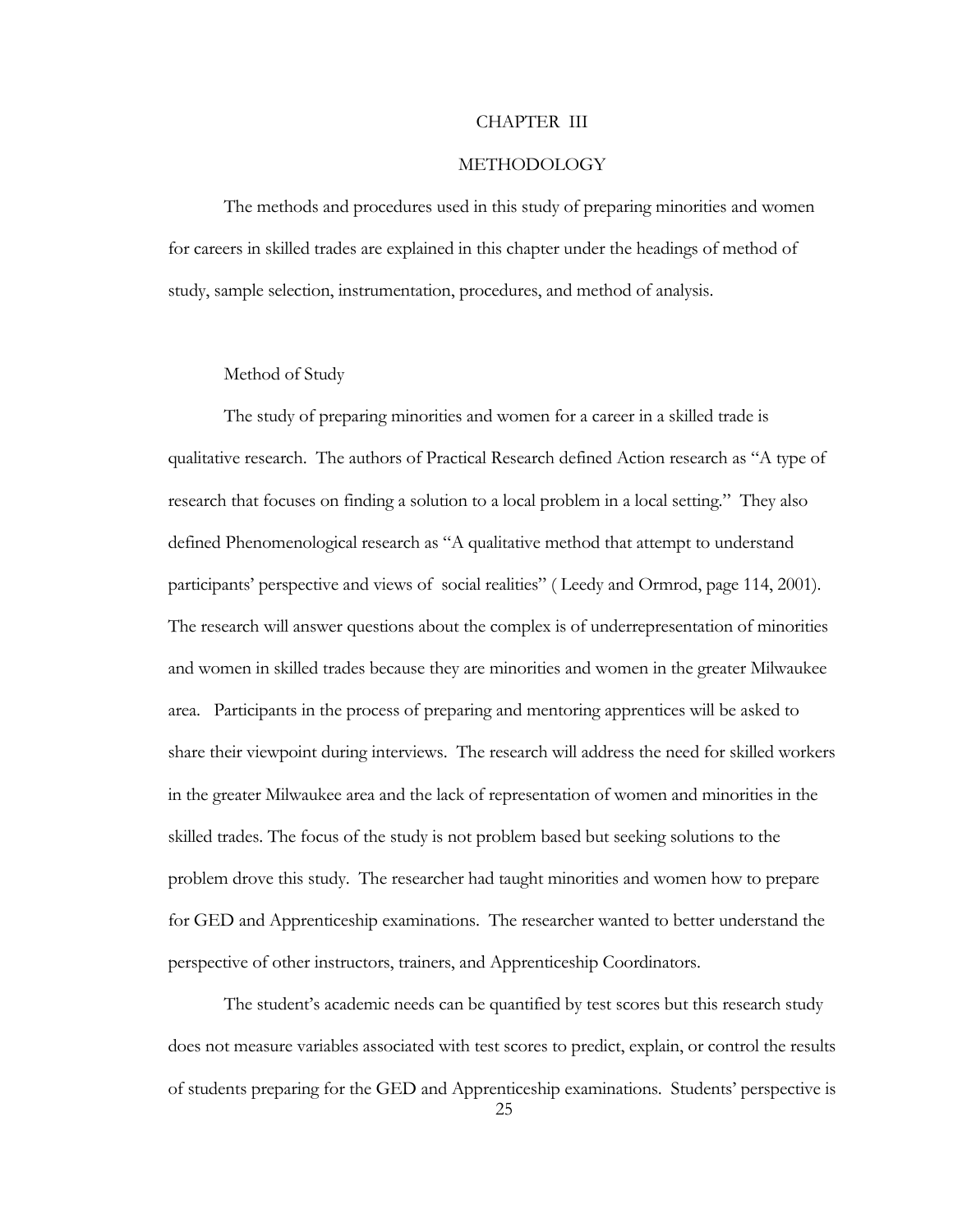not vital for the purpose of this study since test scores quantify their academic needs. Therefore, no investigation of academic needs for each student will be done. Actual test results from the GED and Apprenticeship examination includes this information, which gives the student a list of subject material for additional study and preparation for the next exam. The purpose of this qualitative research study was "to describe and understand" the effectiveness of preparing minorities and women for careers in the skilled trades (Leedy and Ormrod, p.100, 2001). This requires a large amount of time interviewing staff, instructors, and coordinators.

The review of literature helped the researcher to get a feel for scope of the problem. The national, state, and local trends for women and minorities in skilled trades are consistent. This helped the researcher to design research questions that addressed common issues such as identifying academic needs, mentoring/tutoring, recruitment and retention. The literature review also helped with making practical solutions that were tried and proven.

## Sample Selection

Leedy and Ormrod said on page 101 in their book, Planning Your Research Design, that qualitative research is typically presented with the "description and understanding of the phenomena from the participant's point of view" (2001). Who are the stakeholders in tutoring minorities and women to prepare for GED and Apprenticeships examinations? Who benefits if the program succeeds and who loses if the program fails? Are there primary and secondary stakeholders? How do you determine the value of each response from the stakeholders? These questions are addressed before the population and sample are selected.

The problem statement said that many applicants for apprenticeships do not have adequate academic skills to be admitted into apprenticeship programs. Milwaukee Area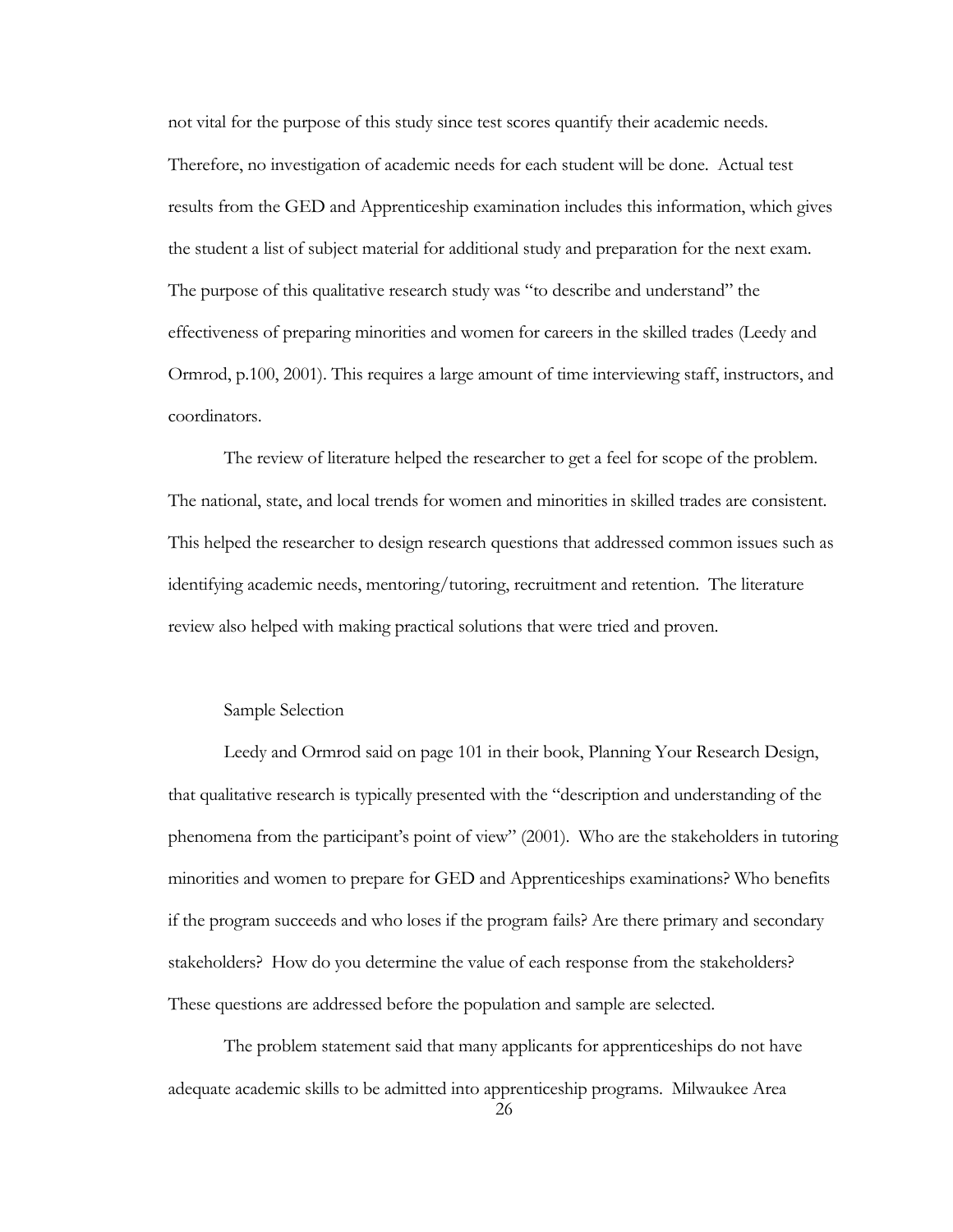Technical College Learning Centers can negate or minimize this problem by tutoring minorities and women for preparation for GED and Apprenticeship exams. The primary stakeholder might in some cases be minorities and women.

The research questions drive the investigation to study the academic needs of minorities and women. The first research question is as follows: What are the academics needs of minorities and women preparing for the apprenticeship test? The second research question follows: Will successful skilled trade workers participate in a mentorship/tutoring program? The research questions also raises concerns about mentoring, recruitment, and retention of students. What strategies are needed for recruitment and retention of minorities and women for skilled trades? The latter two research questions imply that there are other primary stakeholders besides the students. Skilled trades workers have gone through the process of studying and preparing for the examinations? Their input and support would be invaluable to minorities and women. Recruitment and retention of minorities and women for this program is the responsibility of the instructors.

 The participating students, cooperating skilled trade workers, and instructors are the primary stakeholders, which is a large population? This population is too large for the purpose of this investigation. All students are informally interviewed by the instructors to develop a good teacher to student relationship. This information is invaluable to the instructor and student because it delineates short term and long term goals based upon the student's academic current level and the expected academic level at the completion of the program. The information about the academic level and expectations of incoming students is important to MATC. Unfortunately, while the instructor retains this information, it is not documented for future reference and benchmarks.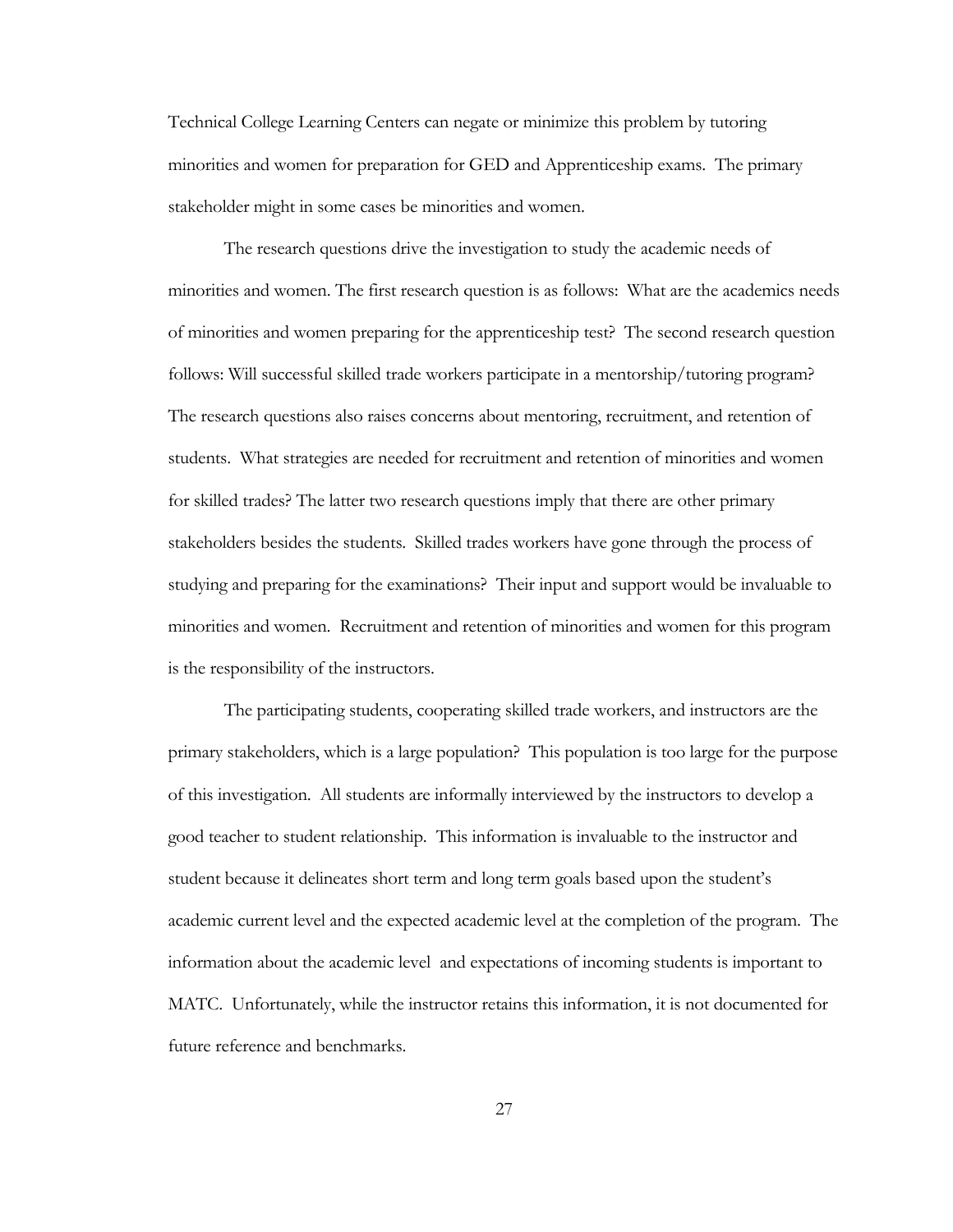There are ten labor unions representing skilled trade workers. This population is too large for the purpose of this study. Each labor union has an Apprenticeship Training Director who reviews the test scores of each participant. The Apprenticeship Training Director plays a very important role in selecting candidates for apprenticeships. A well-designed survey of these directors would extract concise information regarding the research questions about the academic level of students and what support the existing skilled trades workers could make. However, the Wisconsin Bureau of Apprenticeship Standards does not allow union Apprenticeship Training Directors to release records concerning the status of apprentices. Written approval must be issued by the Wisconsin State Director to collect this data from various unions. These union Apprenticeship Directors could be asked to participate in future research only with the authorization of governing state agencies.

The third research question is as follows: What strategies are needed for recruitment and retention of minorities and women for skilled trades? The two instructors have this responsibility for interacting with students to promote recruitment and retention. What information can the instructors provide about recruitment and retention? More importantly, how can this information be presented objectively? Fortunately, there are three organizations in the Milwaukee area doing similar work besides MATC. Face to face interview with these instructors will validate or invalidate the information provided by the MATC instructors.

In summary, the primary stakeholders are the participating students, the skilled trade workers and the instructors. The average academic level of entering students is available through MATC's databases. Each new student is asked to participate in an informal get acquainted discussion with the instructor. Six representatives from outside organizations besides four representatives from MATC will be interviewed about recruitment, tutoring, mentoring, and retention of minorities and women for skilled trades. Fortunately, the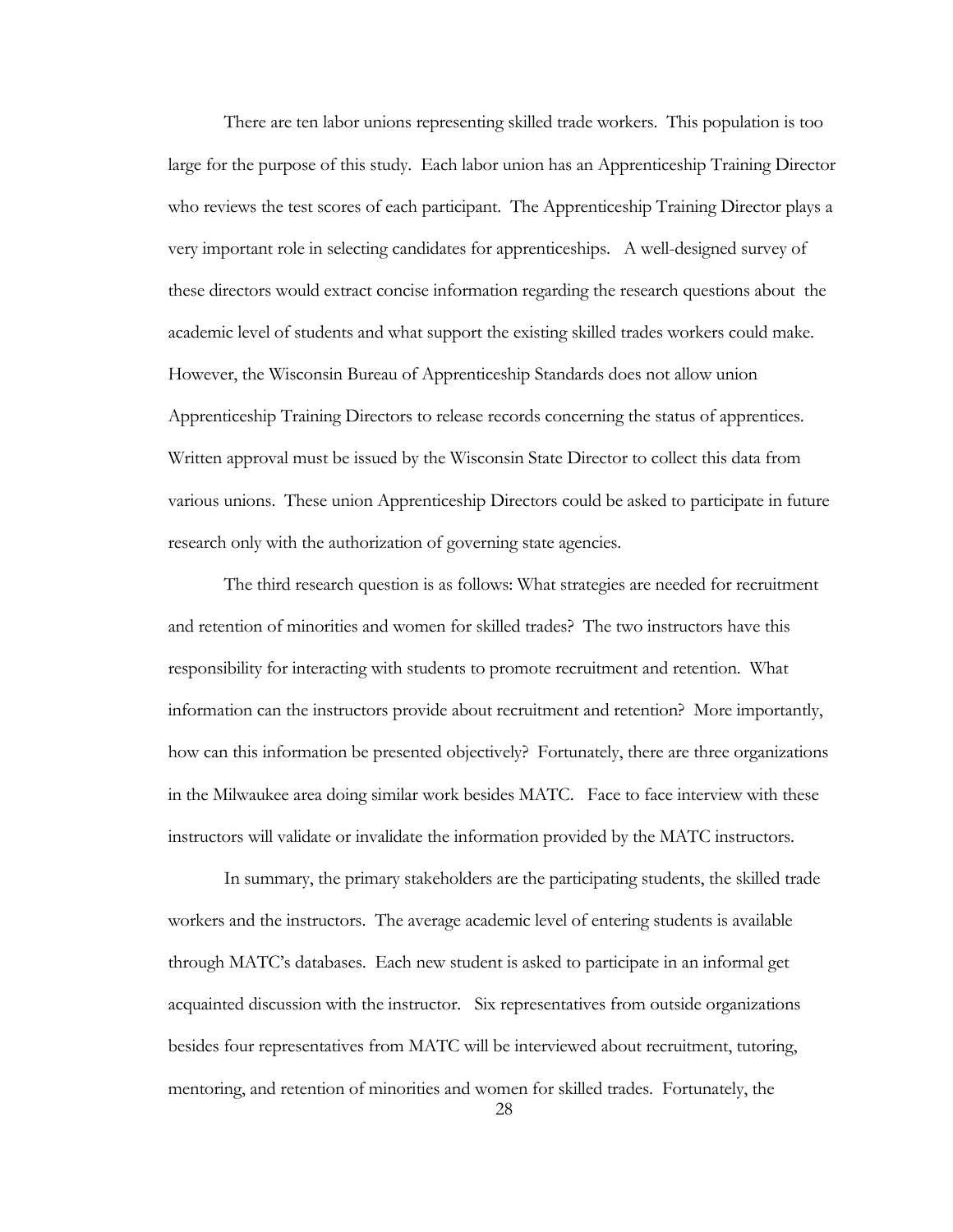researcher has an extensive network of contacts in Technical Education, which will facilitate a population of experts on the research. The researcher has over thirty years experience in technical work and training. As an engineering student, welder, certified non-destructive examiner, administrator, and educator, the researcher selected participants based upon recommendations and personal contacts. All of the MATC representatives are highly regarded in their area of expertise.

#### **Instrumentation**

This section on instrumentation outlines why the relevant information will be collected utilizing interviews and a Skilled Trades Survey. It is critical that the interview and survey instrument be constructed so that no harm will result to the participants. Qualitative research involves presenting the description and understanding of phenomena from the participant point of view. "An interview is literally an *inter view,* an inter change of views between two person conversing about a theme of mutual interest" (Kvale, page 2, 1996). The lack of academic skills of minorities and women taking GED and or Apprenticeship examinations can be discussed face to face with instructors. These interviews will not specify individuals but will aggregate trends. All of the student records will remain confidential. This will allow the interviewer and the interviewees to have an open conversation about programmatic issues that are addressed in the research questions. The thematic content and purpose of the interview is to collect information as it relates to the task of assisting minorities and women to prepare for GED and Apprenticeship examinations (Kvale, page 95, 1996). The research questions of "what" and "why" have to be answered before the "how" questions of design can be posed meaningfully.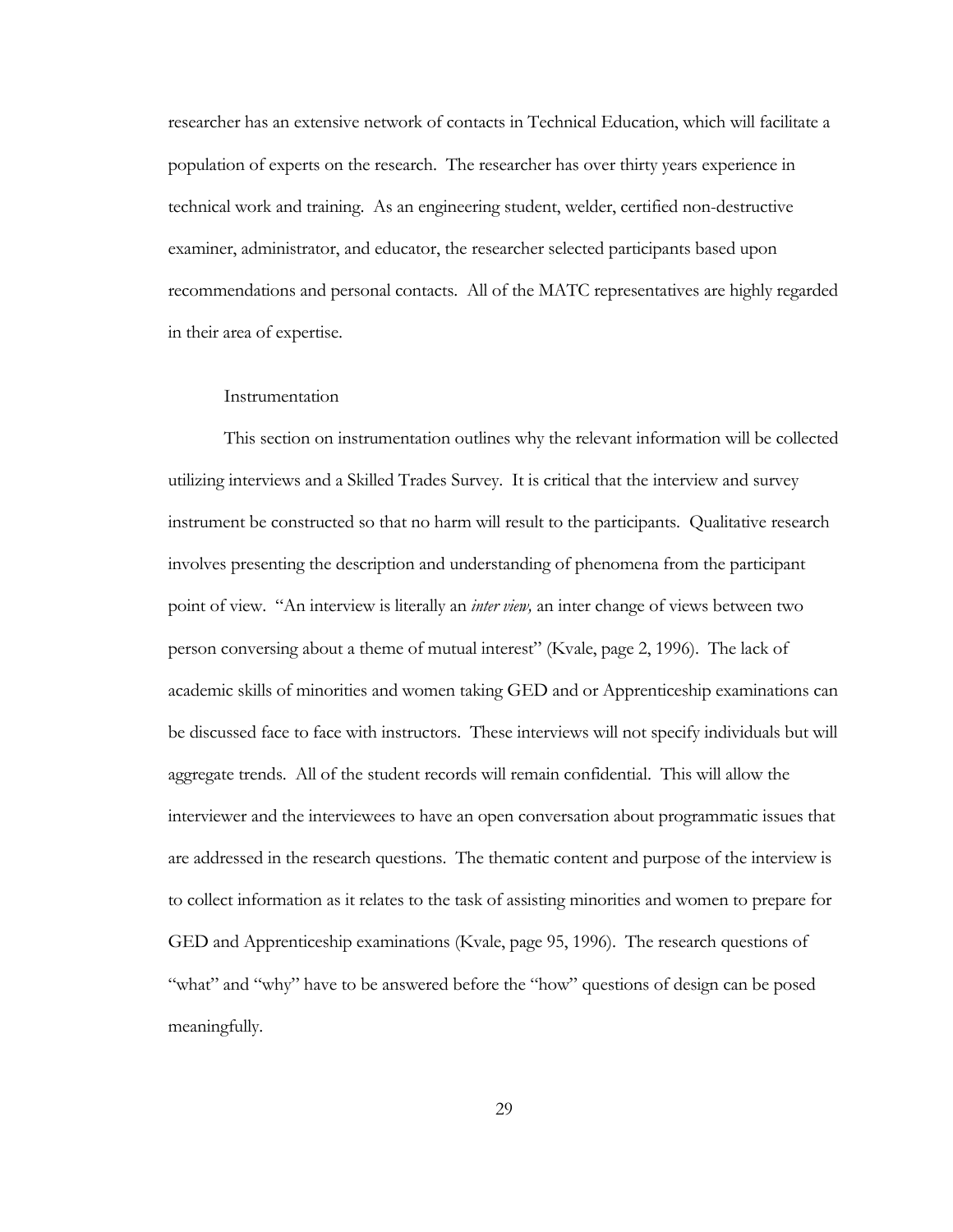The title and introduction explains the purpose of the survey. The name and title of all participants are optional and each person can remain anonymous. All interviewees are informed that their responses will become public information. Each interviewee will be asked to describe their responsibilities in their own words as they relate to recruitment and retention of persons seeking a career in the skilled trades. The Skilled Trades Survey is the primary data collection instrument to be used during the interview. The survey contains 16 questions with the majority of them designed as multiple-choice questions. Each response must be ranked by the interviewee varying from  $1 - \text{very important to } 5 - \text{least important}$ . An option is designated as "Other" to allow the interviewee to give their own opinion if they disagree with the choices given.

The Skilled Trades Survey was designed to collect data to do a thorough investigation regarding the problem statement and research questions. Research Question (1) seeks information about the recruitment and retention of minorities and women for skilled trades. The first survey question ( 1 ) and the last two survey questions ( 15 ) and ( 16 ) asks the interviewee's to give their perspective on successful strategies for recruitment and retention of person interested in skilled trades. Research Question (2) seeks information to identify the needs of minorities and women preparing for GED and apprenticeships. Survey questions ( 2 – 6 ) were designed to identify the needs and attributes of students preparing for GED and Apprenticeships. Research Question (3) targets successful skilled trades workers as a potential source for mentoring minorities and women preparing for apprenticeships. Survey questions (7, 8, 14 and 15) will help to determine the level of support available for minorities and women preparing for apprenticeships. Survey questions  $(9 - 13)$  will help to create a statistical baseline to benchmark future trends for minorities and women preparing for GED and Apprenticeship examinations. The face-to-face interview will conclude with an opportunity for the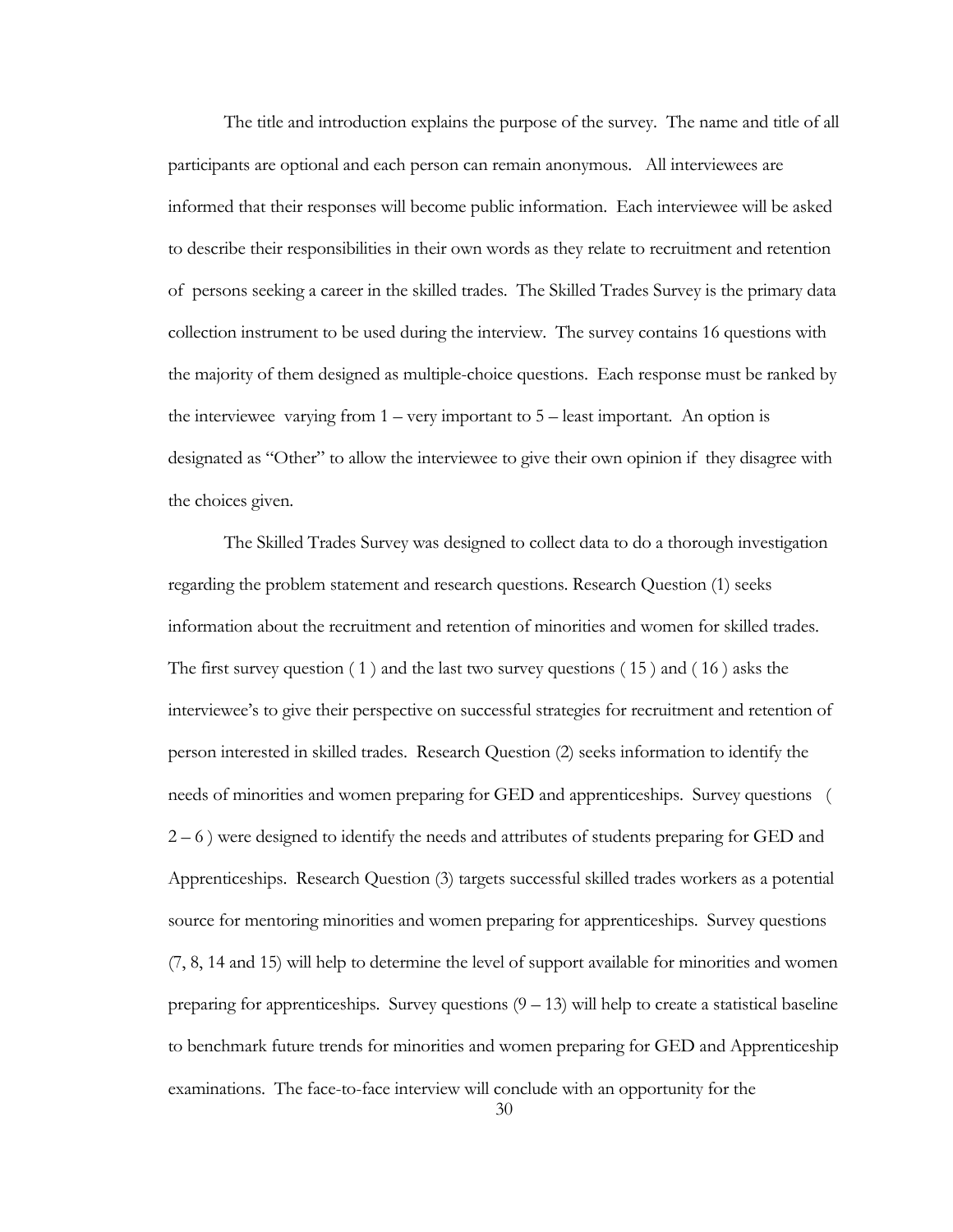interviewee to make further comments as they relate to Problem Statement of helping minorities and women to prepare for GED and Apprenticeship exams.

#### Procedures

The research will answer questions about the complex issue of the increasing the representation of minorities and women in skilled trades in the Milwaukee area. Participants in the process of preparing and mentoring apprentices will be asked to share their viewpoint during face-to-face interviews. The stakeholders have to be identified by organization and job responsibilities prior to selection for an interview. The purpose and a time frame of 1-2 hours should be clearly delineated in the first contact. The Skilled Trades Survey Instrument should be mailed or faxed to each prospective participant several days prior to each interview.

 Plan to arrive 15 – 20 minute early to tour the facility and make observations about the climate for learning. However, such observations should not be intrusive but to create a fluent comfort level to eliminate any nervous apprehension. The purpose of the interview and public release of information should be explained so that the participants will know that the research not be confidential. Extra copies of the survey instrument will be available during the interview. The instrument should be followed as close as possible but each participant should be encouraged to utilize the section designated "Other" if they do not agree with the choices on the survey instrument. Each response and ranking should be discussed and clarified. It is important to be vigilant in restating each response and taking accurate notes. The validity of the interview questions will be assessed at the end of each interview by allowing each participant to comment about the quality of the interview. Conclude the interview with an appreciative attitude regardless of the responses or climate of the interview. Also, make a note if the participant requests a final copy of the report.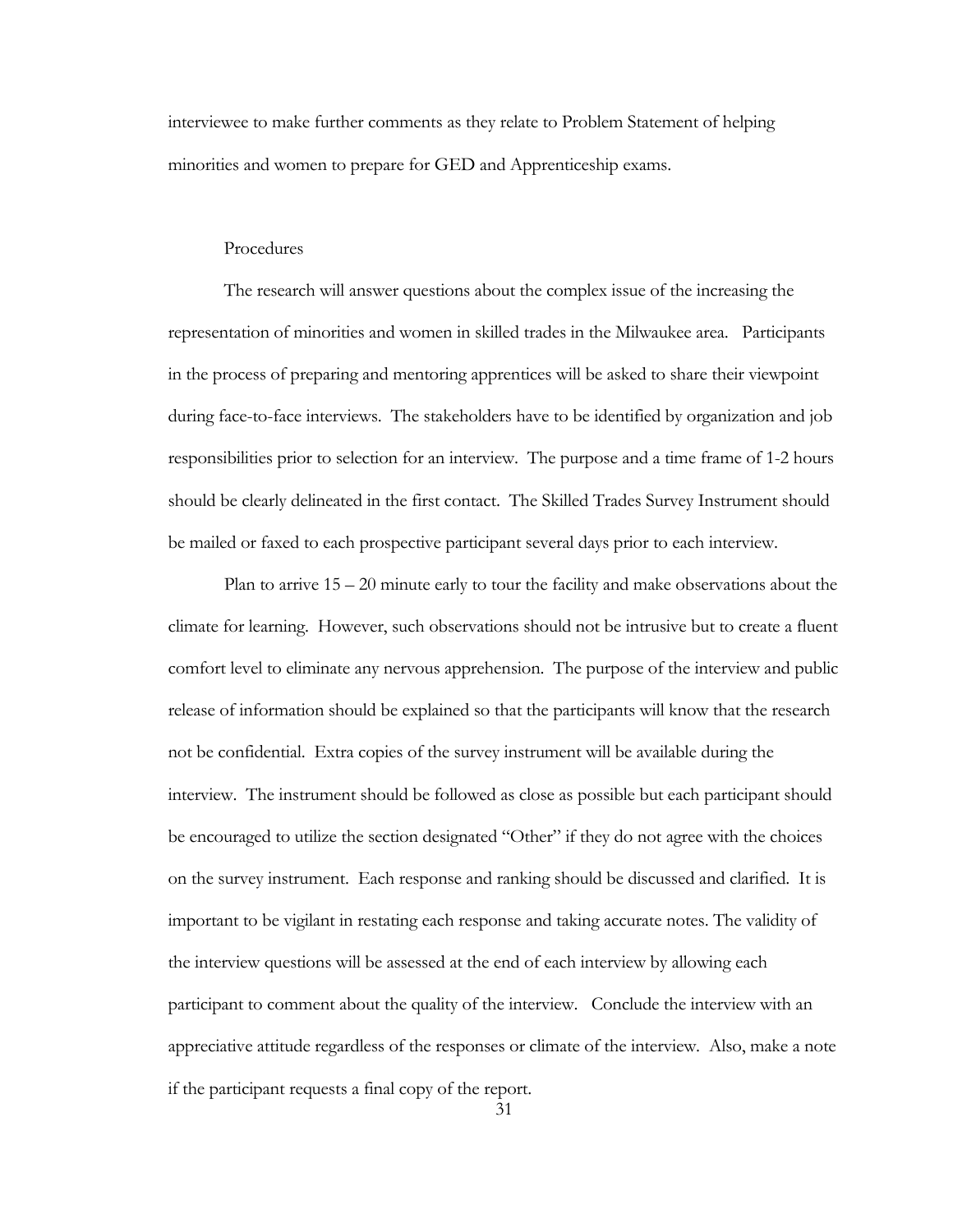Time for reflection and concise documentation should be done immediately after the interview. If there are unclear issues, then contact the participant the next day for clarification. Condensation, categorization, comparison of the data should be done while the events are relatively new. All suspected findings and conclusions should be postponed until the entire population has been interviewed.

#### Method of Analysis

The researcher will analyze the data collected using techniques of condensation, categorization and interpretation. These three approaches to data analysis are discussed by Kvale in the book, Interviews, which introduces "how to do" qualitative research interviews (Kvale, page 191, 1996). One key factor about the analysis is that the procedures are designed with the analysis in mind. The researcher has a problem statement and research questions to investigate with the purpose of reporting the perspective of others as they relate to tutoring minorities and women. This approach will facilitate analysis upon the intended subject and reduce irrelevant interpretations.

Condensation involves reducing many words into a few word without altering the meaning of the words. The interviewer will restate the response of the interviewee for clarification. The researcher will be making observations during the interview based upon facial expressions, body language, voice tone and enthusiasm during the interview. A post interpretation will be done after the interview to record reflective observations of the interviewer.

32 Categorization is an approach that will be used to help evaluate the opinions of different participants on the same questions. Kvale said " To analyze means to separate into parts or elements" (Kvale, page 184, 1996). The data collected will be separated by subjects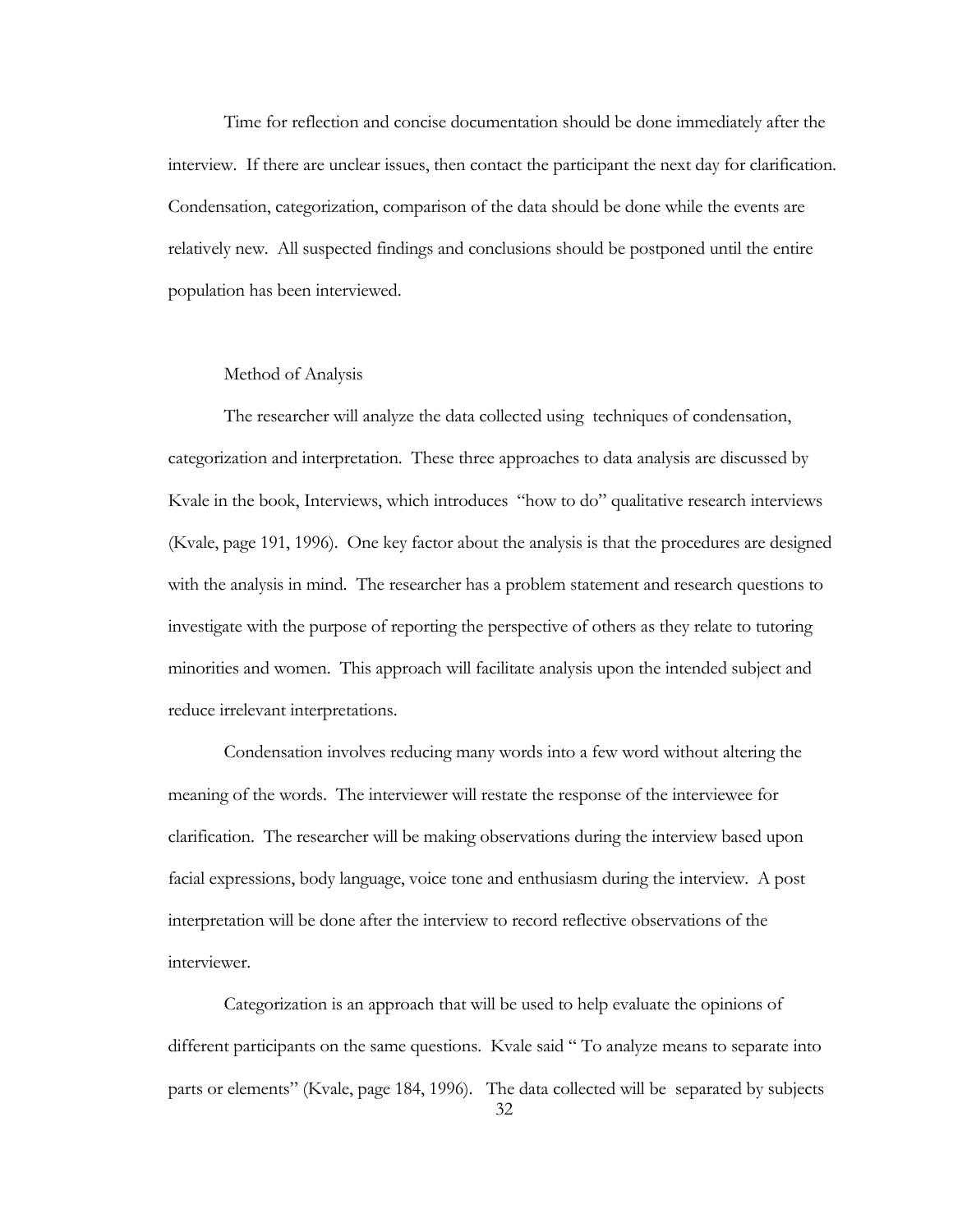and respondents for comparison. The objective is to identify trends and consensus of opinions on how to tutor minorities and women for GED and Apprenticeship examinations.

The final report will involve analyzing and verifying the results, evaluating the validity of the research and recommendations for the research.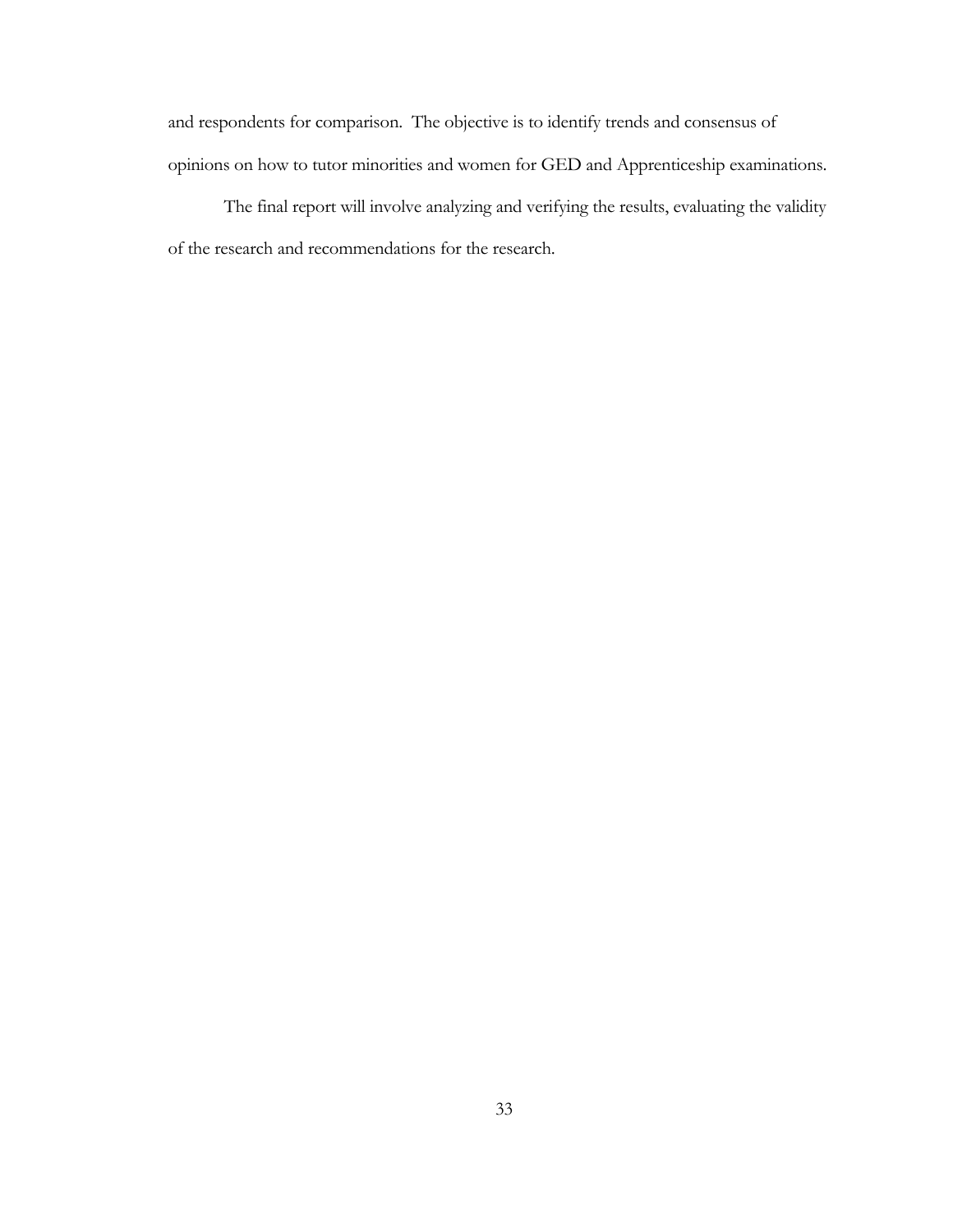#### CHAPTER IV

#### RESULTS and DISCUSSION

This chapter provides the data collected during the interviews and the observations noted while interacting with each interviewee. This data presented is categorized and condensed as it relates to the Problem Statement and Research Questions. Tables will illustrate the responses to the Skilled Trades Survey and show their relevancy to this research. The population consisted of instructors and support staff of those organizations that are working with minorities and women interested a career in the skilled trades. MATC is the principal organization with the most resources to impact this research. A total of four interviews and Skilled Trades Surveys were conducted at MATC and five interviews and Skilled Trade Surveys were conducted at outside agencies that prepare minorities and women for skilled trades.

The researcher made direct telephone contact with each prospective interviewee to explain the purpose for their participation. All of the interviews were granted and conducted at the facility of the interviewee. Each interview started with a few words of appreciation to the interviewee for participating in the interview. Everyone was receptive and displayed a genuine interest in the researcher's effort to help women and minorities gain access to skilled trades. They did not want to remain anonymous but they welcomed an opportunity to go on public record in support of this effort.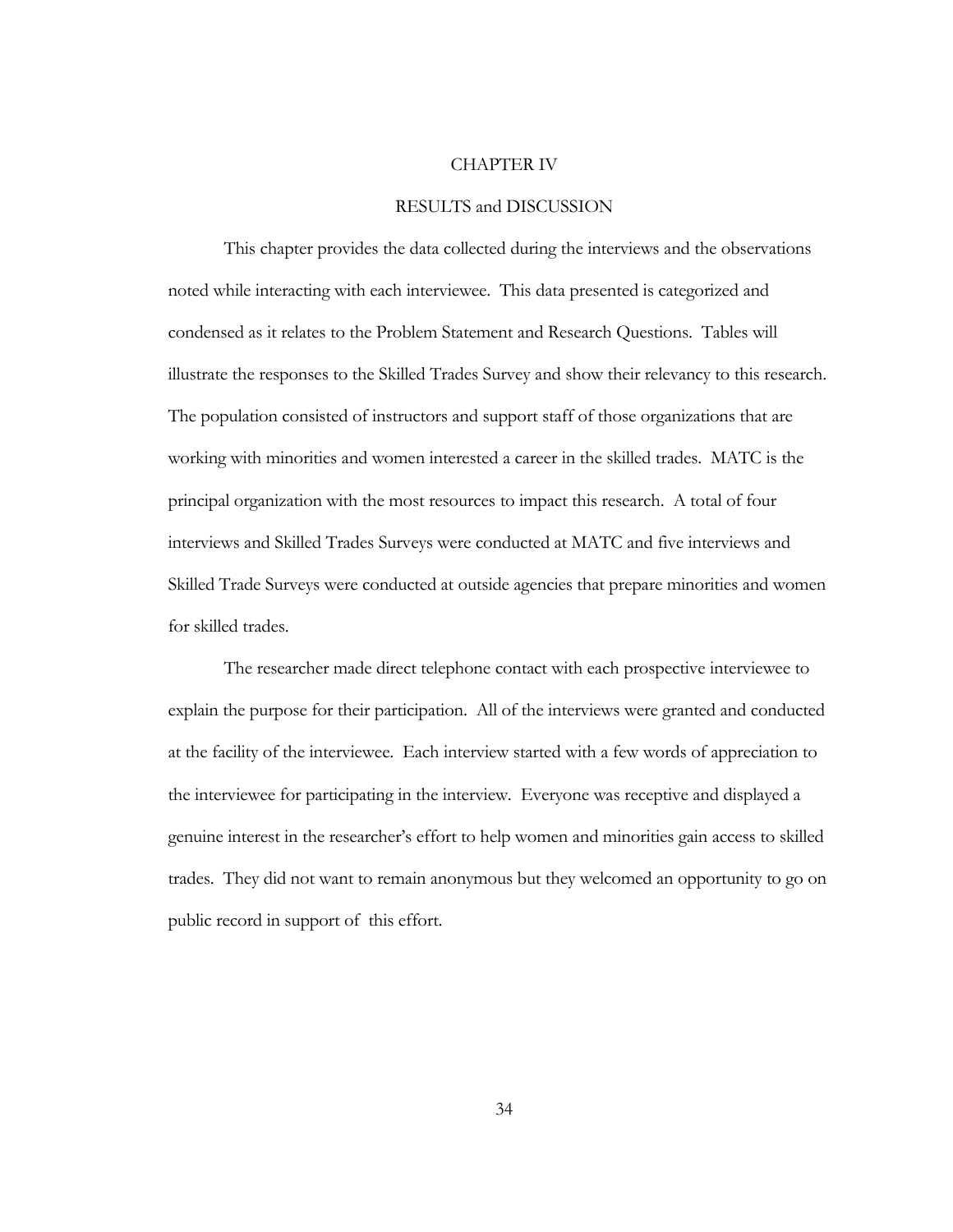Results

Table 1 is a quick profile of the interviewees' job responsibilities and their roles in administration, recruitment, training, retention, and mentoring of persons interested in skilled trades.

| Title       |                 | Employer Administration Recruitment Retention Training Mentoring |          |          |          |          |  |  |  |
|-------------|-----------------|------------------------------------------------------------------|----------|----------|----------|----------|--|--|--|
| Specialist  | <b>MATC</b>     | $\rm No$                                                         | Yes      | Yes      | $\rm No$ | $\rm No$ |  |  |  |
| Counselor   | <b>MATC</b>     | $\rm No$                                                         | Yes      | Yes      | $\rm No$ | $\rm No$ |  |  |  |
| Asst. Dean  | <b>MATC</b>     | Yes                                                              | Yes      | Yes      | $\rm No$ | Yes      |  |  |  |
| Instructor  | <b>MATC</b>     | $\rm No$                                                         | Yes      | Yes      | Yes      | Yes      |  |  |  |
| Instructor  | MPS-            | $\rm No$                                                         | $\rm No$ | $\rm No$ | Yes      | Yes      |  |  |  |
|             | Vincent H.S.    |                                                                  |          |          |          |          |  |  |  |
| Director    | <b>BIG STEP</b> | Yes                                                              | Yes      | Yes      | Yes      | Yes      |  |  |  |
| Coordinator | <b>YMCA</b>     | Yes                                                              | Yes      | Yes      | Yes      | Yes      |  |  |  |
| Coordinator | Milwaukee       | Yes                                                              | Yes      | Yes      | Yes      | Yes      |  |  |  |
|             | Urban League    |                                                                  |          |          |          |          |  |  |  |
| Consultant  | Self            | Yes                                                              | Yes      | Yes      | Yes      | Yes      |  |  |  |
| Union       | Local 113       | Yes                                                              | Yes      | Yes      | Yes      | Yes      |  |  |  |

### Table 1 - Participant's Job Responsibilities

Table 2 reflects the responses from the survey instrument to question 2 regarding the various techniques being utilized to recruit individuals for apprenticeships in skilled trades.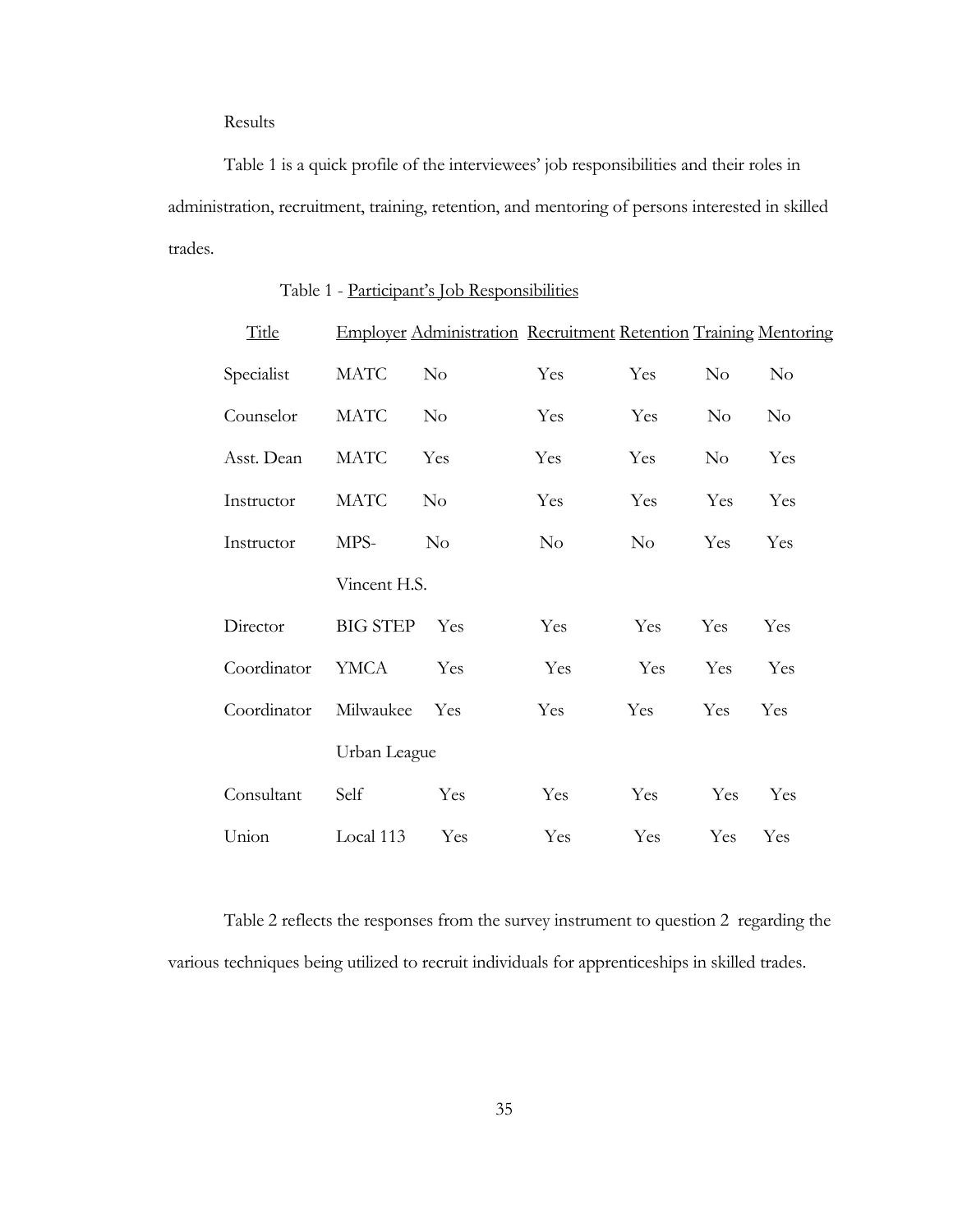|                            | High           |                |                |                | Low           |                |         |
|----------------------------|----------------|----------------|----------------|----------------|---------------|----------------|---------|
|                            | $\mathbf{1}$   | $\overline{2}$ | 3 <sup>7</sup> | $\overline{4}$ | 5             | Responses      | Average |
| Strategies                 |                |                |                |                |               |                |         |
| Advertising                | $\mathbf X$    |                | <b>XXXX</b>    | <b>XXXX</b>    | $\mathbf{XX}$ | 10             | 3.90    |
| Middle School x            |                |                |                |                |               | $\mathbf{1}$   | 1.00    |
| High School x              |                | $\bold{XXXXX}$ | $\mathbf{XX}$  |                |               | 10             | 2.10    |
|                            |                | $\mathbf{XX}$  |                |                |               |                |         |
| Tech College               | $\mathbf{XXX}$ |                | $\mathbf{XXX}$ | $\mathbf{XX}$  | $\mathbf X$   | 9              | 3.33    |
| Trade Union                | $\mathbf{XX}$  |                | $\mathbf{XX}$  | $\mathbf{XX}$  | $\mathbf{XX}$ | 8              | 3.25    |
| Community                  | $\mathbf X$    |                |                |                | $\mathbf{XX}$ | $\mathfrak{Z}$ | 3.33    |
| <b>Based Organizations</b> |                |                |                |                |               |                |         |
|                            |                |                |                |                |               |                |         |
| Word of Mouth xx           |                | $\mathbf X$    |                |                |               | 3              | 1.33    |
| Job Experience             |                |                |                |                | $\mathbf X$   | $\mathbf{1}$   | 5.00    |

# Table 2 - Recruitment Strategies Ranking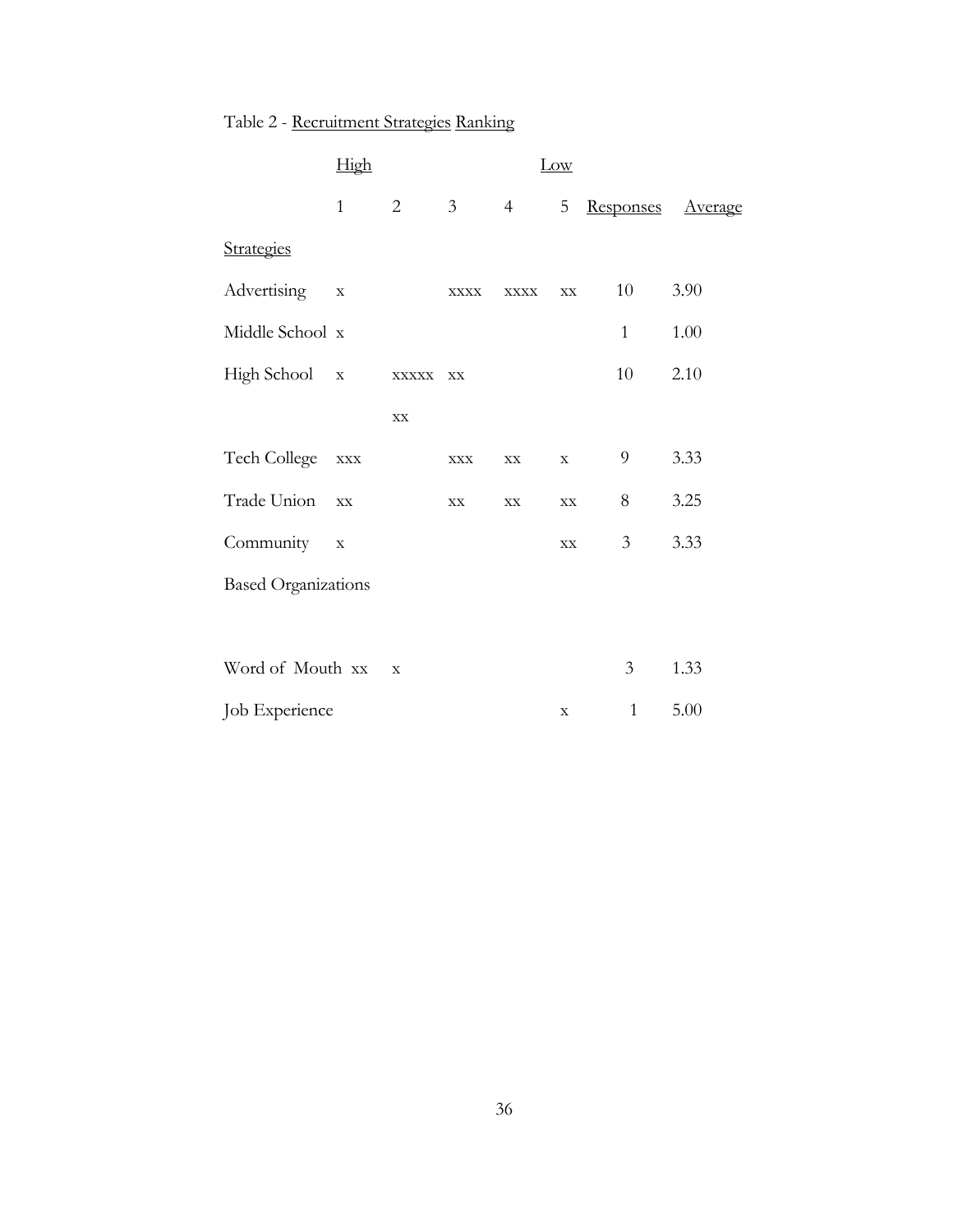Table 3 represents the responses to the survey instrument question 2 in regard to desirable attributes for applicants to possess or develop.

| Rankings             |               |                |                |                 |             |                |                   |
|----------------------|---------------|----------------|----------------|-----------------|-------------|----------------|-------------------|
|                      | High          |                |                |                 | Low         |                |                   |
|                      | $\mathbf{1}$  | $\overline{2}$ | $\mathfrak{Z}$ | $4\overline{ }$ | 5           |                | Responses Average |
| <b>Attributes</b>    |               |                |                |                 |             |                |                   |
| Academics            | $\bold{XXX}$  | <b>XXXX</b>    | <b>XXXX</b>    |                 |             | 10             | 2.20              |
| Work Ethics          | <b>XXXXX</b>  |                |                |                 |             | 10             | 1.00              |
|                      | <b>XXXXX</b>  |                |                |                 |             |                |                   |
| <b>Study Skills</b>  |               |                |                | XXXXX XXX       |             | $10\,$         | 4.30              |
|                      |               |                |                | $\mathbf{XX}$   |             |                |                   |
| Self Confidence      | $\mathbf{XX}$ | $\mathbf X$    | XXXXX XX       |                 |             | 10             | 2.70              |
| Work Experience      |               |                |                |                 | $\mathbf X$ | $\mathbf{1}$   | $1.00\,$          |
| Job Interest         | $\mathbf X$   |                |                |                 |             | $\mathbf{1}$   | $1.00\,$          |
| Interpersonal Skills |               |                |                |                 | XX          | $\overline{2}$ | $5.00\,$          |
| Commitment           |               |                |                | $\mathbf X$     |             | $\mathbf{1}$   | 1.00              |
| Attendance           |               | $\mathbf X$    |                |                 |             | $\mathbf{1}$   | 1.00              |

Table 3 - Desired Attributes For Apprenticeship Applicants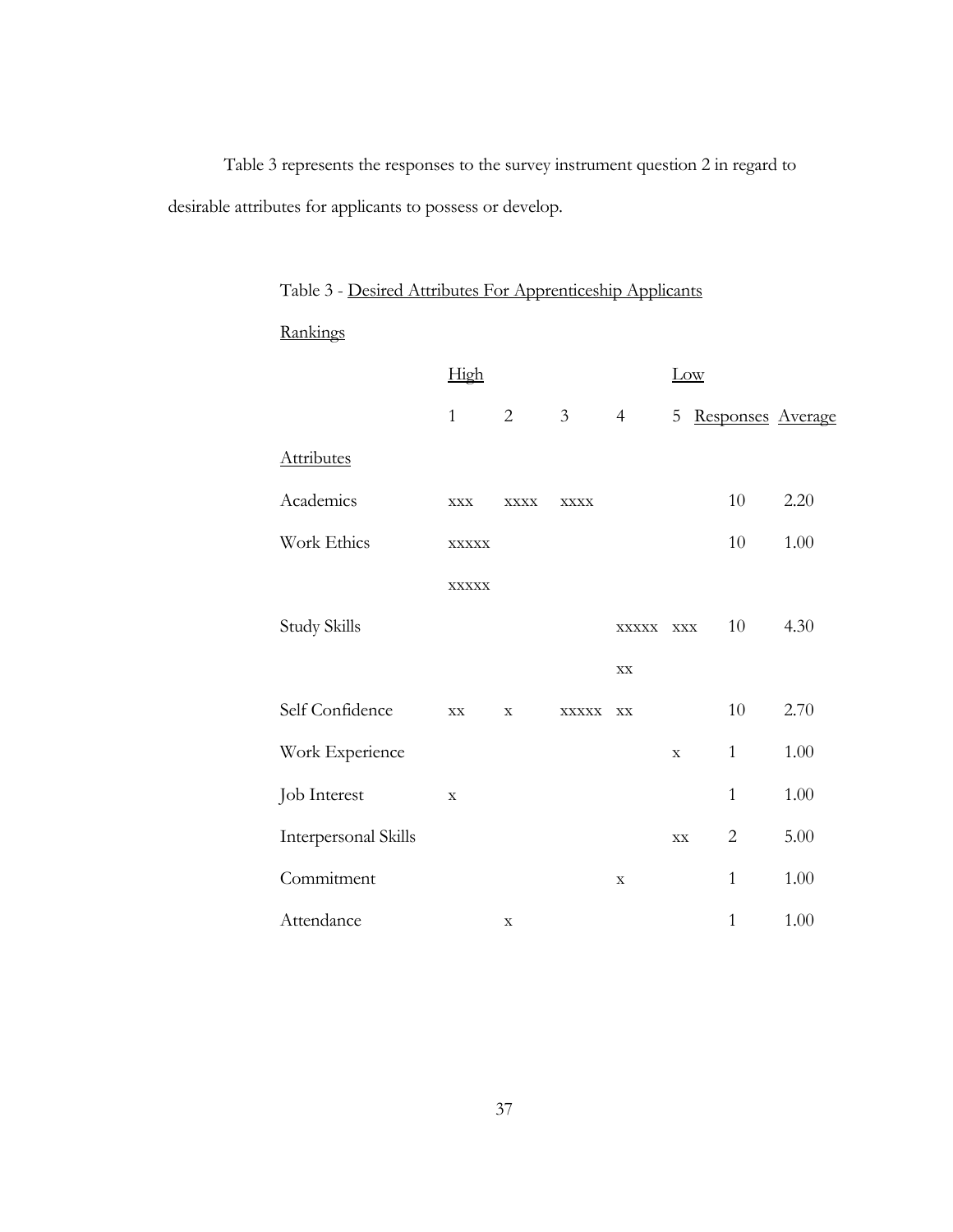Table 4 indicates the responses to question 3 on the survey instrument in regard to the academic strength of Apprenticeship applicants.

### Table 4 - Desirable Academic Levels

**Rankings**  High Low Academics 1 2 3 4 5 Responses Average Reading xx xxxx x xx 9 2.33 Math  $\begin{array}{ccc}\n\text{Maxx} & x & x \\
\text{MAX} & x & x\n\end{array}$  10 2.00 Mechanical & xxx xx xx xx xx 10 3.88 Spatial Problem Solving xx x 3 2.00 Algebra  $x = 1$  5.00 Science  $x = 1$  5.00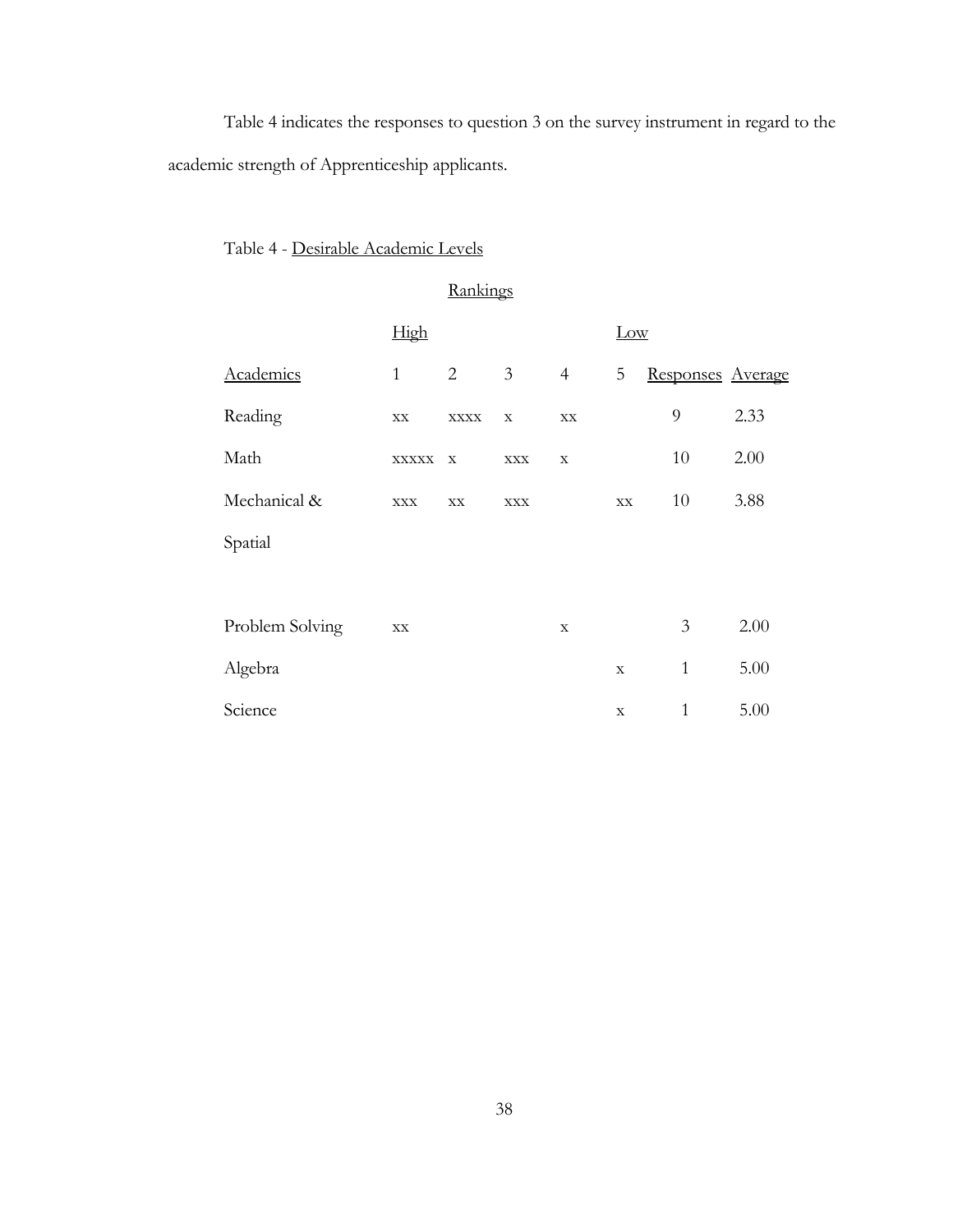Table 5 illustrates the responses to question 4 on the survey instrument in regard to the most effective curriculum for preparing Apprenticeship applicants for examination.

| Table 5 - Curriculums Used For Pre-apprenticeship Tutoring |  |  |
|------------------------------------------------------------|--|--|
|                                                            |  |  |

## Rankings

|                      | High                  |                        |                                                           |                       | Low           |              |                |
|----------------------|-----------------------|------------------------|-----------------------------------------------------------|-----------------------|---------------|--------------|----------------|
|                      | $\mathbf{1}$          | $\overline{2}$         | 3 <sup>7</sup>                                            | $\overline{4}$        | 5             | Responses    | <b>Average</b> |
| Curriculums          |                       |                        |                                                           |                       |               |              |                |
| <b>GED</b>           | $\bold{XXX} \bold{X}$ | $\bold{XXX} \bold{X}$  | $\mathbf{XX}$                                             |                       |               | 10           | 1.80           |
| ARCO                 | $\mathbf{XXX}$        | $\mathbf{X}\mathbf{X}$ |                                                           | $\bold{XXX} \bold{X}$ | $\mathbf{XX}$ | 10           | 3.33           |
| Mechanical & Spatial |                       |                        |                                                           |                       |               |              |                |
|                      |                       |                        |                                                           |                       |               |              |                |
| Contemporary         |                       | $\mathbf{X}\mathbf{X}$ | $\begin{minipage}{.4\linewidth} XXXXX & X \end{minipage}$ |                       |               | $8\,$        | 2.50           |
| Number Power         |                       |                        |                                                           |                       |               |              |                |
|                      |                       |                        |                                                           |                       |               |              |                |
| <b>Basic Skills</b>  | $\mathbf{XXX}$        | $\mathbf X$            |                                                           | $\mathbf{XX}$         |               | $8\,$        | 2.50           |
| MATC-                |                       |                        | $\mathbf X$                                               |                       |               | $\mathbf{1}$ | 3.00           |
| Madison              |                       |                        |                                                           |                       |               |              |                |
|                      |                       |                        |                                                           |                       |               |              |                |
| <b>TABE</b>          |                       |                        | $\mathbf X$                                               |                       |               | $\mathbf{1}$ | 3.00           |
| Glencoe              |                       |                        |                                                           | $\mathbf X$           |               | $\mathbf{1}$ | 1.00           |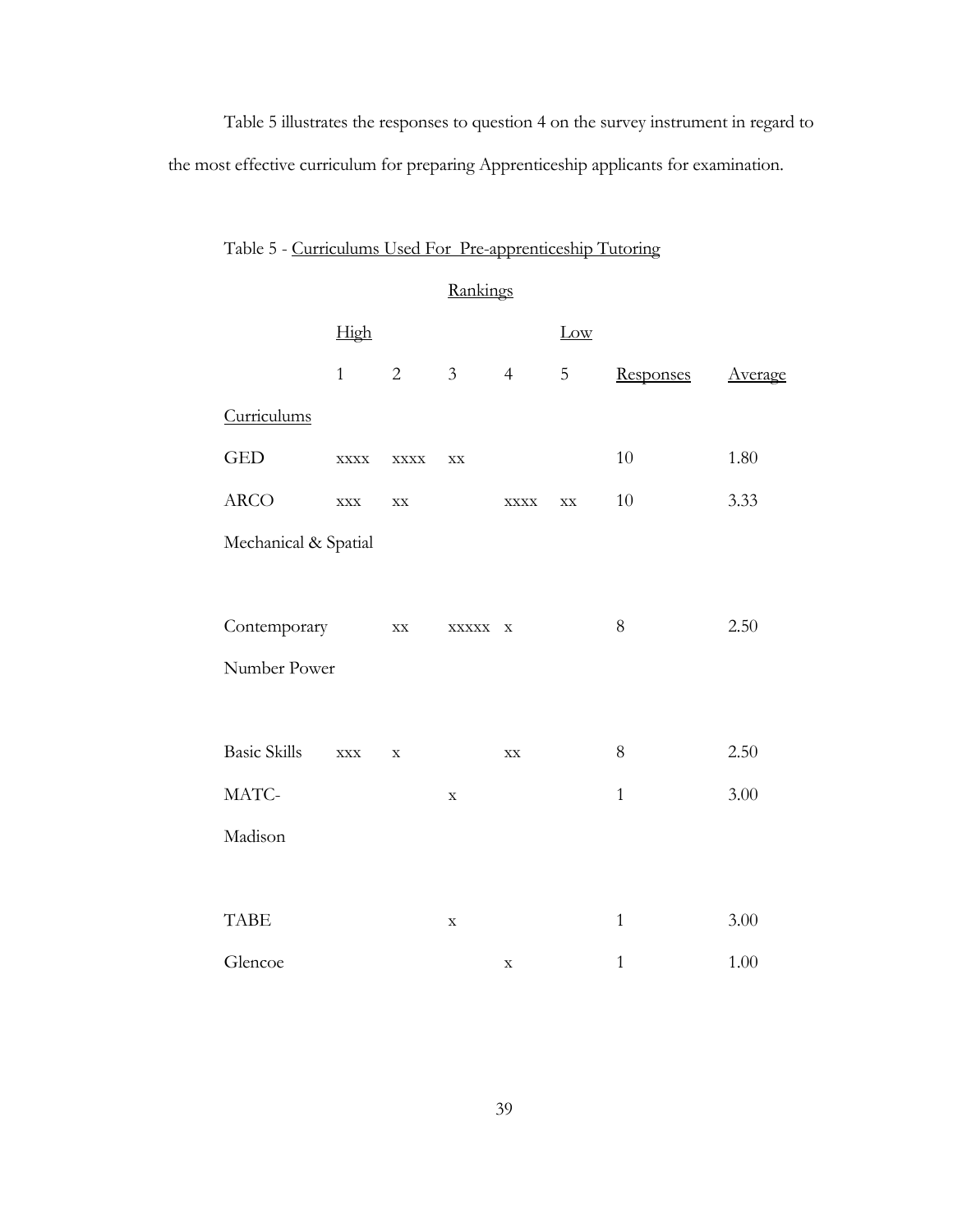Table 6 illustrates the responses to question 5 on the survey instrument concerning the contributions that instructors are expected to make when working with minorities and women.

# Table 6 - Instructors' Contributions

|                   |                        |                                               | Ranking        |                        |             |                |                |  |
|-------------------|------------------------|-----------------------------------------------|----------------|------------------------|-------------|----------------|----------------|--|
|                   | High                   |                                               |                |                        | Low         |                |                |  |
|                   | $\mathbf{1}$           | 2                                             | $\mathfrak{Z}$ | $\overline{4}$         | 5           | Response       | <b>Average</b> |  |
| <b>Activities</b> |                        |                                               |                |                        |             |                |                |  |
| Tutoring          |                        |                                               |                |                        |             |                |                |  |
|                   | $\mathbf{X}\mathbf{X}$ | $\mathbf{XX}$                                 | <b>XXX</b>     | $\mathbf{XXX}$         |             | $10\,$         | 2.70           |  |
| Workshops         |                        |                                               |                |                        |             |                |                |  |
|                   | $\mathbf X$            | $\begin{tabular}{cc} XXXXX & X \end{tabular}$ |                | XX                     | $\mathbf X$ | $10\,$         | 2.70           |  |
| Mentoring         |                        |                                               |                |                        |             |                |                |  |
|                   | <b>XXX</b>             | <b>XXX</b>                                    | $\bold{XXX}$   |                        | $\mathbf X$ | $10\,$         | 2.30           |  |
| Interviewing      |                        |                                               |                |                        |             |                |                |  |
|                   |                        |                                               | $\mathbf X$    | XXXXX X                |             | 9              | 4.00           |  |
|                   |                        |                                               |                | $\mathbf{X}\mathbf{X}$ |             |                |                |  |
|                   | Career Exploration     |                                               |                |                        |             |                |                |  |
|                   | $\mathbf{XXX}$         |                                               | $\mathbf X$    |                        |             | $\overline{4}$ | 2.35           |  |
| Facilitating      |                        |                                               |                |                        |             |                |                |  |
|                   |                        |                                               | $\mathbf X$    |                        |             | $\mathbf{1}$   | 3.00           |  |
|                   | Technical Education    |                                               |                |                        |             |                |                |  |
|                   | $\mathbf X$            |                                               |                |                        | 40          | $\mathbf{1}$   | 1.00           |  |
|                   |                        |                                               |                |                        |             |                |                |  |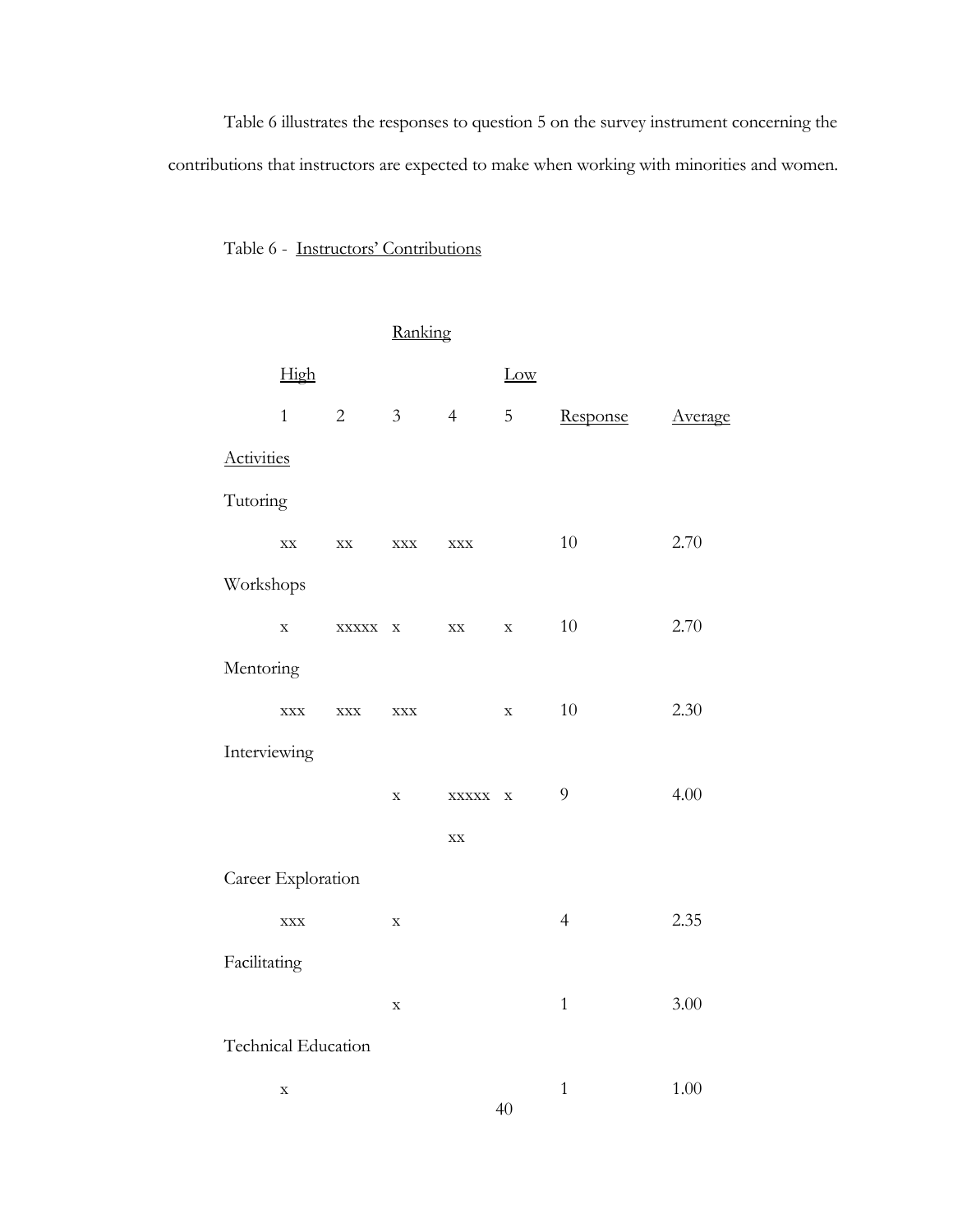Table 7 indicates the responses to question 6 on the survey instrument, which pertains to the strategies that MATC could utilize to help students prepare for apprenticeships.

# Table 7 - MATC's Impact Toward Minorities and Women

### Ranking

|                               | High                   |                        |                       |                        | Low                    |                |         |
|-------------------------------|------------------------|------------------------|-----------------------|------------------------|------------------------|----------------|---------|
|                               | $\mathbf{1}$           | $\overline{2}$         | 3 <sup>7</sup>        | 4                      | 5                      | Responses      | Average |
| Contributions                 |                        |                        |                       |                        |                        |                |         |
| Tutoring                      | $\mathbf{X}\mathbf{X}$ |                        |                       | $\mathbf{XXX}$         | $\mathbf{XXX}$         | $10\,$         | 2.70    |
| Tech Ed                       | $\mathbf{XXX}$         | $\mathbf{XXX}$         | $\mathbf{XX}$         | $\mathbf X$            |                        | $10\,$         | 2.30    |
| Workshops                     | $\mathbf X$            | $\bold{XXX}$           | $\bold{XXX} \bold{X}$ | $\mathbf X$            |                        | $\overline{9}$ | 2.56    |
| Diversity Training            |                        |                        | $\mathbf X$           |                        |                        | $\mathbf{1}$   | 3.00    |
| Mentoring                     | $\mathbf X$            | $\mathbf{X}\mathbf{X}$ | $\mathbf X$           | $\mathbf{X}\mathbf{X}$ | $\mathbf{X}\mathbf{X}$ | $8\,$          | 3.25    |
| Career Exploration            |                        |                        |                       |                        |                        |                |         |
|                               | $\mathbf X$            | $\mathbf X$            | $\mathbf X$           |                        |                        | $\mathfrak{Z}$ | 2.00    |
| Tech Prep                     |                        | $\mathbf X$            |                       |                        |                        | $\mathbf{1}$   | 2.00    |
| <b>Improve Testing Access</b> |                        |                        | $\mathbf X$           |                        |                        | $\mathbf{1}$   | 3.00    |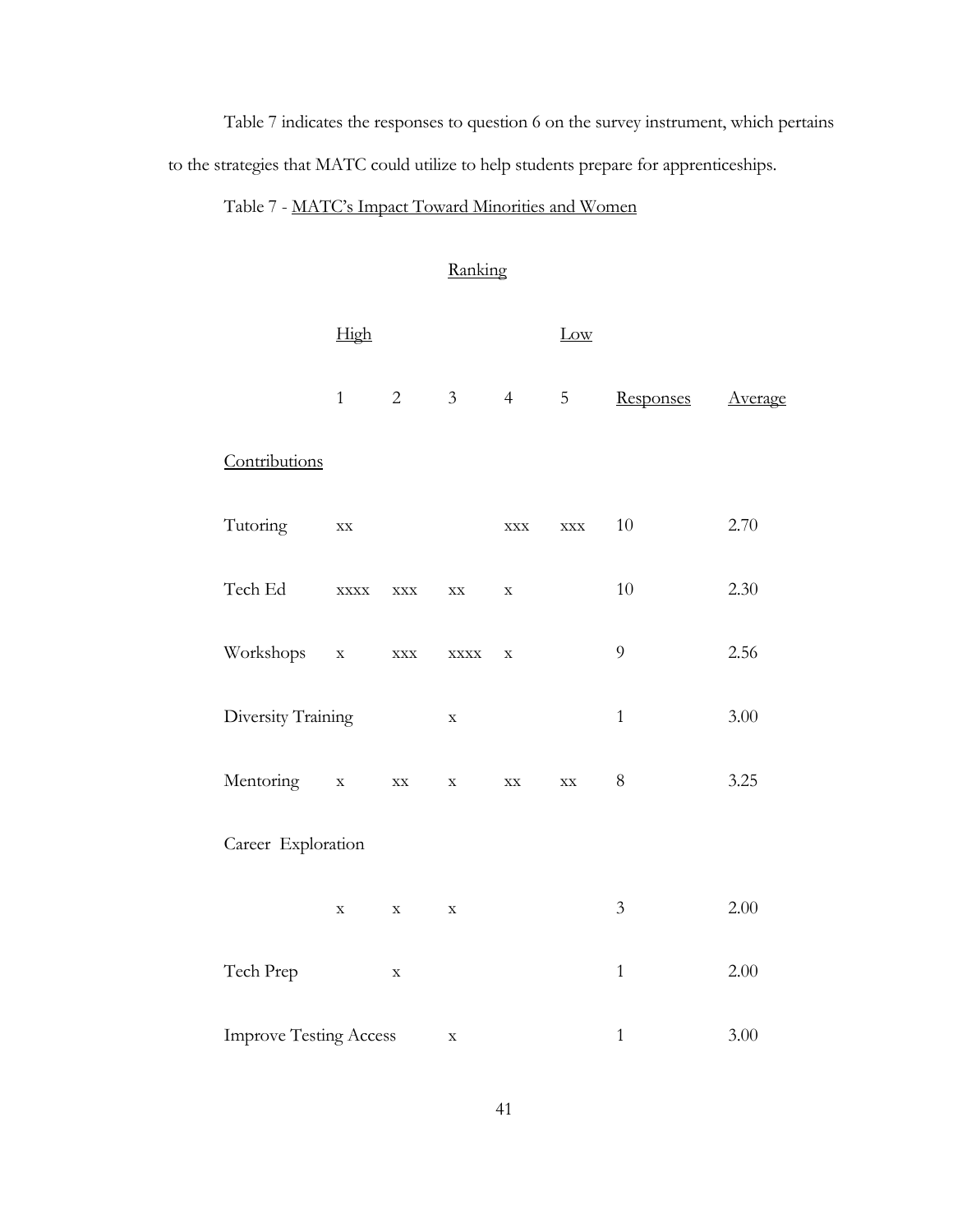# Table 7 – MATC's Impact Toward Minorities and Women continued

Ranking

|                             |              |  | $\tilde{}$            |                |              |                |
|-----------------------------|--------------|--|-----------------------|----------------|--------------|----------------|
|                             | High         |  |                       | Low            |              |                |
|                             | $\mathbf{1}$ |  | $2 \qquad 3 \qquad 4$ | $\overline{5}$ | Responses    | <u>Average</u> |
| Contributions               |              |  |                       |                |              |                |
| Public Schools Partnerships |              |  |                       |                |              |                |
|                             | $\mathbf X$  |  |                       |                | $\mathbf{1}$ | 1.00           |
|                             |              |  |                       |                |              |                |

Table 8 represents the responses to question 7 on the survey instrument concerning external communications within the past 12 months about apprenticeship training.

Table 8 - External Communications

| Organizations          | <b>Frequency</b> | <b>Total Contacts</b> |
|------------------------|------------------|-----------------------|
| <b>MATC</b>            | XXXXXXX          |                       |
| <b>BIG STEP</b>        | <b>XXXXX</b>     | 5                     |
| Milwaukee Urban League | <b>XXXX</b>      |                       |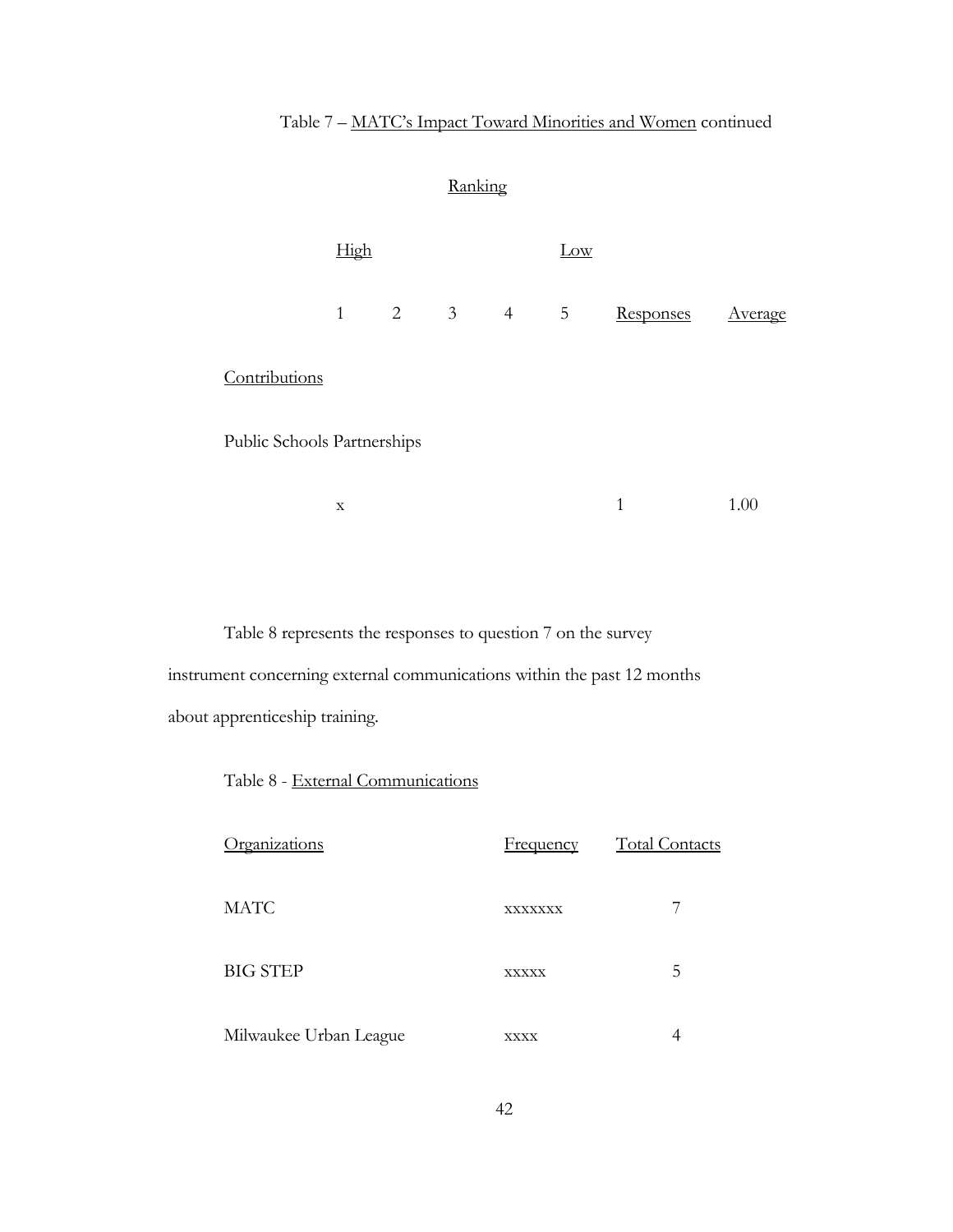Table 9 represents the responses to question on the survey instrument concerning external communications about apprenticeship training. Participants were specifically asked if they were willing to share information with other organizations.

# Table 9 - Shared Information

Information Sharing

Yes No

| <b>Title</b> | Employer                     |             |
|--------------|------------------------------|-------------|
| Specialist   | <b>MATC</b>                  | X           |
| Counselor    | <b>MATC</b>                  | X           |
| Asst. Dean   | <b>MATC</b>                  | X           |
| Instructor   | <b>MATC</b>                  | X           |
| Instructor   | MPS-Vincent H.S.             | X           |
| Director     | <b>BIG STEP</b>              | X           |
| Coordinator  | <b>YMCA</b>                  | X           |
| Coordinator  | Milw Urban-League            | X           |
| Consultant   | Skilled Trades Collaborative | $\mathbf x$ |
| Union        | Local 113                    | X           |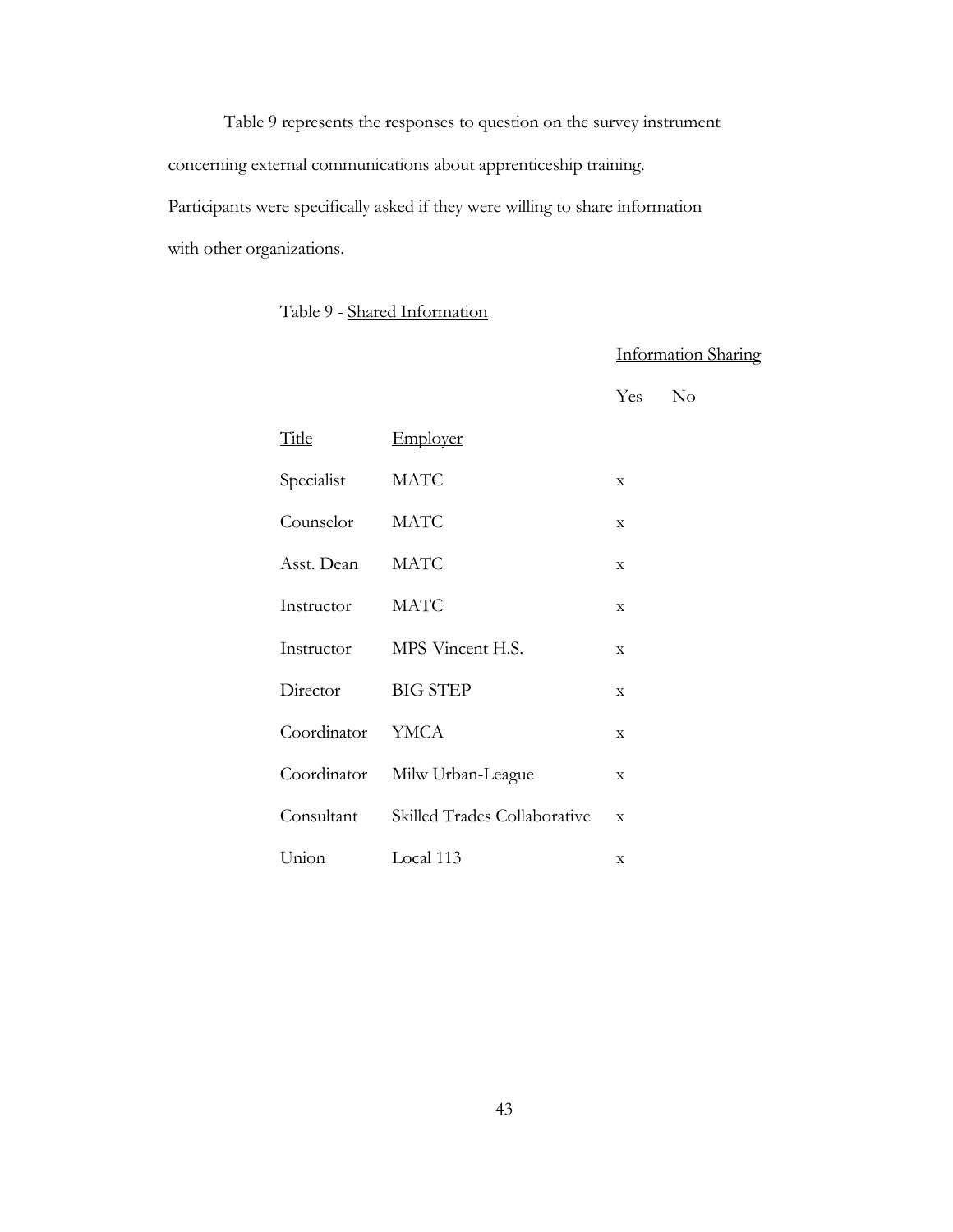Table 10 illustrates the responses to question 14 on the survey instrument concerning the attributes that apprentices are expected to develop in order to successfully complete their apprenticeship.

Ranking

## Table 10 - Desirable Attributes

|                    | High                   |                       |             |                        | Low            |                |          |
|--------------------|------------------------|-----------------------|-------------|------------------------|----------------|----------------|----------|
| <b>Attributes</b>  | $1 \quad \blacksquare$ | $\overline{2}$        | $3^{\circ}$ | $4\overline{ }$        | $\overline{5}$ | Response       | Average  |
| Academics          |                        | $\mathbf X$           | $\mathbf X$ | <b>XXXXX</b>           |                | $\mathfrak{g}$ | 3.67     |
|                    |                        |                       |             | $\mathbf{X}\mathbf{X}$ |                |                |          |
| Transportation     |                        | $\mathbf X$           |             | XXXXX X                | $\mathbf X$    | $\overline{9}$ | 3.22     |
|                    |                        |                       | $\mathbf X$ |                        |                |                |          |
| Work Ethics        | XXXXX XX               |                       | XX          |                        |                | 9              | 2.33     |
| Dependability xxxx |                        | $\bold{XXX} \bold{X}$ |             | $\mathbf X$            |                | 9              | 1.44     |
| Personal Issues    |                        |                       |             |                        | $\mathbf X$    | $\mathbf{1}$   | 5.00     |
| Commitment x       |                        |                       |             |                        |                | $\mathbf{1}$   | $1.00\,$ |
| Mentoring          |                        |                       |             |                        | $\mathbf X$    | $\mathbf 1$    | 5.00     |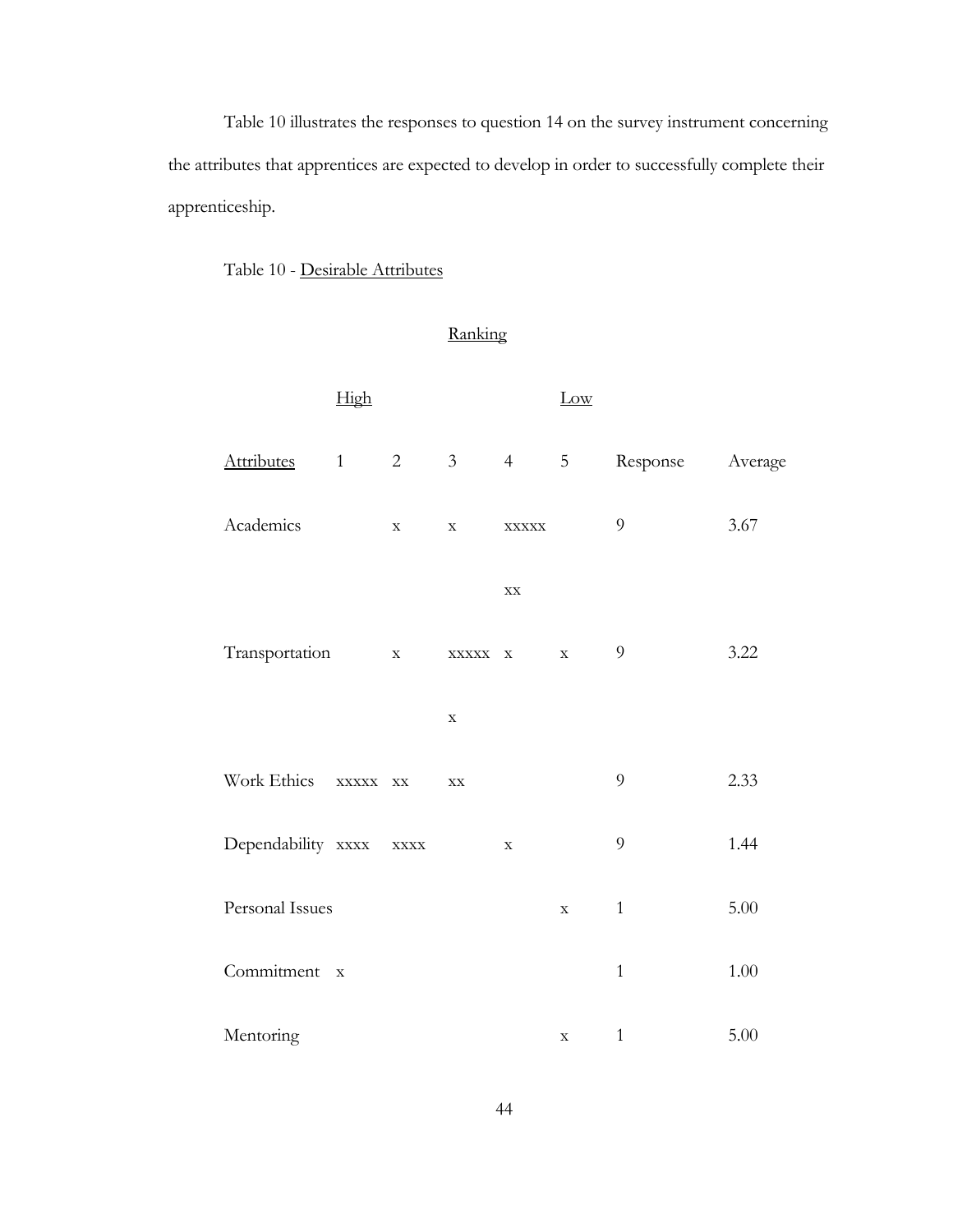Table 11 indicates the responses to question 15 on the survey instrument concerning the level of support for mentoring women and minorities.

Table 11 - Mentoring

Support For Mentoring

Yes No

| Title       | Employer                     |             |
|-------------|------------------------------|-------------|
| Specialist  | <b>MATC</b>                  | X           |
| Counselor   | <b>MATC</b>                  | X           |
| Asst. Dean  | MATC                         | X           |
| Instructor  | <b>MATC</b>                  | $\mathbf x$ |
| Instructor  | MPS-Vincent H.S.             | X           |
| Director    | <b>BIG STEP</b>              | $\mathbf x$ |
| Coordinator | <b>YMCA</b>                  | $\mathbf x$ |
| Coordinator | Milwaukee Urban-League       | X           |
| Consultant  | Skilled Trades Collaborative | $\mathbf x$ |
| Union       | Local 113                    | X           |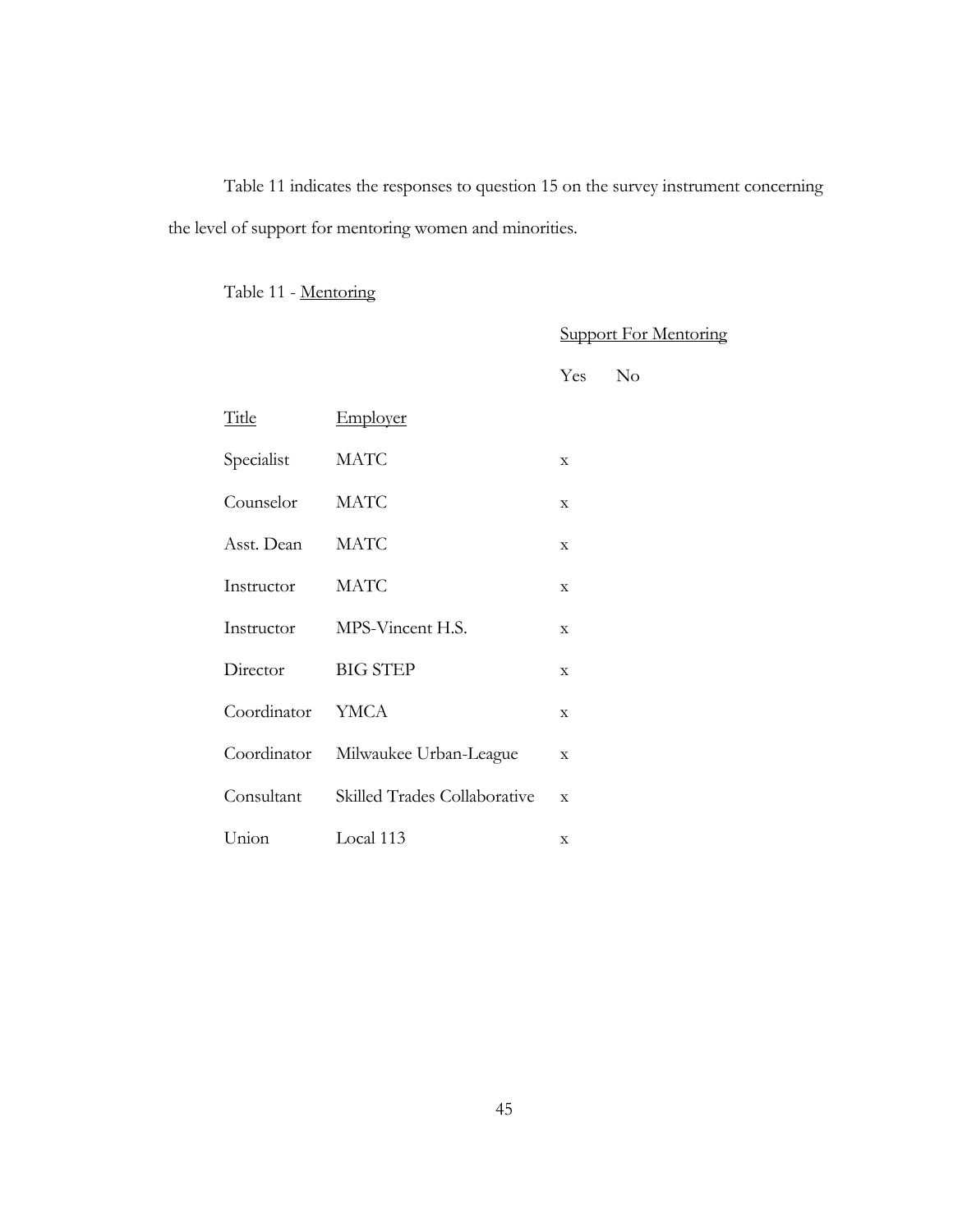Table 12 reflects the responses to question 16 on the survey instrument regarding suggested guidelines for preventing and resolving conflict between the apprentice and journeyperson.

#### Table 12 - Suggested Guidelines For Conflict Resolution

- 1. Have neutral person act as a liaison between the apprentice and journeyperson.
- 2. Appoint a journeyperson to act an advocate for the apprentice.
- 3. Mediator and advocate to represent apprentice.

Questions 9, 10, 11, 12, and 13 on the survey instrument serves as balance sheet and income statement concerning the status of active participants apprenticeships. In other words, the researcher wanted to collect current numerical information regarding the number of people involved in apprenticeships in comparison to the number of minorities and women in apprenticeships. Most of the participant's responses were estimates since it is extremely difficult to track individuals for a period of five years. It was determined that the numerical data provided in response to these questions did not attain the required validity for this research. Each union and the Wisconsin Department of Workforce Development-Apprenticeship Standards Bureau maintain accurate information. Table 13 illustrates the numerical statistics concerning the active participants in construction apprenticeship during the period of December 5, 2000 thru December 3, 2001.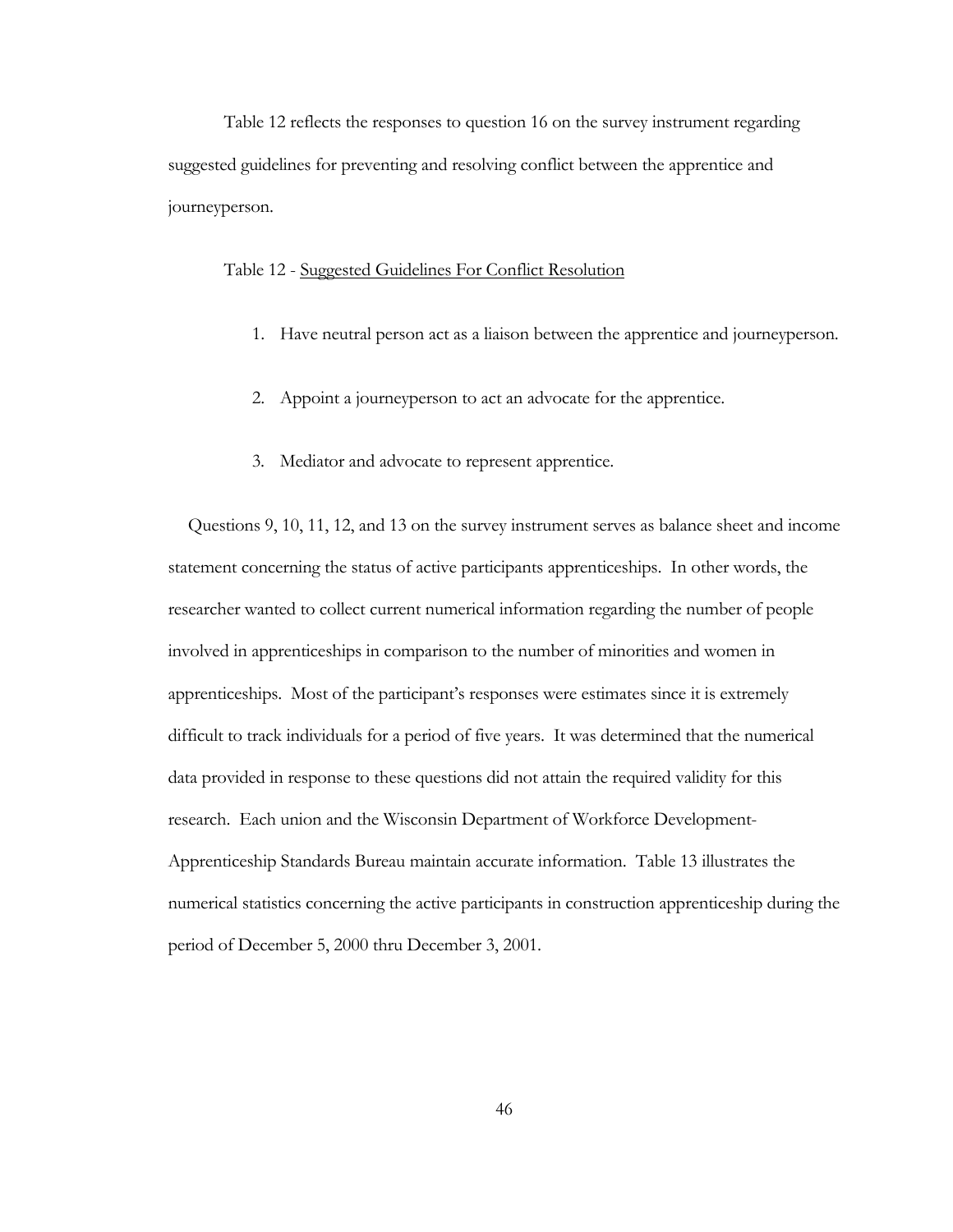#### Table 13 - Apprenticeship Statistics

|                    | $12/5/2000$ $12/3/2000$ |                                     | Change | Percent  |
|--------------------|-------------------------|-------------------------------------|--------|----------|
| Construction Total | 7,222                   | 7,416                               | $+194$ | $(+2.7)$ |
| Minorities         |                         | $355 - (4.9\%)$ $348 - (4.7\%)$ -7  |        | $(-2.9)$ |
| Women              |                         | $197 - (2.7\%)$ $178 - (2.4\%)$ -19 |        | $(-9.6)$ |

Table 14 reflects the concluding comments of the participants during the interview.

Table 14 - Comments

- There needs to be a joint collaboration among the various pre-apprenticeship training organizations with MATC and Joint Apprentice Training Committees.
- Centralized facilitation of resources to make clients employable to eliminate jumping back and forth from one organization to another.
- Established a central database to follow students to promote continuity in training.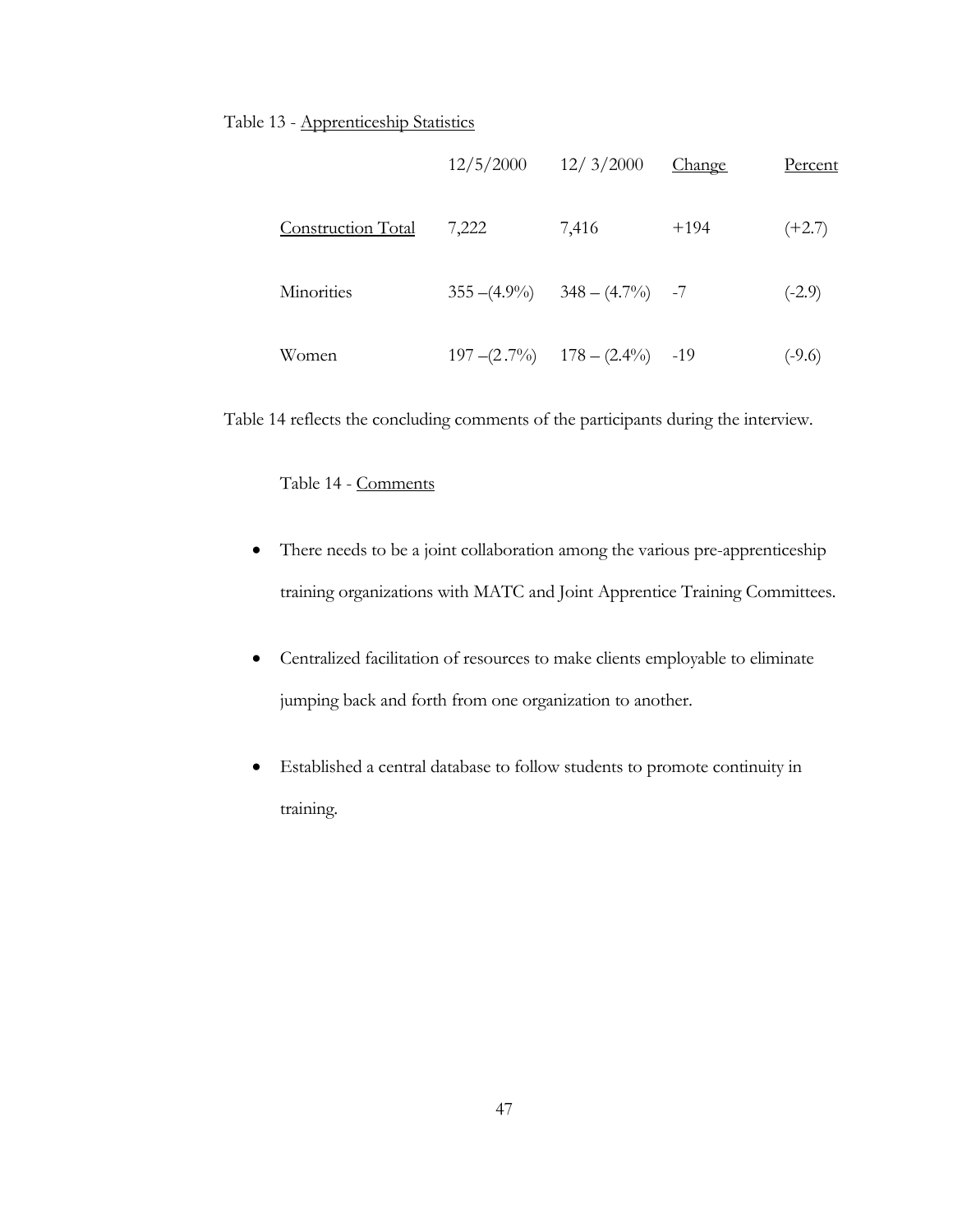Summary of Data

The introduction of this research report discussed the need for skilled workers in the Milwaukee area. Milwaukee Area Technical College is heavily involved with apprenticeship testing and training. The social, employment, and economic status of minorities and women lag the general population. The college is committed to increasing the quality of life of all area residents through offering effective lifelong training. Minorities and women are at a disadvantage when it comes to seeking good paying jobs in skilled trades. MATC's Learning Centers are geographically located with the Milwaukee area to better area residents. Due to the closure of Campaign of Sustainable Milwaukee, Inc., MATC had to closed a key-learning center on the near north side, which delivered GED, and Apprenticeship tutoring to minorities and women interested in skilled trades. This learning center annually tutored 380 minorities and women for skilled trades. Annually approximately 25 students satisfactorily completed their requirements for acceptance into their apprenticeship programs.

The data provides several factors to have a positive impact on the problem statement concerning how can MATC help minorities and women prepare for skilled trades. Supporting evidence about retention, recruitment, tutoring and mentoring will satisfy the research questions. Chapter V will very carefully examine the related issues that appear to affect minorities and women student goal completion and programming. A major finding in the annual statistical report shows a decline in minorities and women participating in apprenticeships. Finally in Chapter V, the researcher will analyze and interpret the data presented in Chapter IV and make reasonable recommendations for implementation.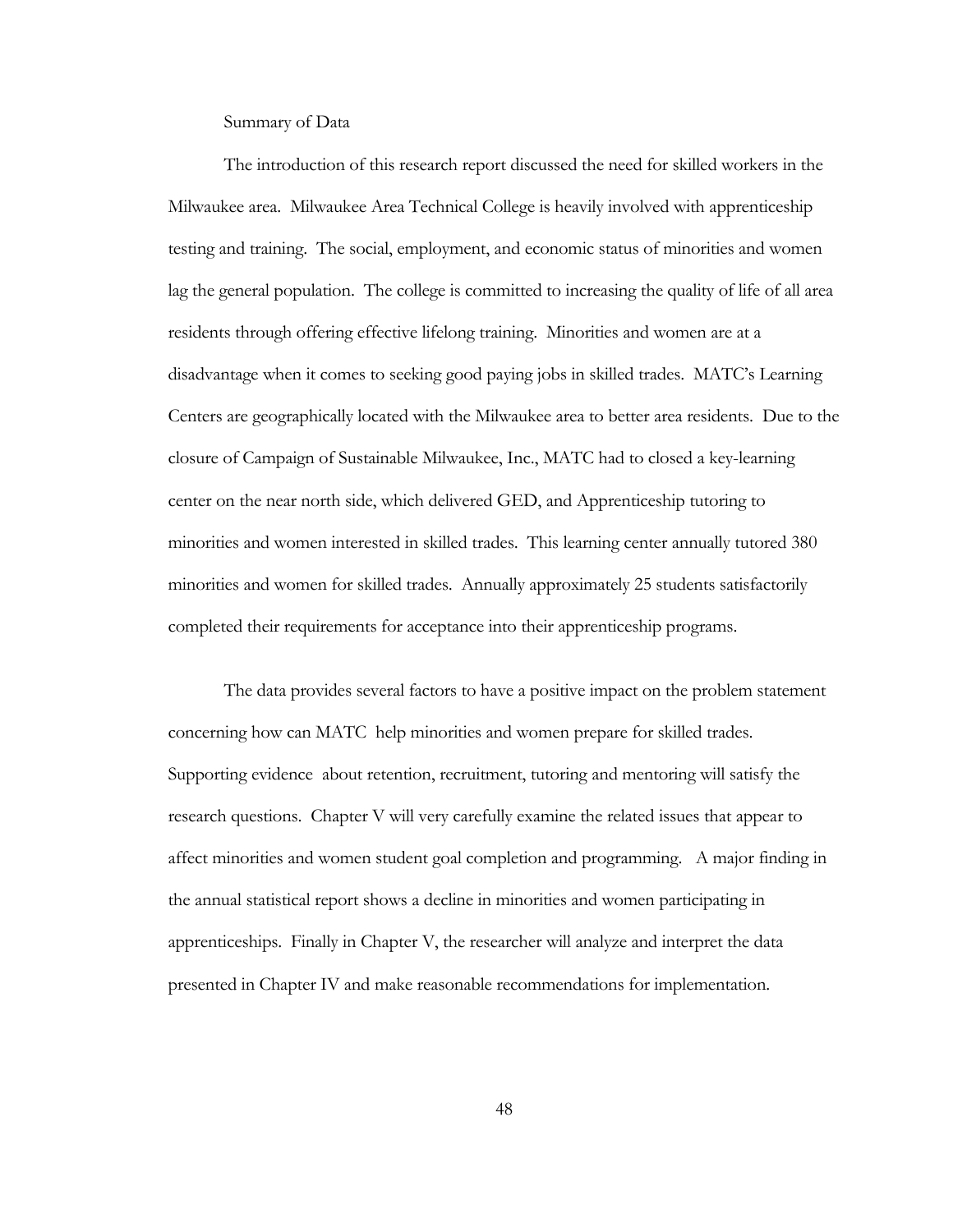#### CHAPTER V

#### SUMMARY, CONCLUSIONS AND RECOMMENDATIONS

The construction industry is in need for skilled workers in the Milwaukee area because major construction projects such as building a new technical high school and a five-year reconstruction of two interstate highways in downtown Milwaukee. Milwaukee Area Technical College is heavily involved with apprenticeship testing and training of skilled workers The social, employment, and economic status of minorities and women lag the general population. The college is committed to increasing the quality of life of all area residents through lifelong training, higher education for economic development, and better access to individuals with less resources to attain employable skills. Minorities and women are at a disadvantage when it comes to seeking good paying jobs in skilled trades.

Special consideration must be given to assisting displaced workers, the unemployed, and those who are challenged academically. MATC's Learning Centers are geographically located with the Milwaukee area to better serve area residents. The facility, which housed the GED and Apprenticeship Learning Center, was sold by the defunct community based organization, Campaign For Sustainable Milwaukee, Inc., which resulted in closing the learning center in June of 2001. This learning center annually tutored 380 minorities and women for skilled trades. Annually approximately 25 students satisfactorily completed their requirements for acceptance into their apprenticeship programs in construction. The Wisconsin Bureau of Apprenticeship Standards released a report on December 3, 2001 that showed declined of 26 minorities and women participating in apprenticeships in construction trades. MATC can help minorities and women prepare for skilled trades by reopening a community learning center with emphasis upon tutoring and career exploration of technical education including the skilled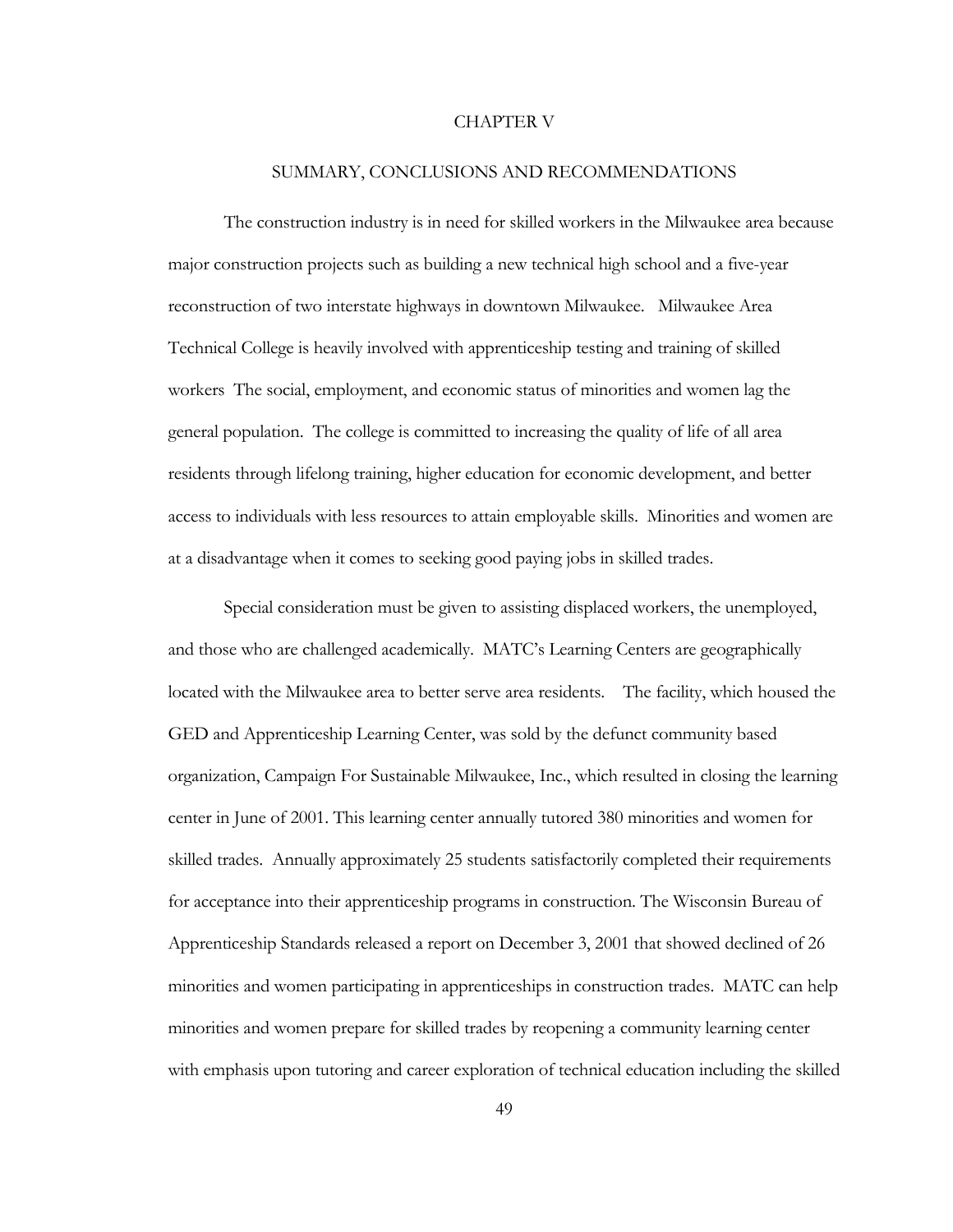trades. Conclusive data about recruitment, retention, tutoring, and mentoring was provided to the researcher during the face to face interviews to derive solutions that will mutually benefit MATC and the community at large. The most interesting question during the research is the problem statement, which asks the experts "How can MATC better prepare minorities and women for skilled trades?" Training of instructors within MATC and from outside organizations is the most important contribution from the college. The second choice is workshops that promote technical education and skilled trades. The third and fourth choices are mentoring and tutoring respectively. These findings suggest that MATC needs to implement comprehensive strategies for recruitment, tutoring, mentoring, and retention of minorities and women in skilled trades. The aspect of implementation will be discussed later in the Recommendations.

#### Restatement of the Problem

The goal of this qualitative study was to identify strategies to prepare minorities and women for skilled trades. Recruitment, retention, tutoring and mentoring are the key factors to successfully assist minorities and women so that can they fully participate in apprenticeship programs. Expert opinions were solicited from various individuals who expressed a genuine passion toward increasing the representation of minorities and women in skilled trades.

#### Methods and Procedures

The qualitative research study of preparing minorities and women for a career in a skilled trade is qualitative research. This research answered questions about the complexity of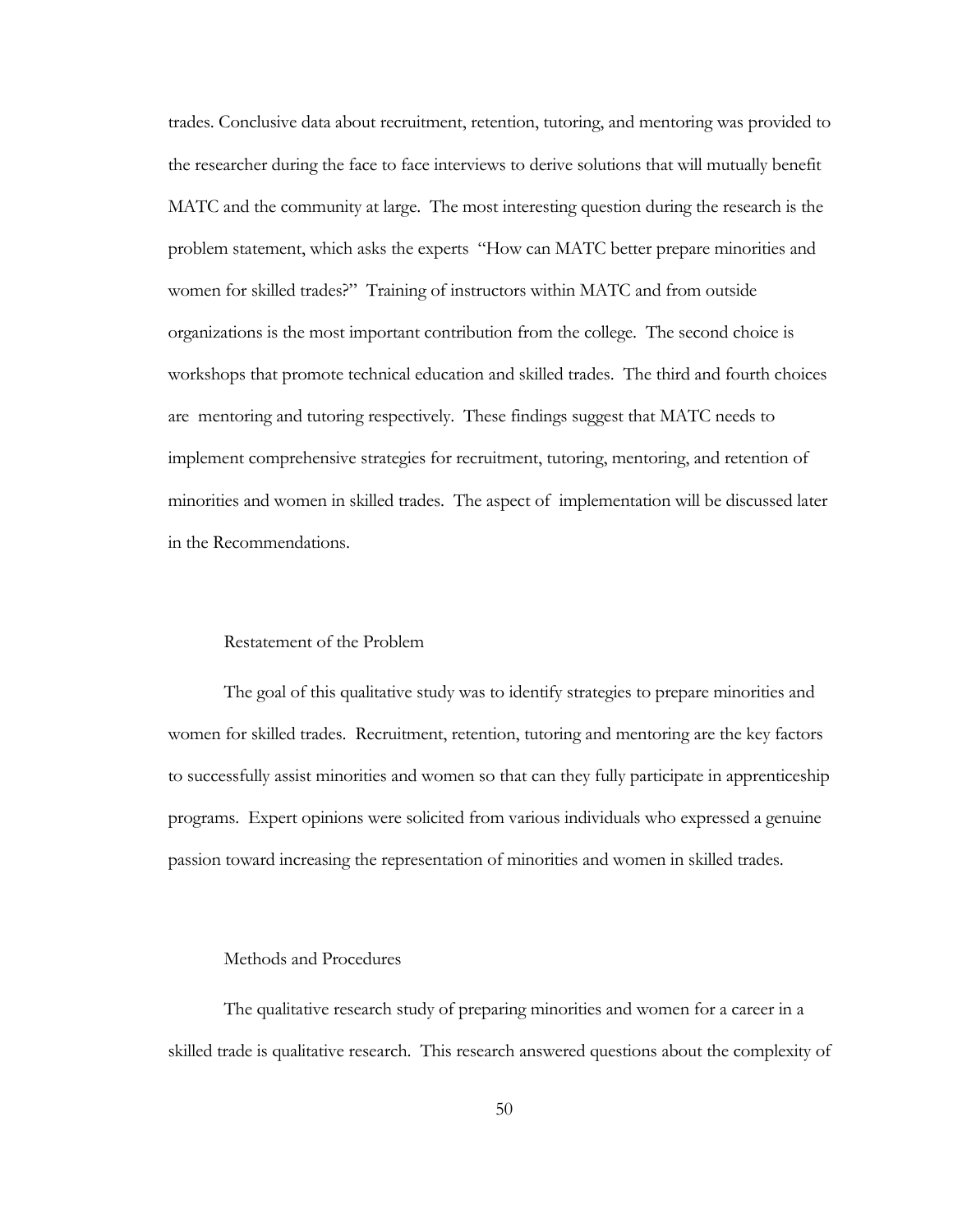under representation of minorities and women in skilled trades. Participants in the process of recruiting, tutoring, and mentoring apprentices shared their viewpoint during interviews. The process of face-to-face interviews and utilization of a survey instrument addressed the need for skilled workers in the greater Milwaukee area and the lack of representation of women and minorities in the skilled trades. The researcher had taught minorities and women how to prepare for GED and Apprenticeship examinations. The researcher wanted to better understand the perspective of other instructors, trainers, and mentors.

The student's academic needs are quantified by test scores but this research study does not measure variables associated with test scores to predict, explain, or control the results of students preparing for the GED and Apprenticeship examinations. There was no need to investigate the degree of academic needs for each student. The results from the GED and Apprenticeship examination include this information, which gives each student a list of subjects for study and preparation for the next exam. The purpose of this qualitative research study was "to describe and understand" the effectiveness of preparing minorities and women for careers in the skilled trades (Leedy and Ormrod, p.100, 2001). The problem statement calls for a qualitative research study of minorities and women seeking a GED and Apprenticeship. Information about the learning style of each student is pertinent to this research. The student identity was irrelevant but the trends and demographics are helpful to the researcher when determining feasibility of access to the learning centers.

#### Major Findings

There has been a decline of 7 minorities and 19 women participating in construction apprenticeships in the year 2001. The MATC GED and Apprenticeship Learning Center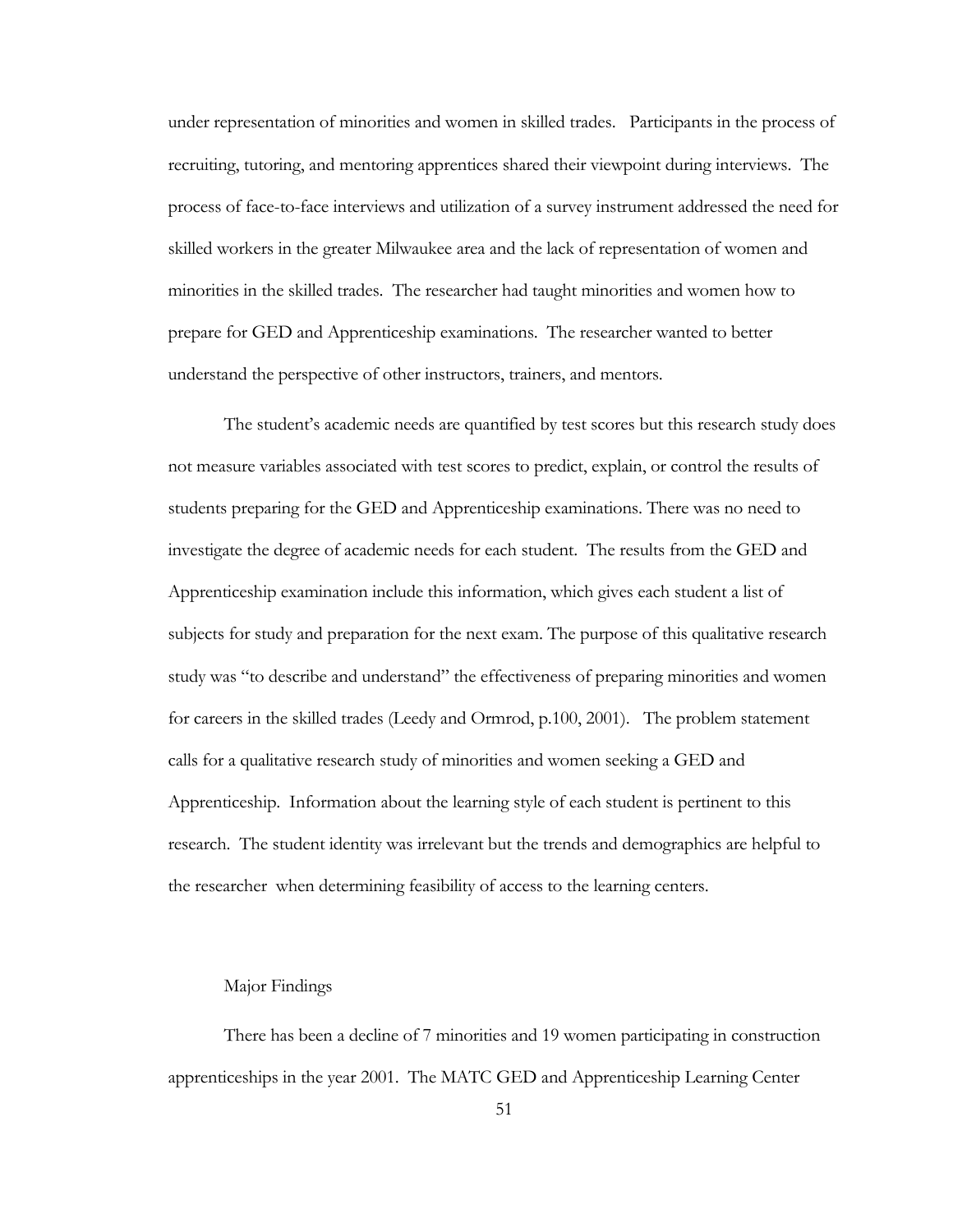estimated that approximately 25 of its participants were accepted into apprenticeships a on a annual basis. There is not enough data on demographics and student tracking to make a statistical correlation of cause and effect between these two events. However, approximately 75 prospective students have visited the facility seeking tutoring since its' closure. These prospective students were referred to other organizations such as BIG STEP for assistance but there is no documentation that they got the tutoring that they were seeking.

Sufficient data from the interviews was presented in Chapter IV that adequately addresses the problem statement and research questions concerning the recruitment, tutoring, mentoring, and retention of persons interested in skilled trades. The experts' choice for recruiting prospective students for skilled trades is high school with composite ranking of 2.10 (1.00 high to 5.00 low) and a frequency of 10 responses. Unions are the second choice with a ranking of 3.25 and a frequency 8 responses. Their third choice is technical college with a ranking of 3.33 and a frequency 9 responses. The experts' first choice is work ethics for desirable attributes in students a composite ranking of 1.00 and frequency of 10 responses. Their second choice is academics with ranking of 2.20 and a frequency of 10. Self-confidence is their choice with a ranking of 2.70 and a frequency of 10 responses.

The next findings are related to instructional services, which include learning expectations, curriculum, and instructor to student's contributions. The experts' first choice for desirable academic areas to develop is mechanical aptitude and spatial relations with a composite ranking of 1.88 and a frequency of 10 responses. Their second choice is mathematics with a ranking of 2.00 and a frequency of 10 responses. Reading is their third choice with a ranking of 2.33 and a frequency of 9 responses. The experts prefer GED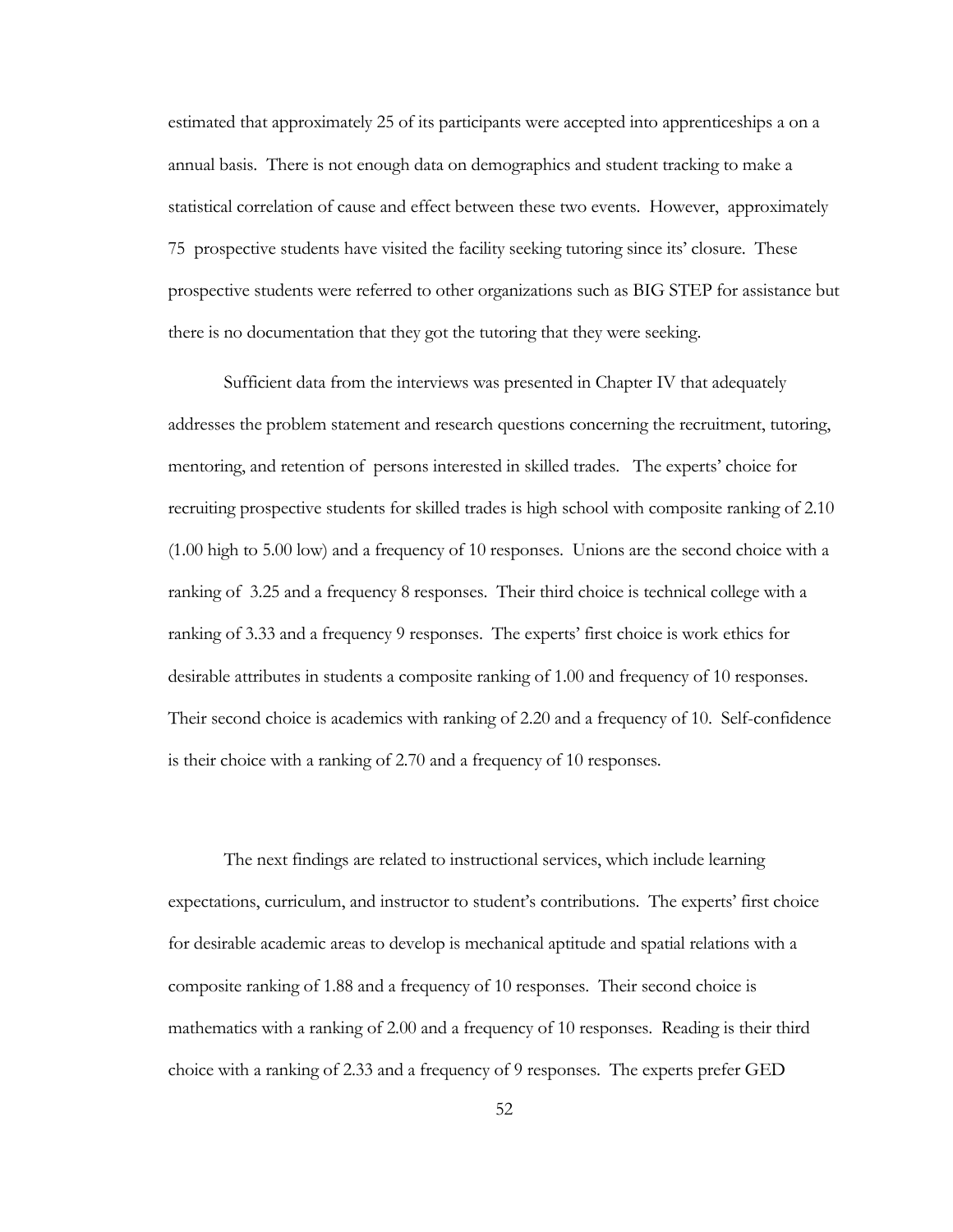curriculum as their first choice with a composite ranking of 1.80 and a frequency of 10 responses. Their second choice Contemporary's Number Power through Algebra with a composite ranking of 2.50 and a frequency of 8 responses. Basic Skills curriculum is the third choice with a ranking of 2.50 and a frequency of 6 responses. ARCO's Mechanical Aptitude and Spatial Relations is fourth choice with a ranking of 3.33 and a frequency of 10 responses. The fourth choice is the primary resource being used for mechanical and spatial tutoring by the experts. Career Exploration is the most important contribution for instructors to make which is the first choice of the experts with a ranking of 2.25 and relatively low frequency of 4 responses. The second choice of the experts is mentoring with a ranking of 2.30 and a frequency of 10 responses. Third choice of the experts drew an even standoff between tutoring and workshops the identical composite ranking of 2.70 and frequency of 10 responses.

Retention and mentoring are important issues in apprenticeships. The experts prefer dependability in apprentices as their first choice with a composite ranking of 1.44 and a frequency of 9 responses. Their second choice is work ethics with a ranking of 2.33 and a frequency of 9 responses. Adequate transportation between the job site and the classroom is their third choice with academics being the fourth choice. Mentoring is closely associated with retention. All of the participants indicate that they are supportive of mentoring. The comments suggest that an advocate or liaison be designated for each apprentice to help prevent and resolve any job related conflict during the process of completing an apprenticeship.

An interesting finding in regard to external communications is that most of the outside organizations besides BIG STEP does not get feedback from other organizations such as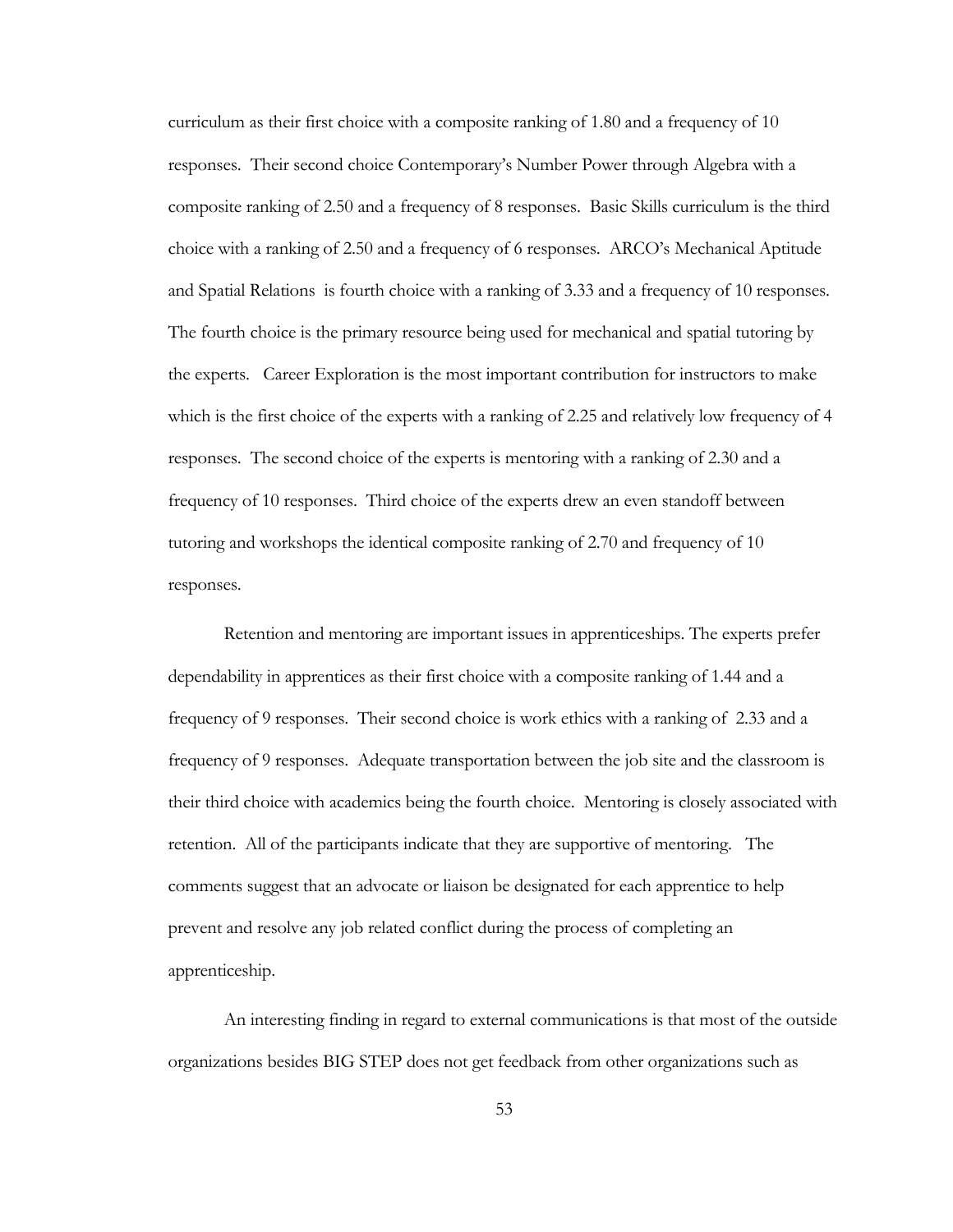MATC's Testing Center and various Joint Apprentice Training Committees. On the other hand, they all believe that it would be beneficial to share information among the providers of services to individuals preparing for a career in skilled trades. Another finding is that there needs to be a collaboration among these various training and support organizations, Joint Apprentice Training Committees, and MATC to better facilitate the resources to those interested in apprenticeships.

#### **Conclusions**

This qualitative research has consumed many hours of study, interviewing, and observing variables associated with delivering effective instructional services to a specific group. The problem statement and research questions focused upon recruitment, tutoring, mentoring, retention of minorities and women preparing for a career in skilled trades. The results of research involve subjectivity. Perhaps the most subjective aspect of the research involves the interpretation and analysis that were made during the interviews. Conclusions were postponed until all the data had been collected, categorized, and condensed. However, there is one common thread that flowed through all of the research, especially during the interviews. It is the conclusion of the researcher that all of the individuals who participated in this research have something in common. The instructors, coordinators, and administrators displayed a passion and commitment in their voices, body language, and enthusiasm when discussing these variables. Although this conclusion is subjective, nevertheless it is qualitative research in its true form.

The research data provides adequate information to further conclusions about MATC's role in helping minorities and women prepare for skilled trades. It is factual that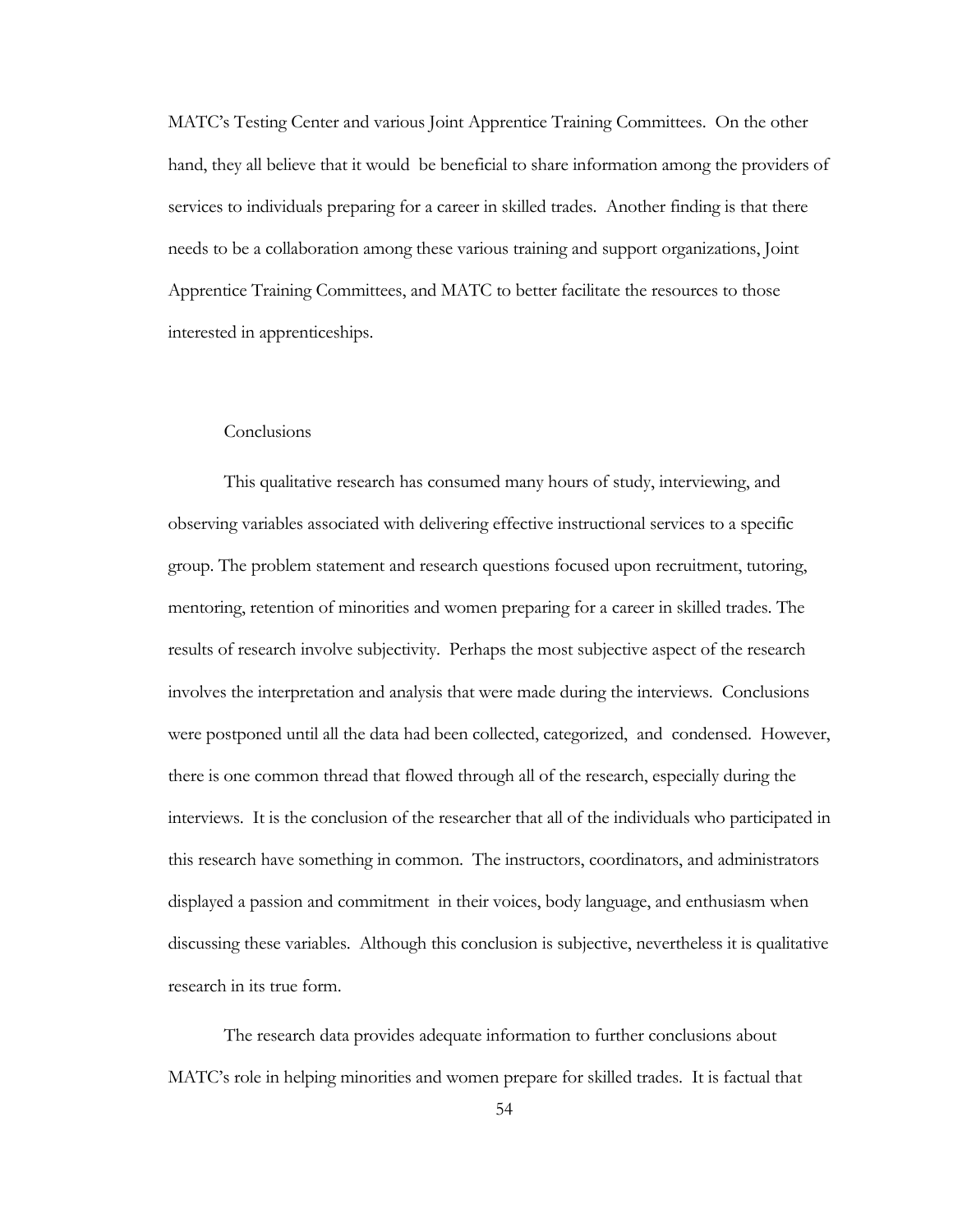there has been a decrease of 7 minorities and 19 women actively involved in construction apprenticeships since MATC closed the GED/Apprenticeship Learning Center on the near north side of Milwaukee. The new building owner has given approximately 75 referrals to interested persons within the last six months. Therefore, it can also be concluded that there is a need for this type of outreach instructional service. Sufficient data has been evaluated to suggest that MATC can optimize its' resources to make a greater penetration into helping minorities and women prepare for the skilled trades. This will be discussed under the topic Recommendations.

#### Recommendations Related To This Research

There are numerous opportunities that administrators, instructors, and support staff can execute to make a positive impact toward increasing the number and minorities and women in apprenticeships. These recommendations identify strategies with benefits that are mutually exclusive for MATC and the community.

- 1. Establish an Apprenticeship Advisory Committee for the college so that representatives from labor, businesses, government, and community organizations can effectively communicate their needs to MATC toward developing comprehensive strategies for training a skilled workforce within the framework of apprenticeships.
- 55 2. Relocate and open the MATC GED/Apprenticeship Learning Center in shared space with the Skilled Trades Collaborative. The learning center should have evening hours to accommodate the many participants who work during the day. This partnership with the Skilled Trades Collaborative will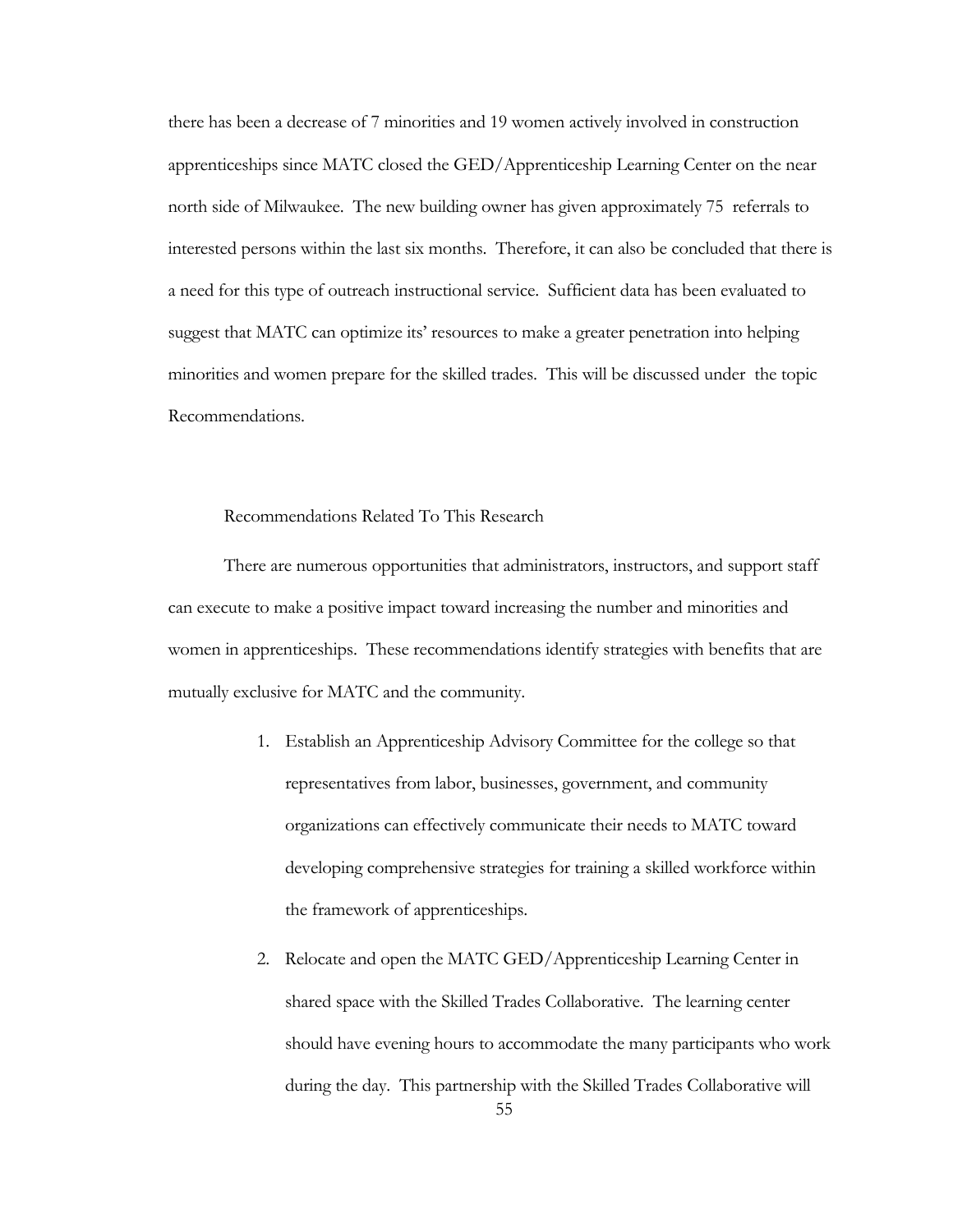foster the mentoring of minorities and women who are preparing and participating in apprenticeships.

- 3. Actively seek the support, approval and authorization from the Wisconsin State Director of Apprenticeship Standards Bureau to perform an annual Skilled Trades Survey of Joint Apprenticeship Training Committees and Apprenticeship Directors of organized labor and businesses to ascertain the effectiveness of MATC's apprenticeship programming and instructional services for apprentices.
- 4. Sponsor six apprenticeship informational meetings at MATC annually to recruit and inform the public about apprenticeship opportunities and free apprenticeship preparatory services at the MATC GED/Apprenticeship Learning Center and other MATC Academic Support Centers .
- 5. Extend the same free apprenticeship preparatory services from the MATC GED/Apprenticeship Learning Center to all applicants from labor unions and businesses that attend apprenticeship informational meetings.
- 6. Provide Career Exploration workshops at MATC on a monthly basis for those interested skilled trades. Workshops should be developed for instructors at outside agencies to enhance their instructional delivery toward preparing persons for apprenticeships.
- 7. Utilize the Personal Employment Plan/Questionnaire for all individuals who are preparing for apprenticeships. All information provided should be kept in a database to track each individual's lifelong learning activities. Obtain a personal release of information on each participant so that instructors can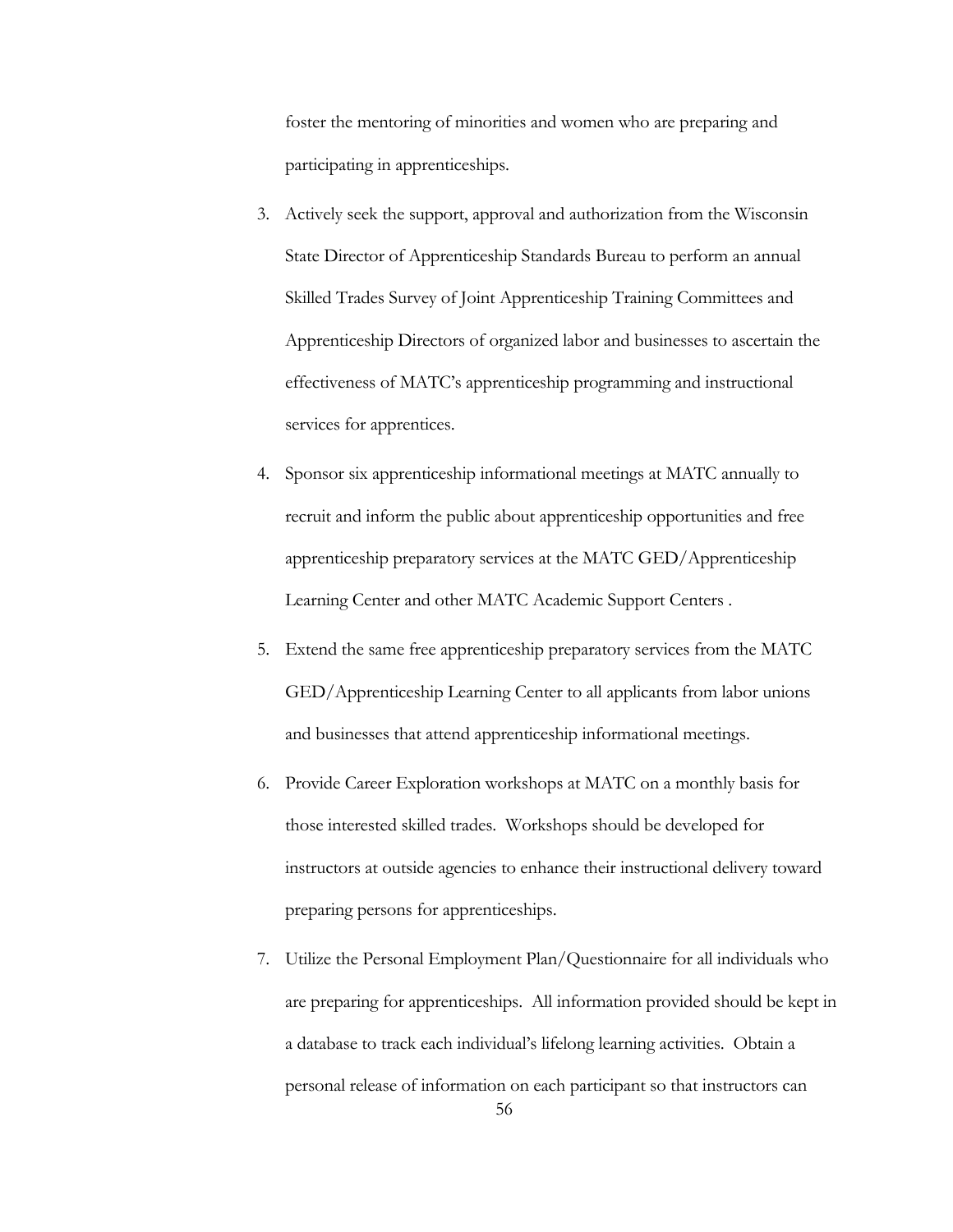obtain test results directly from MATC's Testing Center in order to develop customized learning plans for those who failed the test.

Hopefully, these recommendations can be implemented to reverse the decline in 2001 of minorities and women actively participating in construction apprenticeships. The major hindrance facing MATC is the financial restraint in public spending. However, the rewards of increased enrollment, diversity, and a well-trained skilled force are worth the investment.

#### Recommendations For Future Study

A self-assessment questionnaire could help each student reflect upon their learning style, career path, and to promote retention. Each student could provide information about his or her learning strengths and weaknesses. The problem statement calls for qualitative research study of minorities and women seeking a GED and or Apprenticeship. Information about each student's strategies to achieve lifelong learning plan is pertinent to future research. Some information on the self-assessment questionnaire will be the basis for future surveys and strategies for recruitment and retention. These questionnaires could establish a database for future research to focus upon the student's perspective.

The Skill Trades Survey could be sent out annually to the labor unions Apprenticeship Training Directors pending the approval of the Wisconsin State Director of the Bureau of Apprenticeship Standards to facilitate better programming and related services at MATC. At the completion of research, with the approval and support of the Wisconsin State Director of Apprenticeship Standards Bureau, each Apprenticeship Coordinator for construction trades will be sent a survey. The following is a list of the leading trades that students have selected: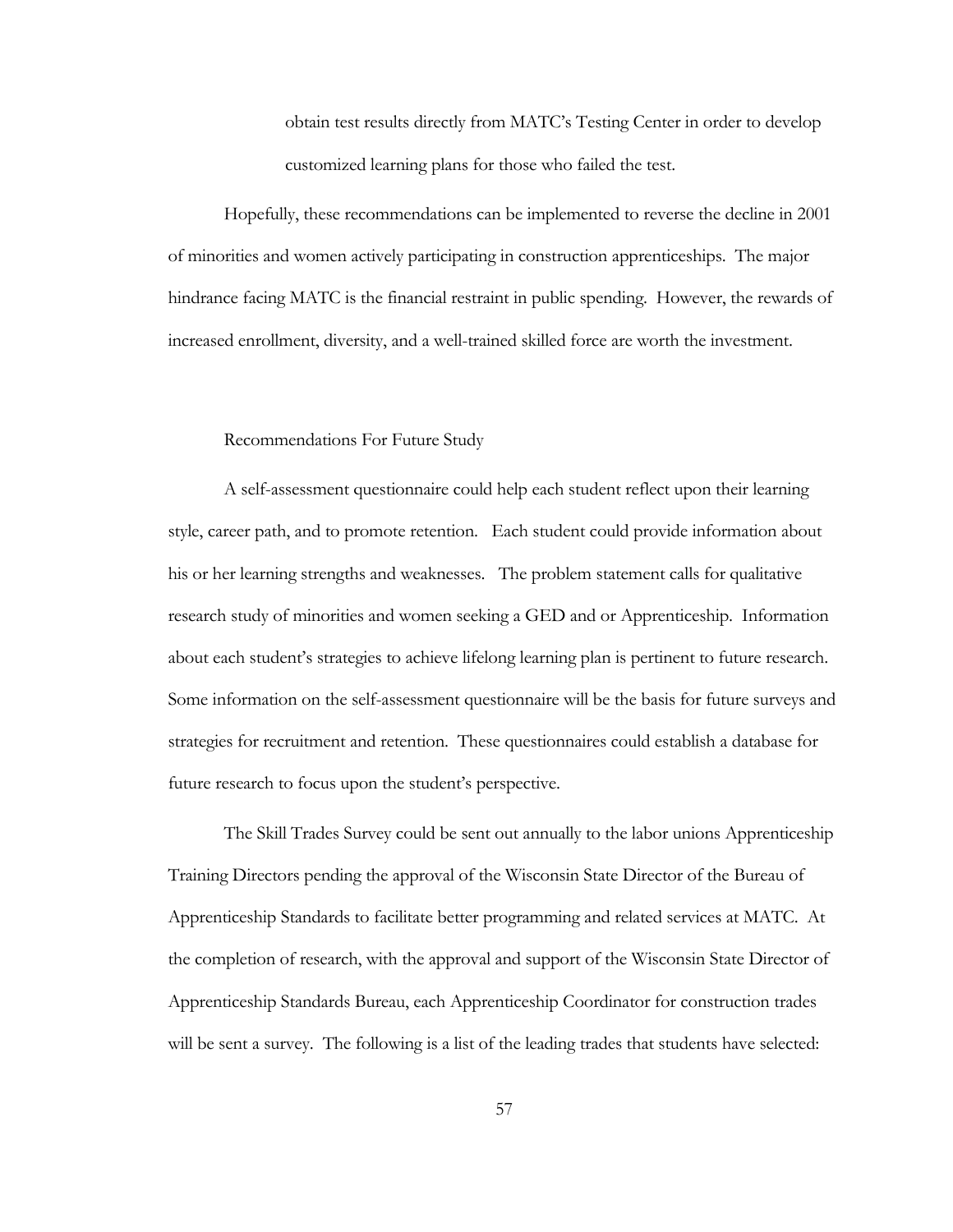- 1. Carpentry
- 2. Cement Mason
- 3. Electrical
- 4. Bricklayers
- 5. Ironworkers
- 6. Painting
- 7. Plumbing
- 8. Steamfitters
- 9. Sheet Metal
- 10. Sprinklerfitters
- 11. Roofers
- 12. Laborers

In summary, some form of an ongoing self-assessment questionnaire for future incoming students should be extracted from this research. A future incoming student could use this questionnaire reflect upon his or her learning style, career path, and retention. This questionnaire should document the participants' goals and lifelong learning trends. Each student could analyze his or her learning strengths and weaknesses. This information on the self-assessment questionnaire will be the basis for the development of future teaching strategies to advance recruitment, tutoring, mentoring, and retention of all students.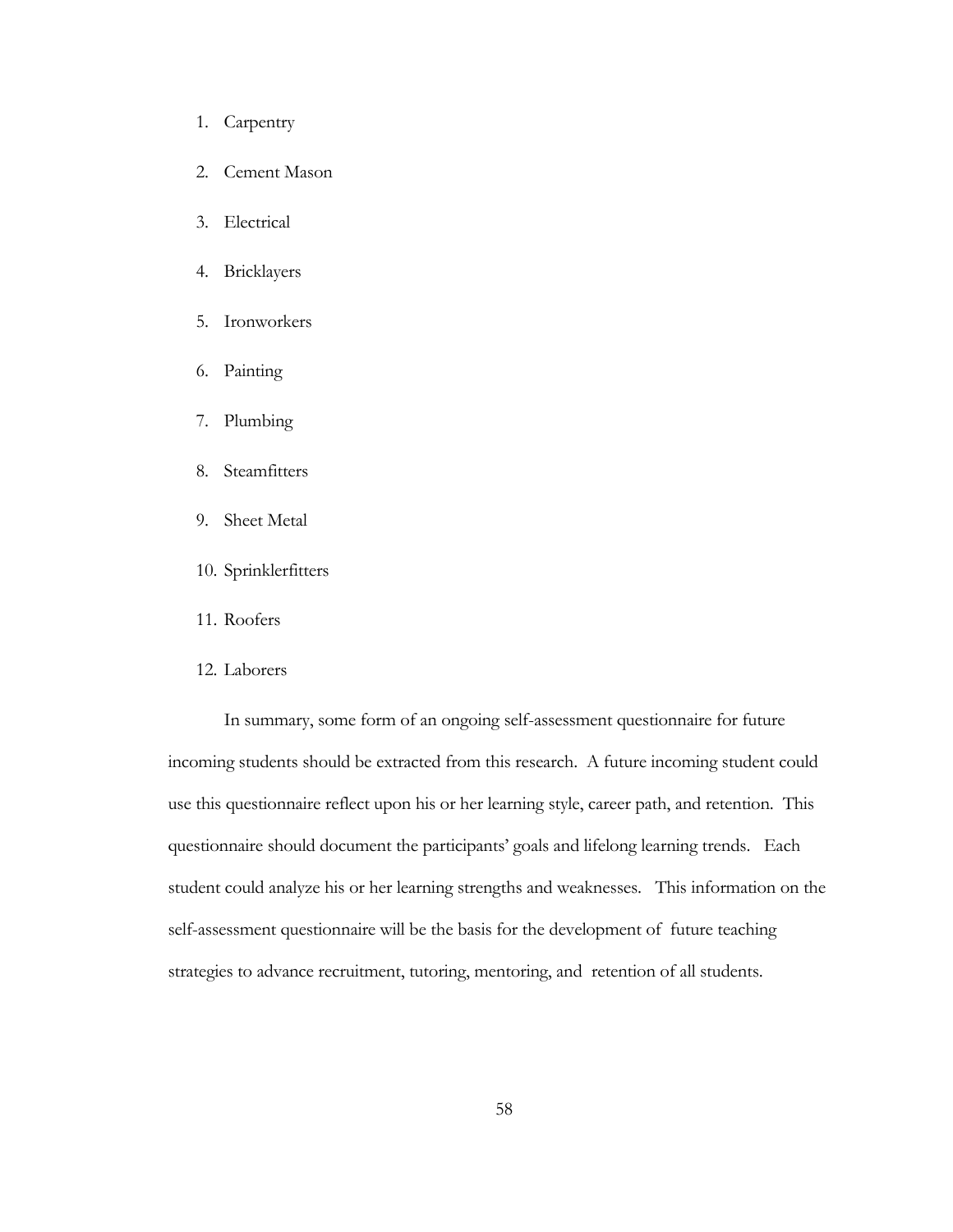#### Bibliography

Big Step, Inc. (1999) Brochure

[http://factfinder.census.gov/server/BasicFactsTable\)](http://factfinder.census.gov/server/BasicFactsTable))

http://www.doleta.gov/atel\_bat/.

[\(http://www.jsonline.com/news/Metro/apr01/seg04040301a.asp](http://www.jsonline.com/news/Metro/apr01/seg04040301a.asp)

[http://www.milwaukee.tec.wi.us](http://www.milwaukee.tec.wi.us/)

[http://www.wi.techcolleges.com](http://www.wi.techcolleges.com/)

Kvale, (1996) Interviews, p 2, 94, 183

Johnson, L. President (1960's) Speech

Johnson, M., Holly, L., (2000, Jan) Waukesha County looking overseas to find workers,

Milwaukee Journal Sentinel, Inc.

Leedy and Ormrod, (2001) Practical Research

Lytle 1992, p.59.

MATC Workplace Learning Centers Mission/Relationship to MATC Purposes –FPO Report  $-10/16/00$ 

National Apprenticeship System Program And Apprenticeship Fiscal Year (2000)

Pryor and Schaffer 1999, p 67-69)

Prywes, R., (2000) The United States Labor Force - A Descriptive Analysis, p.67-69

The Office Apprenticeship Training, Employers and Labor Services (OATEL)/Bureau of

Apprenticeship and Training (BAT) (2000)

The Wisconsin Department of Workforce Development Office of Apprenticeships (2000)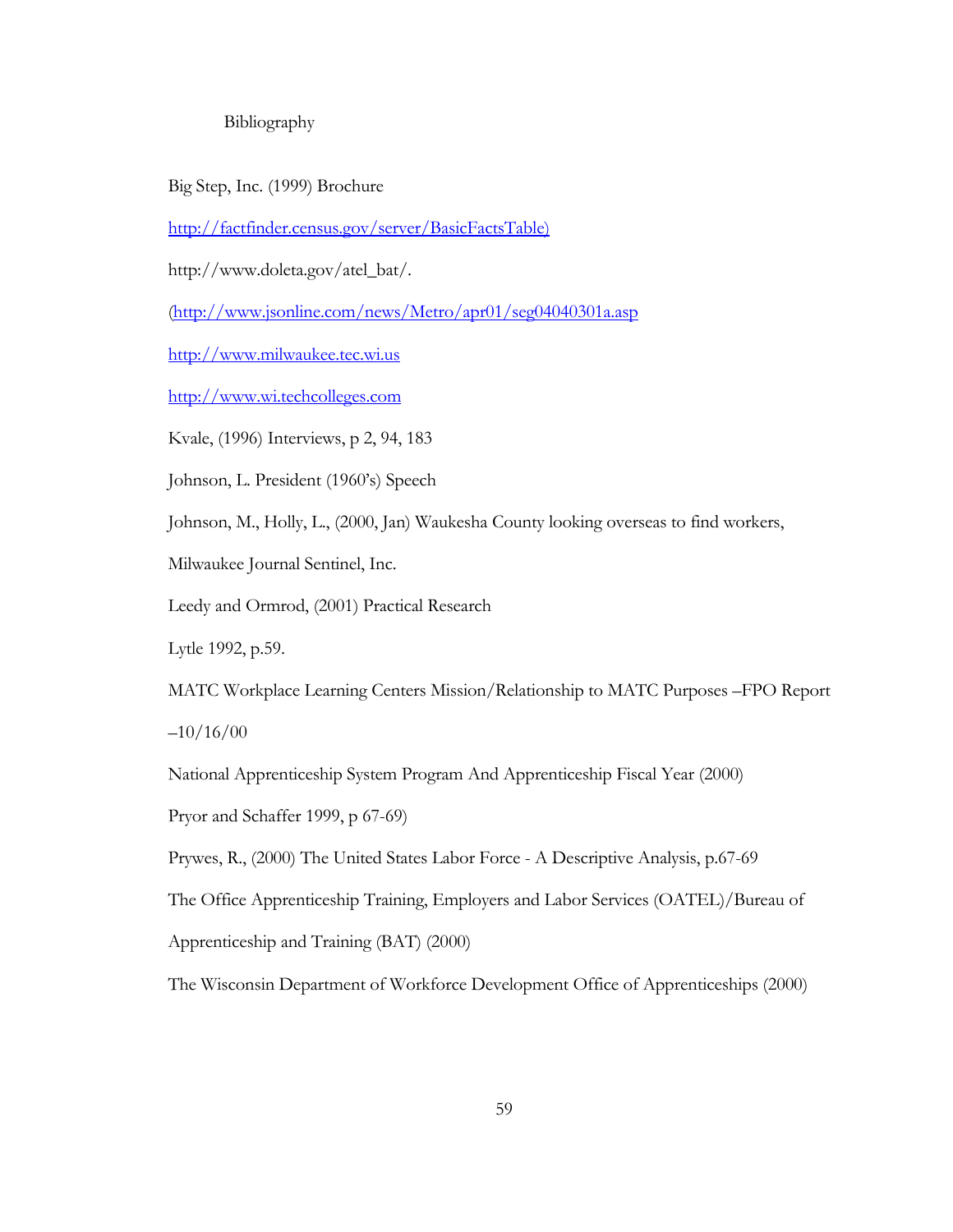#### APPENDIX A

#### SKILLED TRADES SURVEY

Your response will be used for academic research to facilitate effective instructional techniques to better prepare minorities and women applicants for skilled trades. This information will be available upon request. Please contact Roosevelt McKinney (414) 536-4675 if you desire to see the results of this survey.

Name (optional): \_\_\_\_\_\_\_\_\_\_\_\_\_\_\_\_\_\_\_\_\_\_\_\_\_\_\_\_\_\_\_\_

Title (optional):

Description of your responsibilities as they relate to the recruitment and retention of apprentices.

\_\_\_\_\_\_\_\_\_\_\_\_\_\_\_\_\_\_\_\_\_\_\_\_\_\_\_\_\_\_\_\_\_\_\_\_\_\_\_\_\_\_\_\_\_\_\_\_\_\_\_\_\_\_\_\_\_\_\_\_\_\_\_\_\_\_\_\_\_\_\_\_\_ \_\_\_\_\_\_\_\_\_\_\_\_\_\_\_\_\_\_\_\_\_\_\_\_\_\_\_\_\_\_\_\_\_\_\_\_\_\_\_\_\_\_\_\_\_\_\_\_\_\_\_\_\_\_\_\_\_\_\_\_\_\_\_\_\_\_\_\_\_\_\_\_\_  $\overline{\phantom{a}}$  , and the contribution of the contribution of the contribution of the contribution of the contribution of the contribution of the contribution of the contribution of the contribution of the contribution of the

Please rank your responses (1, 2, 3, 4, 5) with 1- very important and 5 - least important.

- 1. Which do you consider are the most effective resources for recruitment of applicants for an apprenticeship?
	- \_\_\_\_ Advertising \_\_\_\_ Technical Colleges
	- \_\_\_\_ High School \_\_\_\_ Trade Unions
	- Other  $\Box$
- 2. Which attributes do you consider are significant for apprenticeship applicants to posses?
	- \_\_\_\_ Academics \_ College study skills
	- \_\_\_\_ Work ethics \_\_\_\_ Self-confidence
	- $\qquad$  Other  $\qquad$
- 3. Which academics areas are essential for apprentices?
	- \_\_\_\_ Reading \_\_\_\_ Writing
	- Math Mechanical and Spatial aptitude
	- Other  $\Box$
- 4. Which curriculum is most effective for preparing applicants for the apprenticeship examination?

\_\_\_\_ GED \_\_\_\_ Number Power (Whole Numbers to Algebra)

\_\_\_\_ Arco's Mechanical Aptitude and Spatial Relations

- \_\_\_\_ Basic Skills
- $\Box$  Other  $\Box$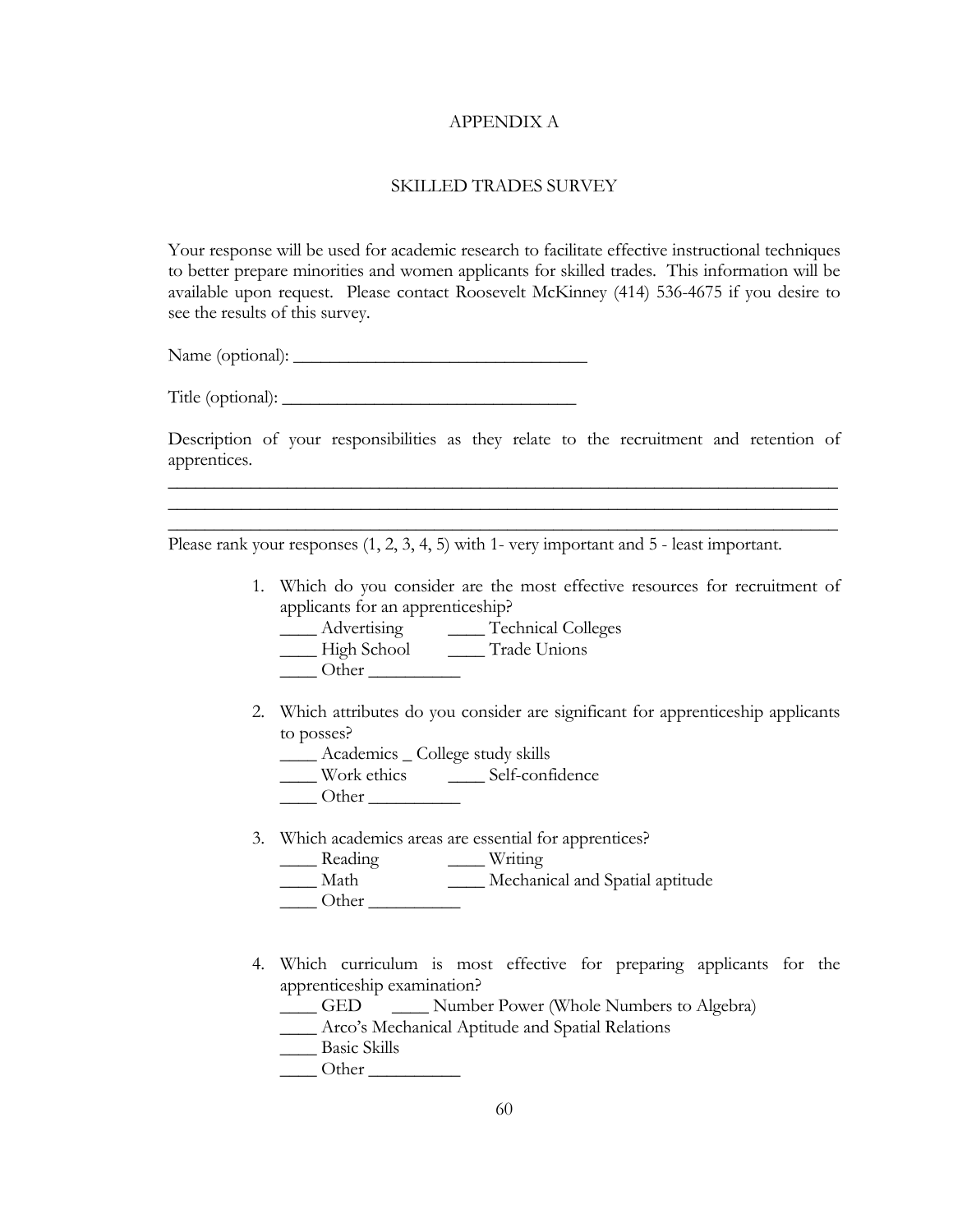5. What can instructors do to better prepare minorities and women for apprenticeships?

| Tutoring  | Mentoring    |
|-----------|--------------|
| Workshops | Interviewing |
| Other     |              |

6. What could MATC do to help better prepare minorities and women for apprenticeship?

| <b>Tutoring</b>   | Workshops |
|-------------------|-----------|
| Train instructors | Mentoring |
| Other             |           |

7. Please check () the following organizations that you have given feedback to within the last 12 months concerning apprenticeship training.  $()$  MATC  $()$  BIG STEP  $()$  YWCA – NET

() Milwaukee Urban League () WCTC () None

- 8. Would you consider including the above organizations in future mailings, newsletter, and informational meetings? \_\_\_\_ Yes \_\_\_\_ NO
- 9. Please indicate the approximate number of apprenticeship applicants for 2000 and the year to date (YTD) for 2001.

|                  | 2000 | 2001 YTD         |  |
|------------------|------|------------------|--|
| Total applicants |      | Total applicants |  |
| Minorities       |      | Minorities       |  |
| Women            |      | Women.           |  |

10. Please indicate the approximate number of applicants that passed the apprenticeship examination.

|                   | 2000 | 2001 YTD          |  |
|-------------------|------|-------------------|--|
| Total applicants  |      | Total applicants  |  |
| <b>Minorities</b> |      | <b>Minorities</b> |  |
| Women.            |      | Women.            |  |

11. Please indicate the number of applicants who were interviewed after passing the apprenticeship examination.

|                  | 2000 | 2001 YTD          |  |
|------------------|------|-------------------|--|
| Total applicants |      | Total applicants  |  |
| Minorities       |      | <b>Minorities</b> |  |
| Women            |      | Women             |  |
|                  |      |                   |  |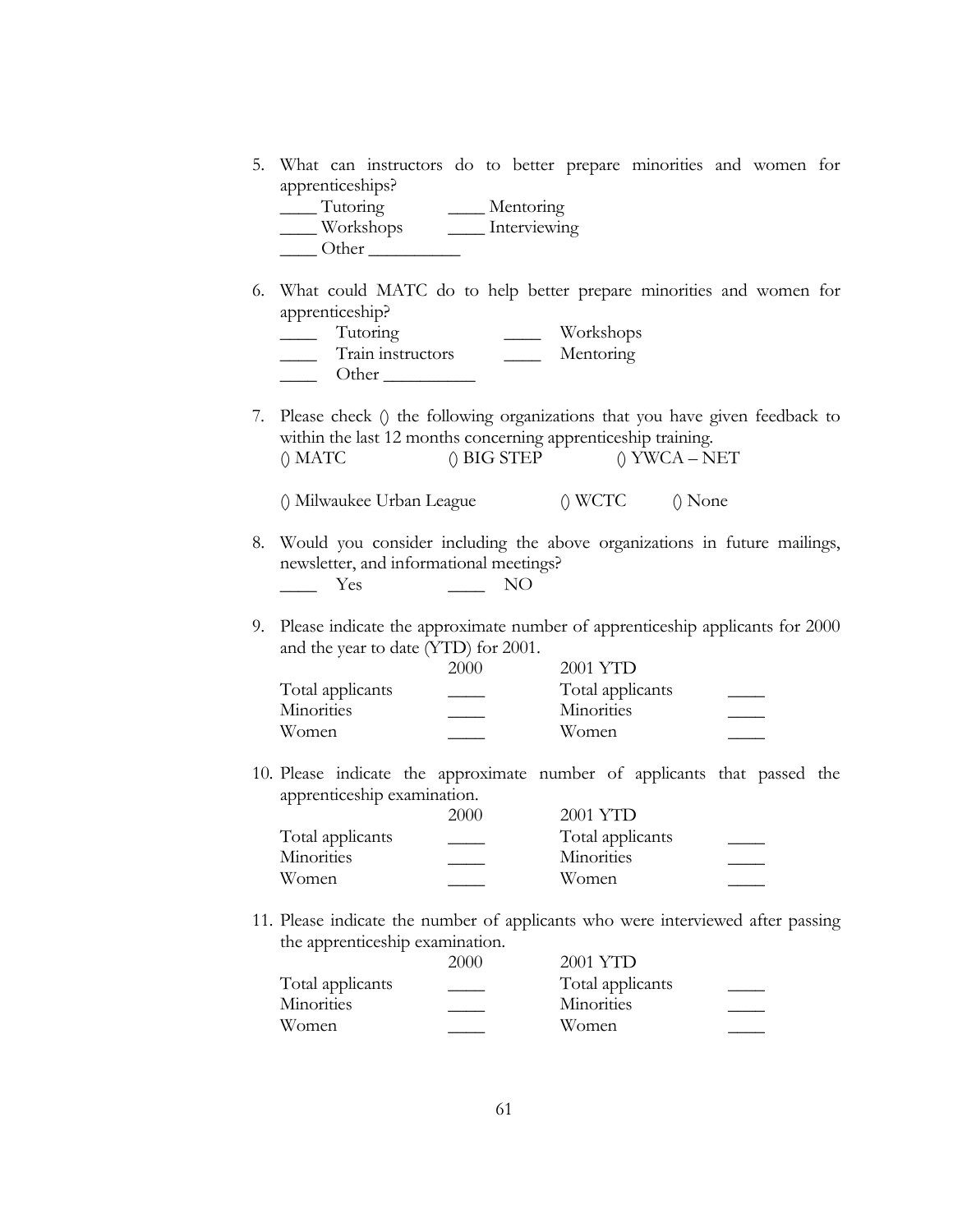12. Please indicate the number of applicants selected for apprenticeships.

|                   | 2000 | 2001 YTD         |  |
|-------------------|------|------------------|--|
| Total applicants  |      | Total applicants |  |
| <b>Minorities</b> |      | Minorities       |  |
| Women             |      | Women            |  |

13. Please indicate the current number apprentices who are still participating in the apprenticeship program.

| YEAR <sub>1</sub>       | YEAR <sub>2</sub> |  |
|-------------------------|-------------------|--|
| Total applicants        | Total applicants  |  |
| Minorities              | Minorities        |  |
| Women                   | Women             |  |
| YEAR <sub>3</sub>       | YEAR 4            |  |
| Total applicants        | Total applicants  |  |
| Minorities              | Minorities        |  |
| Women                   | Women             |  |
| Question Not Applicable |                   |  |

14. Please indicate the most important factors for completing an apprenticeship.

| Academics      | Work ethics             |  |
|----------------|-------------------------|--|
| Transportation | Dependability           |  |
| Other          | Question Not Applicable |  |

- 15. Would you support a mentoring program for minorities and women or at-risk apprentices? \_\_\_\_ Yes \_\_\_\_ No
- 16. Please describe your procedures for resolving conflict or misunderstandings between an apprentice and the journeyperson.

\_\_\_\_\_\_\_\_\_\_\_\_\_\_\_\_\_\_\_\_\_\_\_\_\_\_\_\_\_\_\_\_\_\_\_\_\_\_\_\_\_\_\_\_\_\_\_\_\_\_\_\_\_\_\_\_\_\_\_\_\_\_\_\_

Thanks for your participation in completing this survey. If you would like to provide further comments, then please use the following lines for your valuable comments.

\_\_\_\_\_\_\_\_\_\_\_\_\_\_\_\_\_\_\_\_\_\_\_\_\_\_\_\_\_\_\_\_\_\_\_\_\_\_\_\_\_\_\_\_\_\_\_\_\_\_\_\_\_\_\_\_\_\_\_\_\_ \_\_\_\_\_\_\_\_\_\_\_\_\_\_\_\_\_\_\_\_\_\_\_\_\_\_\_\_\_\_\_\_\_\_\_\_\_\_\_\_\_\_\_\_\_\_\_\_\_\_\_\_\_\_\_\_\_\_\_\_\_

\_\_\_\_\_\_\_\_\_\_\_\_\_\_\_\_\_\_\_\_\_\_\_\_\_\_\_\_\_\_\_\_\_\_\_\_\_\_\_\_\_\_\_\_\_\_\_\_\_\_\_\_\_\_\_\_\_\_\_\_\_

\_\_\_\_\_\_\_\_\_\_\_\_\_\_\_\_\_\_\_\_\_\_\_\_\_\_\_\_\_\_\_\_\_\_\_\_\_\_\_\_\_\_\_\_\_\_\_\_\_\_\_\_\_\_\_\_\_\_\_\_\_\_\_\_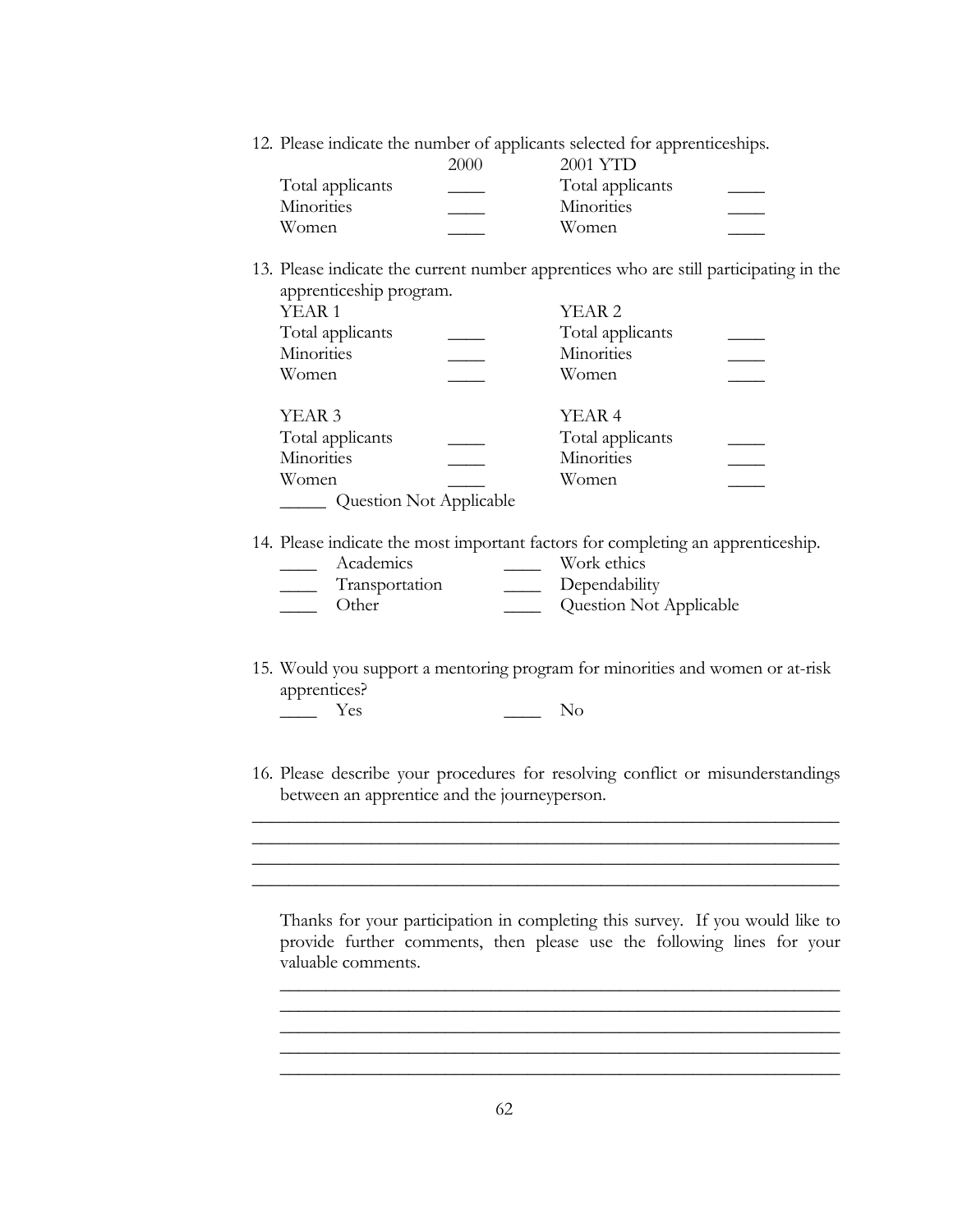### APPENDIX B

# Personal Employment Plan / Training Retention Program (PEP)

| 1. Personal Data<br>Name                                                                                   |                                                       |  |
|------------------------------------------------------------------------------------------------------------|-------------------------------------------------------|--|
| ADDRESS_________________________                                                                           | $CITY$ <sub>____________</sub> $STATE$ <sub>___</sub> |  |
|                                                                                                            | $ZIP$ <sub>------------</sub>                         |  |
| ARE YOU A SINGLE PARENT? YES OR NO                                                                         |                                                       |  |
| DISPLACED HOMEMAKER YES OR NO                                                                              |                                                       |  |
| WORK STATUS: EMPLOYED FULL TIME EMPLOYED PART TIME<br>UNDEREMPLOYED UNEMPLOYED DISLOCATED WORKER           |                                                       |  |
| ARE YOU RECEIVING ANY PUBLIC ASSISTANCE? FOOD STAMPS MEDICAL<br><b>RENT UTILITIES</b>                      |                                                       |  |
| NUMBER OF LEGAL DEPENDENTS IN YOUR FAMILY INCLUDING YOURSELF                                               |                                                       |  |
| APPROXIMATE ANNUAL INCOME FOR YOUR HOUSEHOLD_______<br>Ethnic Origin___________________Gender: Male Female |                                                       |  |

2. Knowledge: Self-knowledge: "What do I want"?

### *A.* Interests: List your top three choices for each of the following areas of interest:

| Personal: activities that you enjoy | Academic: Training programs you<br>would enjoy taking the most | Work Preferences: departments,<br>interests, people |
|-------------------------------------|----------------------------------------------------------------|-----------------------------------------------------|
|                                     |                                                                |                                                     |
|                                     |                                                                |                                                     |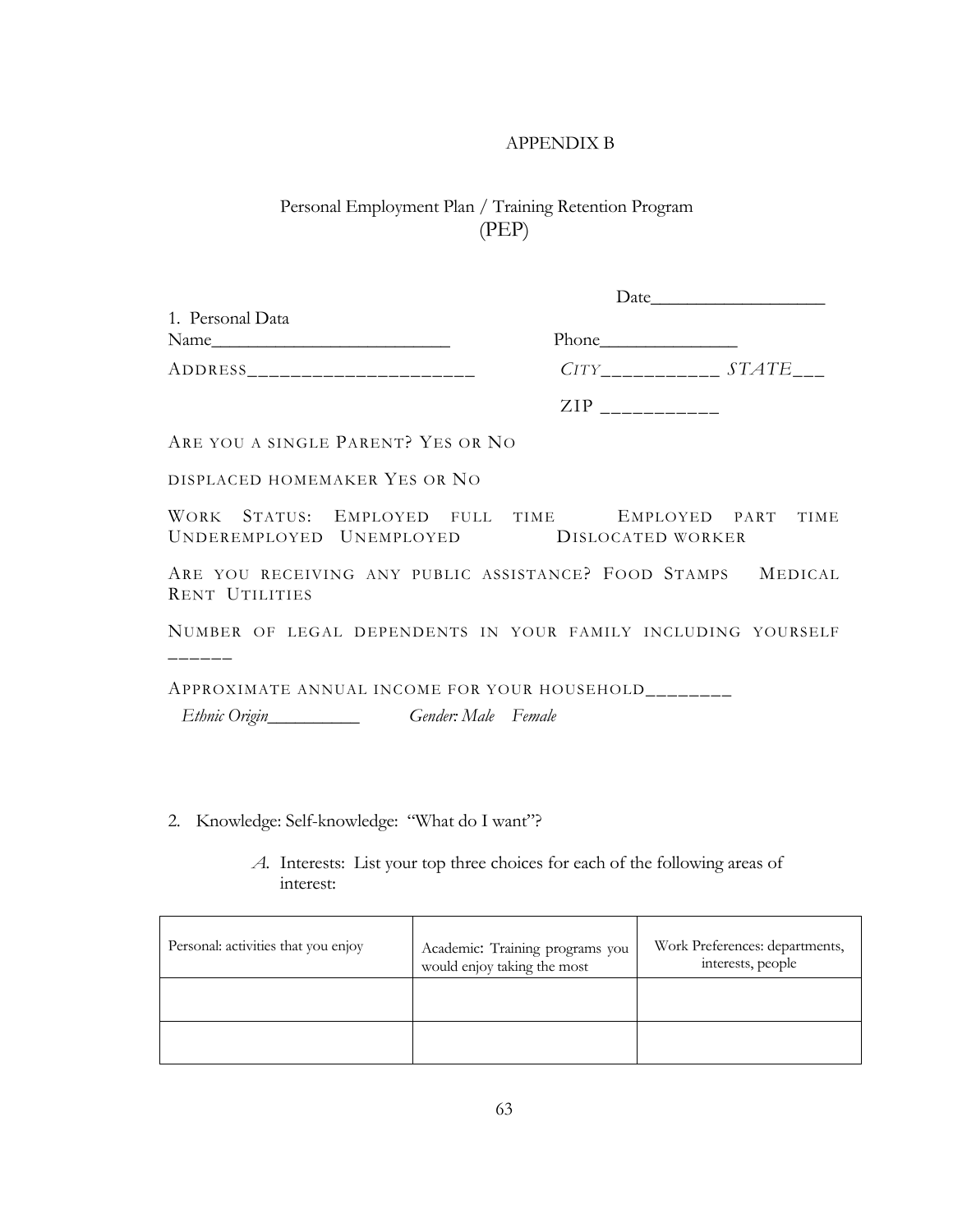## Abilities: *List personal skills and talents that will be helpful in a career choice:*

| "I am good at …" | "Career areas where my abilities can<br>be useful" |
|------------------|----------------------------------------------------|
|                  |                                                    |
|                  |                                                    |

### *B.* Strengths*: Personal and academic areas I need to strengthen:*

| Date | "I need to strengthen" | "Steps I will take to strengthen these areas" |
|------|------------------------|-----------------------------------------------|
|      |                        |                                               |
|      |                        |                                               |

- 3. Work Experiences
- **A.** Employment Challenges**:**
- 1) Present or past difficulties:

| "The following things make it difficult for<br>me to get or keep a job" | "Steps I am taking to deal with these issues" |
|-------------------------------------------------------------------------|-----------------------------------------------|
|                                                                         |                                               |
|                                                                         |                                               |
|                                                                         |                                               |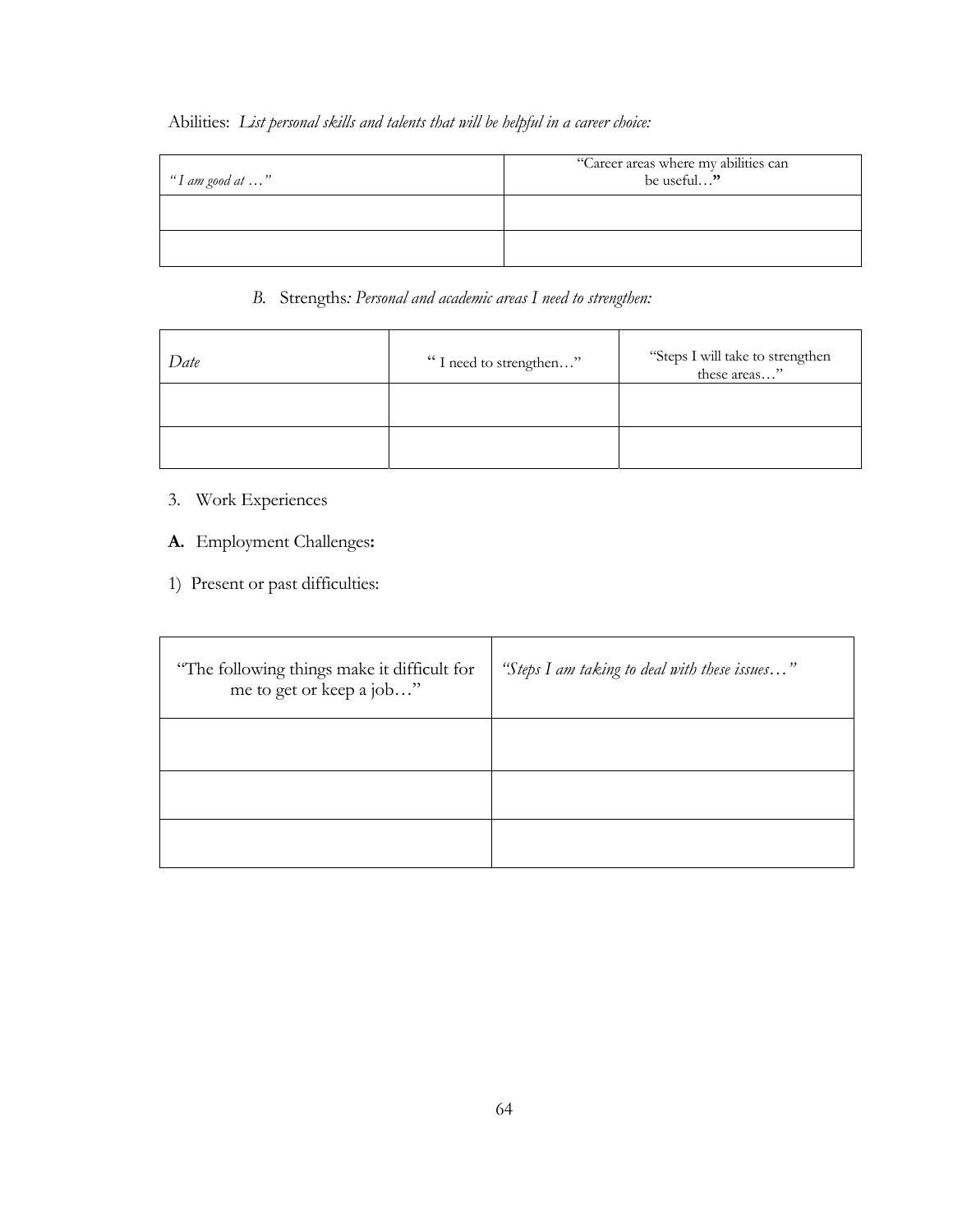*Work related experiences:*I had the following work/life experiences that may be relevant to future jobs**:** *Please List* 

| Date: | Work Related Experiences: | Skills Acquired through Work<br>Related Experience: |
|-------|---------------------------|-----------------------------------------------------|
|       |                           |                                                     |
|       |                           |                                                     |
|       |                           |                                                     |

*2) Careers of Interest:* **I am interested \_\_\_\_\_\_\_\_\_\_\_\_\_\_\_\_\_\_ and have discovered the following information about the areas:** 

| Department or Job Title | Education<br>Requirements | Skills needed to acquire | Employment<br>Opportunities |
|-------------------------|---------------------------|--------------------------|-----------------------------|
| a                       |                           |                          |                             |
| b                       |                           |                          |                             |
| c                       |                           |                          |                             |

4. Future Goals and Decision-Making: *"How do I get there?"* 

A. Career Goals and Action Steps:

| Date: | Goals Resulting From Career Exploration<br>Activities (check the appropriate box below:) | Action Steps:<br>(what I need to accomplish my goals) |
|-------|------------------------------------------------------------------------------------------|-------------------------------------------------------|
|       | New Career<br>Advancement in<br><b>Current Career</b>                                    |                                                       |
|       |                                                                                          |                                                       |
|       |                                                                                          |                                                       |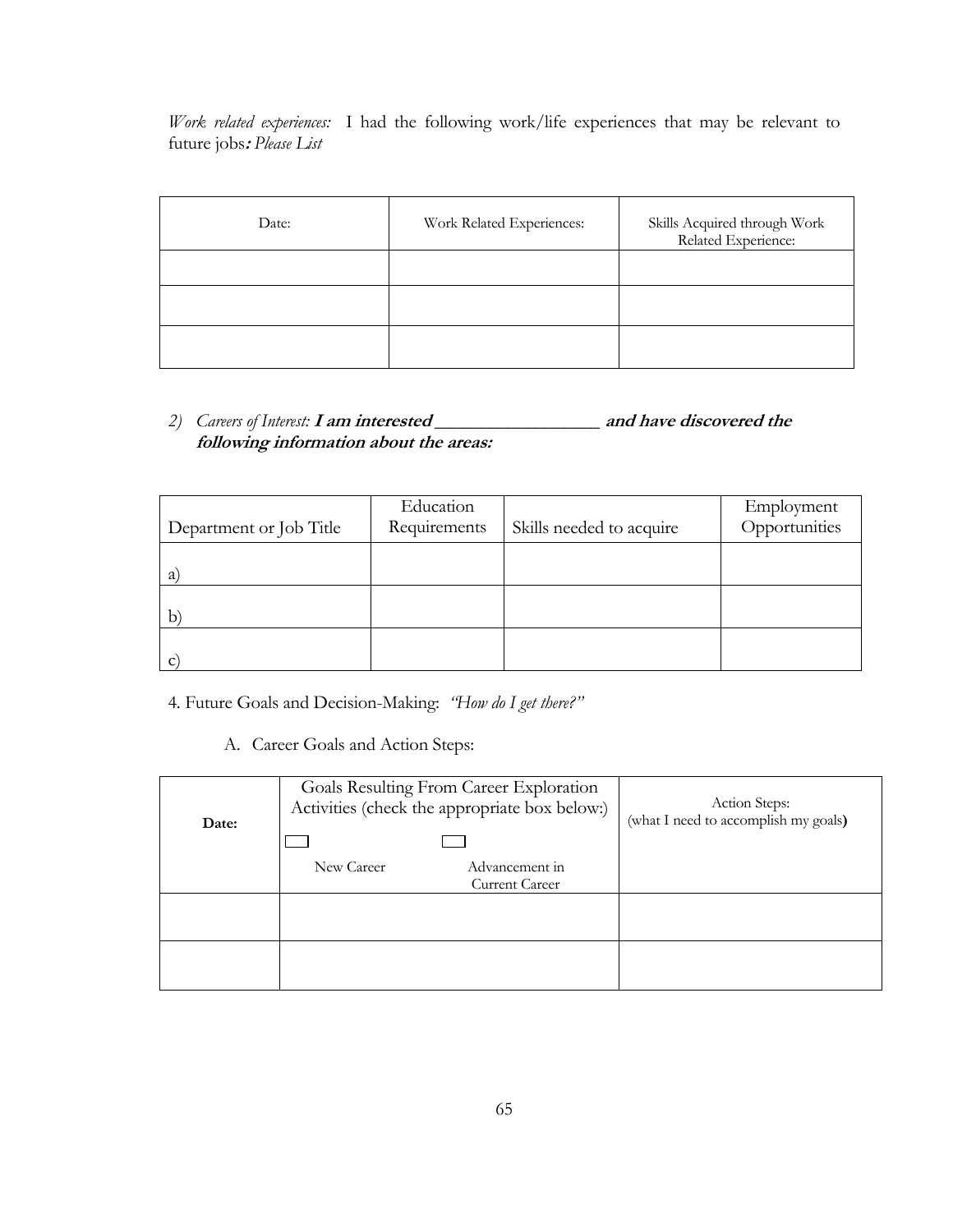Education Plan: (courses or programs helpful to the pursuit of my career interests)

| Current training programs or<br>courses enrolled in: | Anticipated Courses or Training<br>Programs: | Date |
|------------------------------------------------------|----------------------------------------------|------|
|                                                      |                                              |      |
|                                                      |                                              |      |

The following skills will assist you in succeeding in life, work, education and/or training. Rate your skill level using the following scale:

|                                                                      | 1-excellent                                                    | 2-good 3-fair | $4-poor$ |
|----------------------------------------------------------------------|----------------------------------------------------------------|---------------|----------|
|                                                                      |                                                                |               |          |
| Conflict Resolution-resolving conflict ______                        |                                                                |               |          |
|                                                                      | Thinking Skills-identify & solve problems ______               |               |          |
| Basic Skills-reading, writing, listening                             |                                                                |               |          |
|                                                                      | Managing Information-find and use information                  |               |          |
|                                                                      | Interpersonal Skills-teamwork, getting along with others _____ |               |          |
| Personal Qualities-plans projects, organized and works independently |                                                                |               |          |
|                                                                      | Criticism-Handles constructive criticism appropriately_        |               |          |